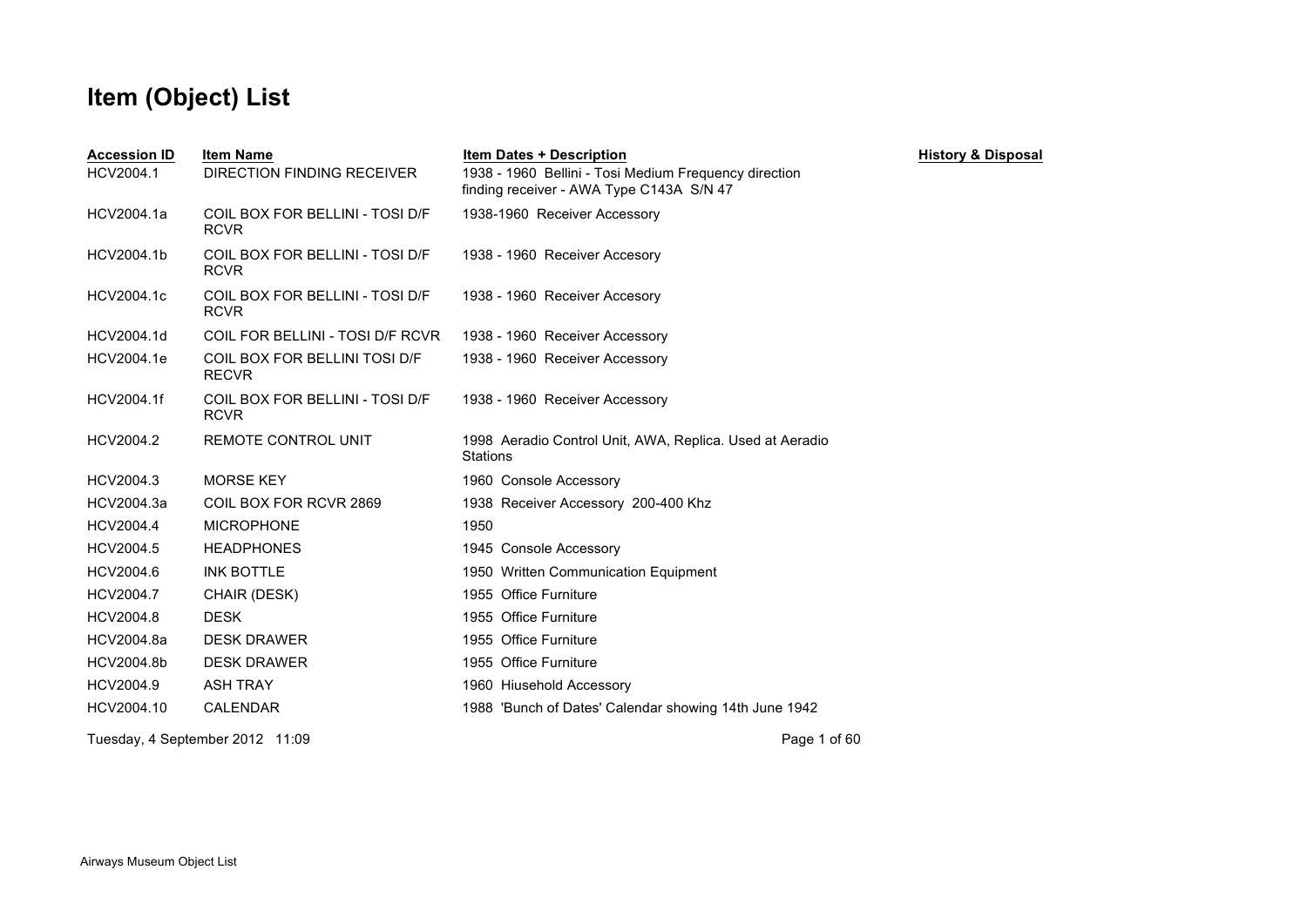| <b>Item Dates + Description</b>                                                                              |
|--------------------------------------------------------------------------------------------------------------|
| 1998 Replica - Part of Aeradio Diorama                                                                       |
| 1998 Replica - Part of Aeradio Diorama                                                                       |
| 1998 Replica - Part of Aeradio Diorama                                                                       |
| 1938-1960 Multi-Band HF Receiver, Used in Aeradio                                                            |
| 1938                                                                                                         |
| 1938 Receiver accessory 200 - 500Khz                                                                         |
| AWA multi band rcvr                                                                                          |
| 1945 Receiver Accessory 540 - 1250 Khz                                                                       |
| 1980 Pilot Training Equipment consisting of Instrument<br>Panel, Centre Console, Left and right Consoles and |
| 1945                                                                                                         |
| 1940's - 1970's Tower Beacon                                                                                 |
| 1980 Departmental Training and Communications Aircraft                                                       |
| MODEL AIRCRAFT FOKKER F.28 VH- 1980's One of 3 Flying Unit Airways Calibration Aircraft                      |
| 1980's Airline Aircraft                                                                                      |
| 1949-1985 Ex Henty House                                                                                     |
| 1945 - 1985 Switchboard Accessory                                                                            |
| 1960 Instruction Manual for Telephone Switchboard - Ex<br><b>Henty House</b>                                 |
| Ex DCA Marrickville Workshops                                                                                |
| Page 2 of 60                                                                                                 |
|                                                                                                              |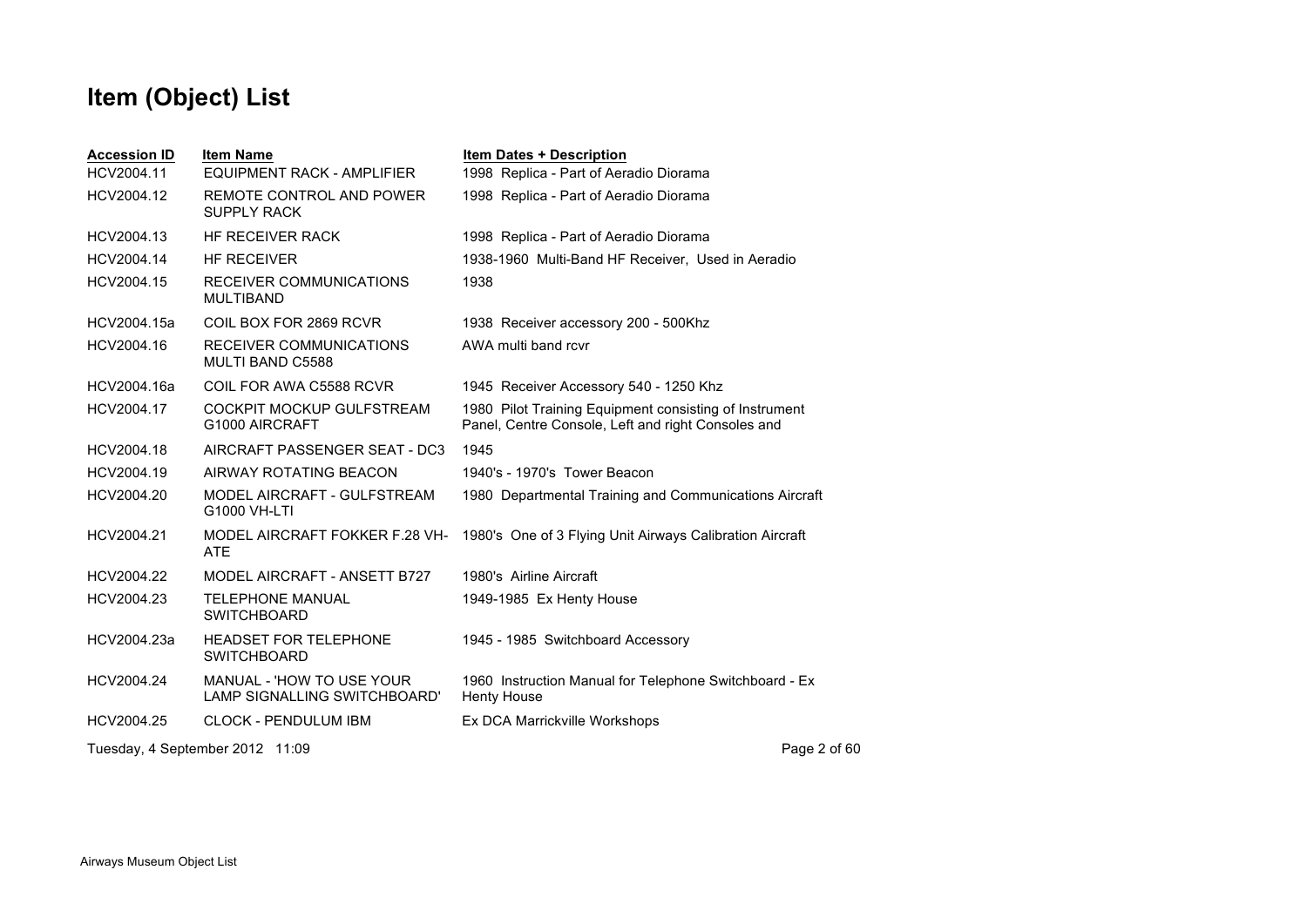| <b>Accession ID</b> | <b>Item Name</b>                                     | <b>Item Dates + Description</b>                       |
|---------------------|------------------------------------------------------|-------------------------------------------------------|
| HCV2004.25a         | <b>CLOCK - PENDULUM TIME CARD</b>                    | 1959 - 1972 Running Time card                         |
| HCV2004.25b         | <b>CLOCK - PENDULUM KEYRING</b><br><b>WITH KEYS</b>  | 1959 - 1972                                           |
| HCV2004.25c         | <b>CLOCK - PENDULUM KEY</b>                          | 1959 - 1972                                           |
| HCV2004.25d         | CLOCK - PENDULUM - KEY                               | 1959 - 1972                                           |
| HCV2004.26          | <b>PANELLING - TIMBER</b>                            | 1948 - 1973 Fragment from Ground Floor of Henty House |
| HCV2004.27          | <b>FLAG - GOVERNOR GENERAL</b>                       | 1950's Ceremonial Flag                                |
| HCV2004.28          | CLOCK - WALL - 12 HOUR SMITHS                        | 1950's 'Sectric'                                      |
| HCV2004.29          | RECEIVER AWA TYPE 2C7000                             | 1940's 30 - 200 Mhz                                   |
| HCV2004.30          | TRANSMITTER AS9 TYPE 2J2448                          | 1936 Aircraft Transmitter Ser No. 9                   |
| HCV2004.31          | RECEIVER COMMUNICATIONS<br><b>MULTIBAND TYPE AR7</b> | 1941 Kingsley Radio Type AR7 Mounted in Rack          |
| HCV2004.31a         | COIL BOX FOR RCVR AR7                                | 1941 Receiver Accessory                               |
| HCV2004.31b         | COIL BOX FOR RCVR AR7                                | 1941 Receiver Accessory                               |
| HCV2004.32          | MANUAL FOR RECEIVER TYPE<br>C7000                    | 1947                                                  |
| HCV2004.33          | OPERATOR CONSOLE                                     | 1958 - 1985 Ex King Island                            |
| HCV2004.34          | TELEPHONE - MAGNETO TYPE                             | 1955 Console Accessory                                |
| HCV2004.35          | MORSE KEY - SIMPLEX AUTO                             | 1950's Console Accessory                              |
| HCV2004.36          | <b>MORSE KEY</b>                                     | 1955 Console Accessory                                |
| HCV2004.37          | <b>HEADPHONES</b>                                    | 1960's Console Accessory                              |
| HCV2004.38          | <b>HEADSET</b>                                       | 1967 Console Accessory                                |
| HCV2004.39          | <b>TYPEWRITER</b>                                    | 1950's Office Equipment                               |
| HCV2004.40          | AMPLIFIER TYPE AM16                                  | 1965                                                  |
|                     |                                                      |                                                       |

Tuesday, 4 September 2012 11:09 Page 3 of 60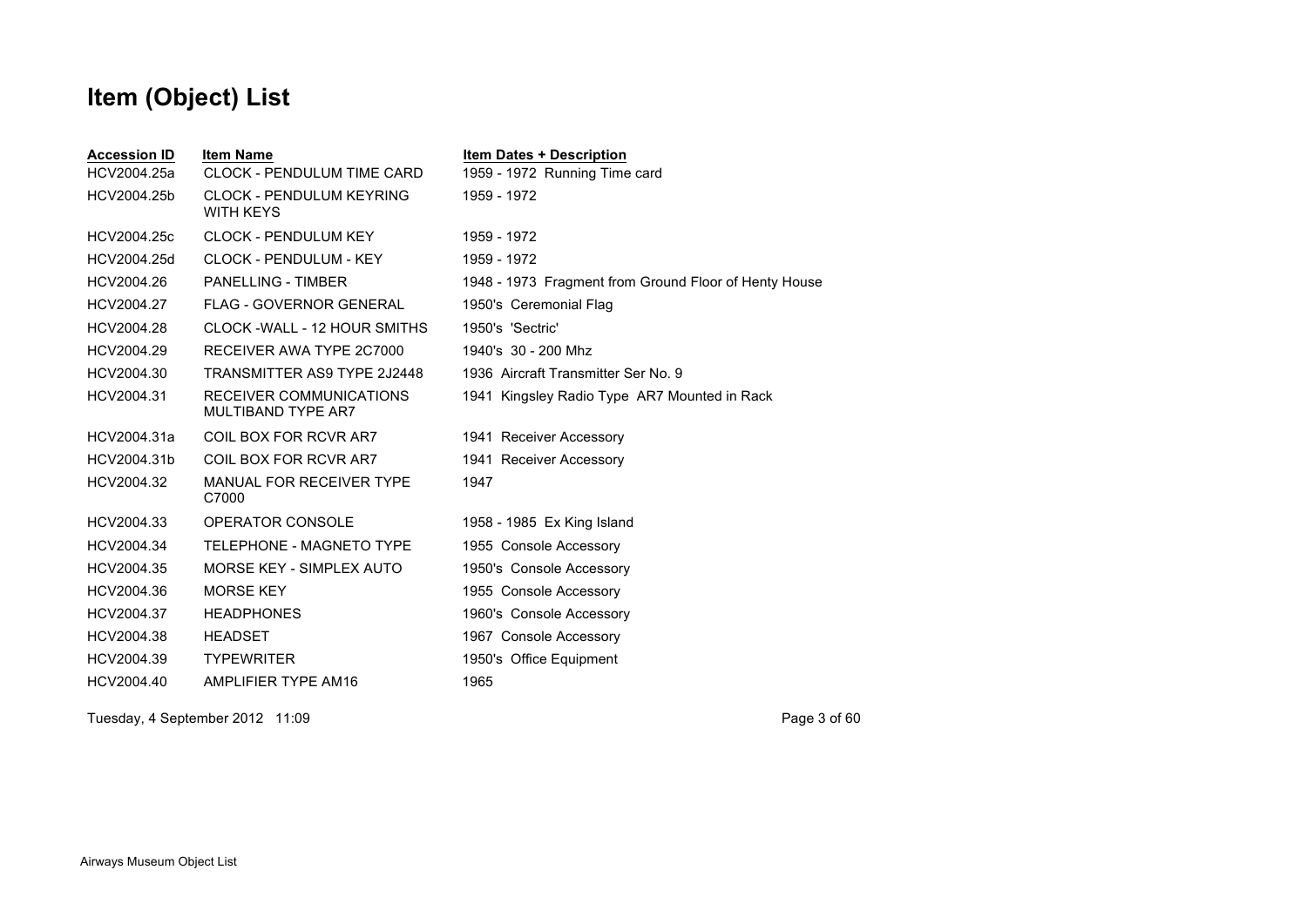Item selection criteria:- [ItemName] Is Not Null

| <b>Accession ID</b> | <b>Item Name</b>                                          | <b>Item Dates + Description</b>                     |
|---------------------|-----------------------------------------------------------|-----------------------------------------------------|
| 2004.41b            | TRANSMITTER DINGHY - ANTENNA                              | 1940's Gibson Girl Antenna                          |
| 2004.41k            | <b>TRANSMITTER DINGHY</b>                                 | 1940's AN/CRT-3 Gibson Girl Radio Generator         |
| HCV2004.41          | <b>TRANSMITTER DINGHY</b>                                 | 1940's Signal Corps USA type AN/CRT-3 'Gibson Girl' |
| HCV2004.41a         | TRANSMITTER DINGHY - CANVAS<br><b>BAG</b>                 | 1940's Gibson Girl container                        |
| HCV2004.41c         | TRANSMITTER DINGHY - SIGNAL<br>LAMP                       | 1940's Gibson Girl Signal lamp                      |
| HCV2004.41d         | <b>TRANSMITTER DINGHY BAG</b>                             | 1940's AN/CRT-3 Gibson Girl Radio - bag             |
| HCV2004.41e         | <b>TRANSMITTER DINGHY BAG</b>                             | 1940's AN/CRT-3 Gibson Girl Radio Bag               |
| HCV2004.41f         | <b>TRANSMITTER DINGHY BAG</b>                             | 1940's AN/CRT - 3 Gibson Girl radio Bag             |
| HCV2004.41a         | <b>TRANSMITTER DINGHY BAG</b>                             | 1940's AN/CRT - 3 Gibson Girl Radio bag             |
| HCV2004.41h         | <b>TRANSMITTER DINGHY BAG</b>                             | 1940's AN/CRT - 3 Gibson Girl radio bag             |
| HCV2004.41I         | <b>TRANSMITTER DINGHY MANUAL</b>                          | 1940's AN/CRT -3 Gibson Girl Radio Manual           |
| HCV2004.41i         | <b>TRANSMITTER DINGHY</b>                                 | 1940's AN/CRT -3 Gibson Girl Radio Transmitter      |
| HCV2004.41I         | <b>TRANSMITTER DINGHY</b>                                 | 1940's AN/CRT-3 Gibson Girl radio Generator         |
| HCV2004.41m         | <b>TRANSMITTER DINGHY INFLATING</b><br><b>TUBE</b>        | 1940's AN/CRT-3 Gibson Girl Radio Inflating Tube    |
| HCV2004.41n         | TRANSMITTER DINGHY INFLATING<br>TUBE                      | 1940's AN/CRT-3 Gibson Girl Radio Inflating Tube    |
| HCV2004.41o         | <b>TRANSMITTER DINGHY BALLOON</b>                         | 1940's AN/CRT-3 Gibson Girl Radio Balloon           |
| HCV2004.41p         | <b>TRANSMITTER DINGHY BALLOON</b>                         | 1940's AN/CRT-3 Gibson Girl Radio Balloon           |
| HCV2004.41q         | TRANSMITTER DINGHY ANTENNA                                | 1940's AN/CRT-3 Gibson Girl Radio Antenna           |
| HCV2004.42          | <b>RECEIVER COMMUNICATIONS</b><br>MULTI-BAND TYPE AMR-101 | 1940's US Signal Corps Ser. No. 1860                |

Tuesday, 4 September 2012 11:09 Page 4 of 60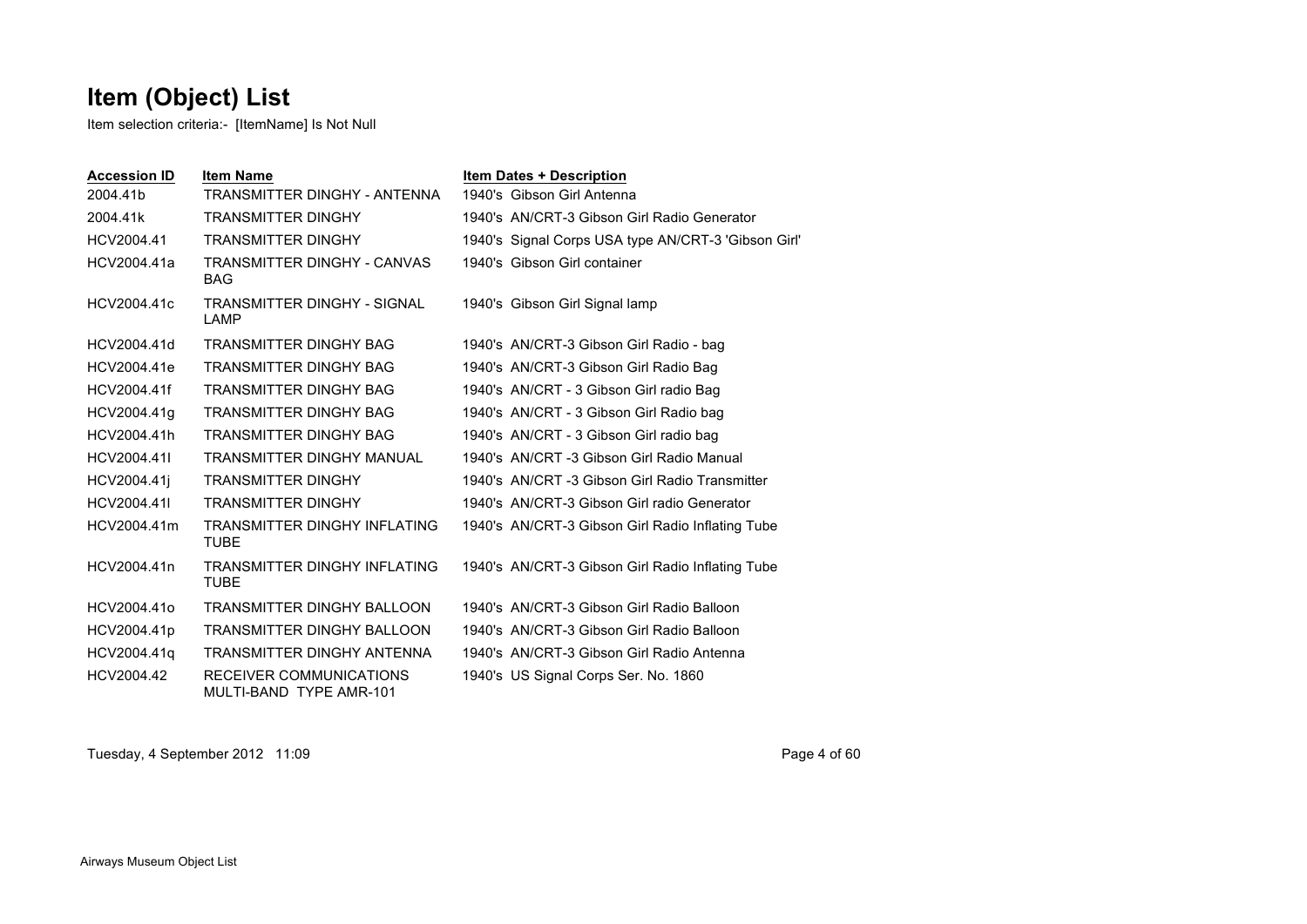| <b>Accession ID</b><br>HCV2004.42a | <b>Item Name</b><br>COIL BOX FOR BAND A FOR USE<br>WITH AMR 101 RECEIVER               | <b>Item Dates + Description</b><br>1940's US Signal Corps receiver Band A 14.5 - 26 MHz |
|------------------------------------|----------------------------------------------------------------------------------------|-----------------------------------------------------------------------------------------|
| HCV2004.42b                        | COIL BOX FOR BAND B FOR USE<br>WITH AMR 101 RECEIVER                                   | 1940's US Signal Corps receiver Band B 0.9 - 2MHz                                       |
| HCV2004.43                         | <b>EQUIPMENT RACK - TABLE</b><br><b>MOUNTED</b>                                        | 1955 AWA Receiver Rack                                                                  |
| HCV2004.44                         | RECEIVER COMMUNICATIONS                                                                | 1944 - 1970 Receiver Type BC-312. Freq 1.5 to 18 MHZ                                    |
| HCV2004.45                         | <b>POWER SUPPLY - RECEIVER</b>                                                         | 1950 - 1975 DCA Manufacture                                                             |
| HCV2004.46                         | RECEIVER COMMUNOCATIONS<br><b>MULTIBAND AWA C5588</b>                                  | 1938 - 1865 AWA Type C5588                                                              |
| HCV2004.46a                        | COIL BOX FOR RECEIVER C5588                                                            | 1938 - 1965 Receiver Accessory                                                          |
| HCV2004.47                         | SELECTIVE CALLING UNIT<br>(SELCAL) CODE SENDER                                         | 1960 - 1975 Motorola Manufacture                                                        |
| HCV2004.48                         | TRANSMITTER AIRCRAFT BENDIX<br>TYPE TA/2J-24                                           | 1944 - 1970                                                                             |
| HCV2004.48a                        | AERIAL COUPLING UNIT FOR USE<br>WITH TRANSMITTER TA/2J-24                              | 1944 - 1970 Transmitter Accessory                                                       |
| HCV2004.48b                        | <b>TRANSMITTER TA/2J-24</b>                                                            | 1944 - 1970                                                                             |
| HCV2004.48c                        | POWER SUPPLY FOR USE WITH<br><b>TRANSMITTER TA/2J-24</b>                               | 1944 - 1970 Transmitter Accessory                                                       |
| HCV2004.48d                        | <b>REMOTE CONTROL UNIT TYPE MT-</b><br><b>34D FOR USE WITH TRANSMITTER</b><br>TA/2J-24 | 1939                                                                                    |
| HCV2004.49                         | RECEIVER DIRECTION FINDING MF<br>BELLINI - TOSI (INCOMPLETE)                           | 1938 - 1953                                                                             |
| HCV2004.49a                        | COIL BOX FOR USE WITH BELLIN -<br><b>TOSI DF RECEIVER</b>                              | 1938 - 1953 Receiver Accessory                                                          |
| HCV2004.50                         | PILOT BRIEFING COUNTER                                                                 | 1975 - 1990 Console                                                                     |
|                                    | Tuesday, 4 September 2012 11:09                                                        | Page 5 of 60                                                                            |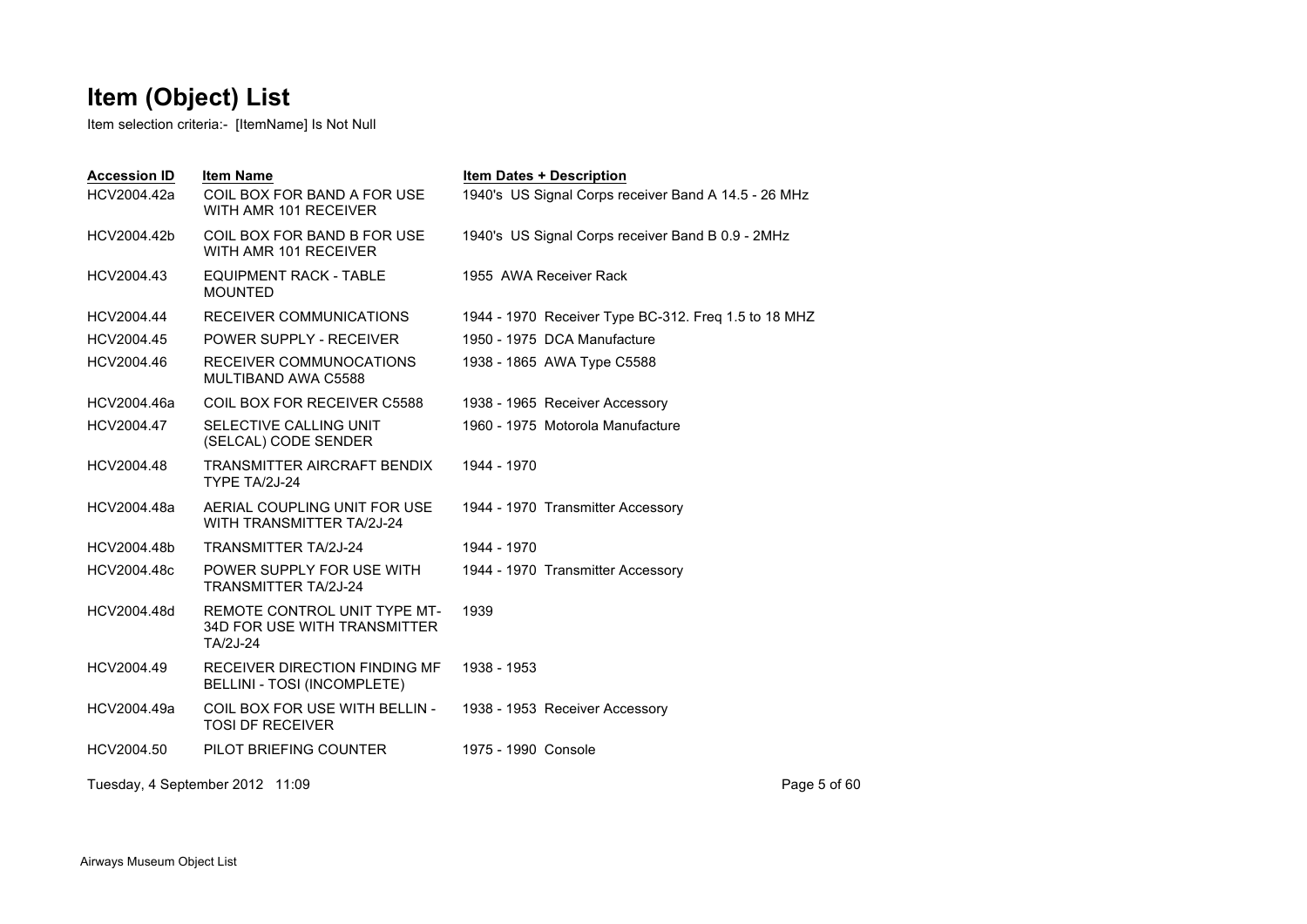Item selection criteria:- [ItemName] Is Not Null

| <b>Accession ID</b> | <b>Item Name</b>                                      | <b>Item Dates + Description</b>                  |
|---------------------|-------------------------------------------------------|--------------------------------------------------|
| HCV2004.50a         | <b>INDICATOR 'FIRST LIGHT'</b>                        | 1975 - 1990 Console Accessory - Manual Operation |
| HCV2004.50b         | CONSOLE - FLIGHT SERVICE G18                          | 1965 - 1990                                      |
| HCV2004.50c         | TELEPHONES - 'ETELUX' ON<br><b>MOUNTING BOX</b>       | 1958 - 1985 Console Accessory                    |
| HCV2004.51          | MAP - ON HOLLAND BLIND ROLLER                         | 1963 - 1990                                      |
| HCV2004.52          | MAP ON HOLLAND BLIND ROLLER                           | 1963 - 1990                                      |
| HCV2004.53          | MAP - ON HOLLAND BLIND ROLLER                         | 1965 - 1990                                      |
| HCV2004.54          | MAP - ON HOLLAND BLIND ROLLER                         | 1935                                             |
| HCV2004.55          | ANTENNA AIRCRAFT TRAILING<br><b>BENDIX</b>            | 1940                                             |
| HCV2004.56          | POWER SUPPLY, 48 VOLT, DCA<br>TYPE PP11               | 1950 - 1980                                      |
| HCV2004.57          | RECTIFIER, VARIABLE, MERCURY<br><b>VAPOUR</b>         | 1935 - 1965 Power Supply                         |
| HCV2004.57a         | LID, PART OF MERCURY VAPOUR<br><b>RECTIFIER</b>       | 1935 - 1965                                      |
| HCV2004.58          | <b>MAGNETRON M554U</b>                                | 1960 - 1990 Valve                                |
| HCV2004.59          | RECEIVER COMMUNICATIONS<br>MULTI BAND RCA TYPE - AR88 | 1938 - 1965 353 KHz to 32 MHz                    |
| HCV2004.60          | CONSOLE, FLIGHT SERVICE, DCA<br>TYPE G24              | 1965 - 1985 with Boom Microphone                 |
| HCV2004.61          | CONSOLE, ATC, ATCARDS                                 | 1988 - 1999                                      |
| HCV2004.61a         | COLOUR SLIDES - 35MM FOR<br>ATCARDS CONSOLE           | 1988 = 1999 Console Accessory                    |
| HCV2004.61b         | ACCESSORIES FOR ATCARDS<br><b>CONSOLE</b>             | 1988 - 1999 Flight Strips, Bay Dividers          |

Tuesday, 4 September 2012 11:09 Page 6 of 60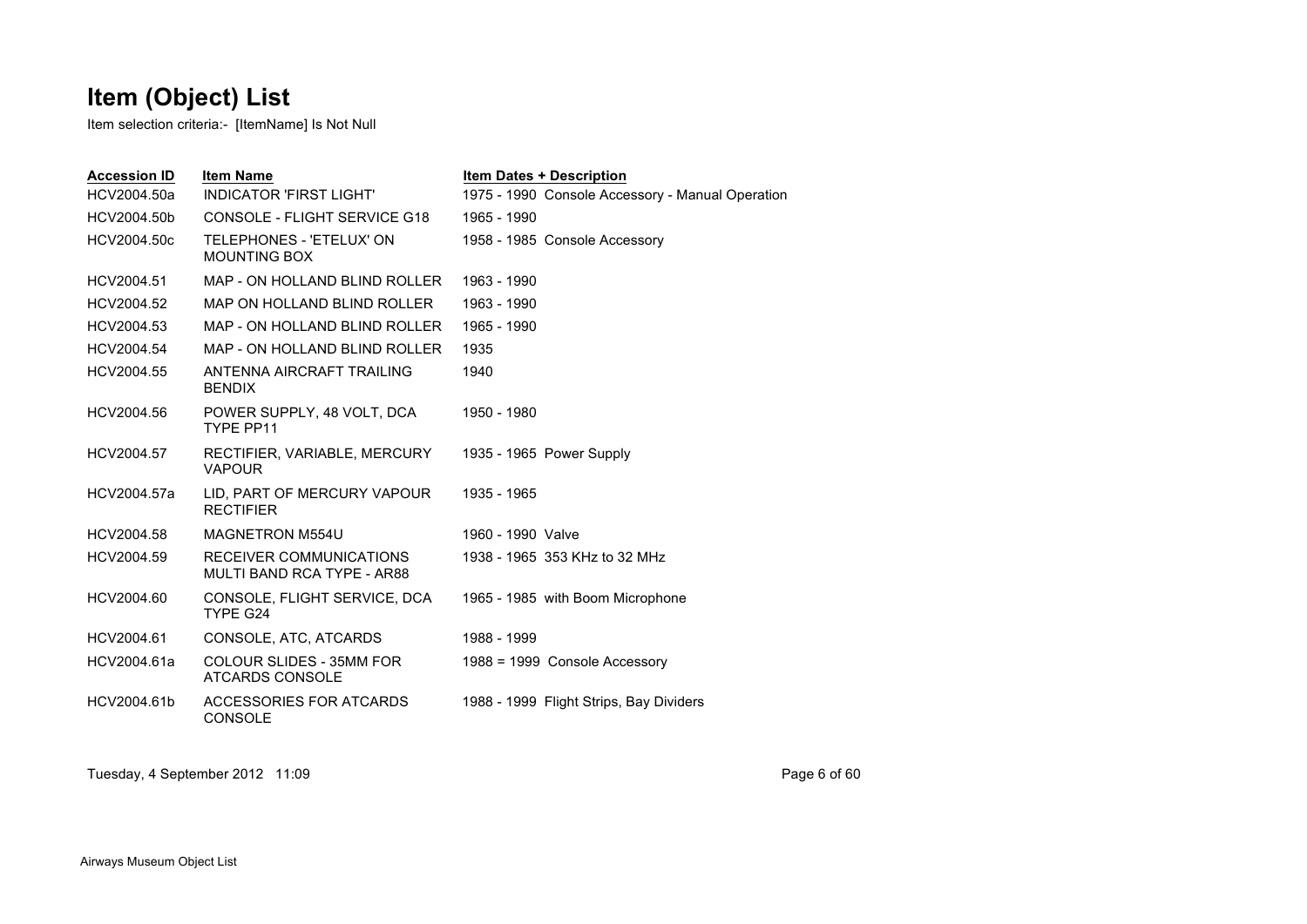Item selection criteria:- [ItemName] Is Not Null

| <b>Accession ID</b><br>HCV2004.61c | <b>Item Name</b><br>ACCESSORIES FOR ATCARDS<br><b>CONSOLE</b> | <b>Item Dates + Description</b><br>1988-1999 |  |
|------------------------------------|---------------------------------------------------------------|----------------------------------------------|--|
| HCV2004.62                         | CONSOLE, ATCARDS                                              | 1988 - 1999                                  |  |
| HCV2004.62a                        | ACCESSORIES FOR ATCARDS<br><b>CONSOLE - BAY DIVIDERS</b>      | 1988 - 1999 Bay Dividers                     |  |
| HCV2004.62b                        | ACCESSORIES FOR ATCARDS<br>CONSOLE - BAY DIVIDERS             | 1988 - 1999 Bay Dividers                     |  |
| HCV2004.62c                        | ACCESSORIES FOR ATCARDS<br><b>CONSOLE - BAY DIVIDERS</b>      | 1988 - 1999 Bay Dividers                     |  |
| HCV2004.62d                        | ACCESSORIES FOR ATCARDS<br><b>CONSOLE - BAY DIVIDERS</b>      | 1988 - 1999 Bay Dividers                     |  |
| HCV2004.62e                        | ACCESSORIES FOR ATCARDS<br>CONSOLE - BAY DIVIDERS             | 1988 - 1999 Bay Dividers                     |  |
| HCV2004.63                         | MICROPHONE, VINTEN C/W PTT                                    | 1965 - 1980 Console Accessory                |  |
| HCV2004.64                         | <b>TELEPHONE</b>                                              | 1960 - 1985 Console Accessory                |  |
| HCV2004.65                         | <b>MICROPHONE</b>                                             | 1958 - 1990                                  |  |
| HCV2004.65a                        | MICROPHONE - (PART)                                           | 1958 - 1980 Console Accessory                |  |
| 2004.66                            | <b>HEADPHONES</b>                                             | 1940 - 1970 Headset - Console Accessory      |  |
| HCV2004.67                         | HEADSET, TELEX, C/W, TRS JACK                                 | 1965 - 1973 Consol; e Accessory              |  |
| HCV2004.68                         | <b>HEADSET</b>                                                | 1965 - 1973 Console Accessory                |  |
| HCV2004.69                         | <b>HEADSET</b>                                                | 1960 - 1965 Console Accessory                |  |
| HCV2004.70                         | <b>HEADPHONES</b>                                             | 1940 - 1970 Console Accessory                |  |
| HCV2004.71                         | <b>HEADPHONES</b>                                             | 1940 - 1970 Console Accessory                |  |
| HCV2004.72                         | HEADPHONES, SG BROWN, TYPE F                                  | 1940 - 1970 Console Accessory                |  |
| HCV2004.73                         | HEADPHONES, SG BROWN, TYPE F                                  | 1940 - 1970 Console accessory                |  |

Tuesday, 4 September 2012 11:09 Page 7 of 60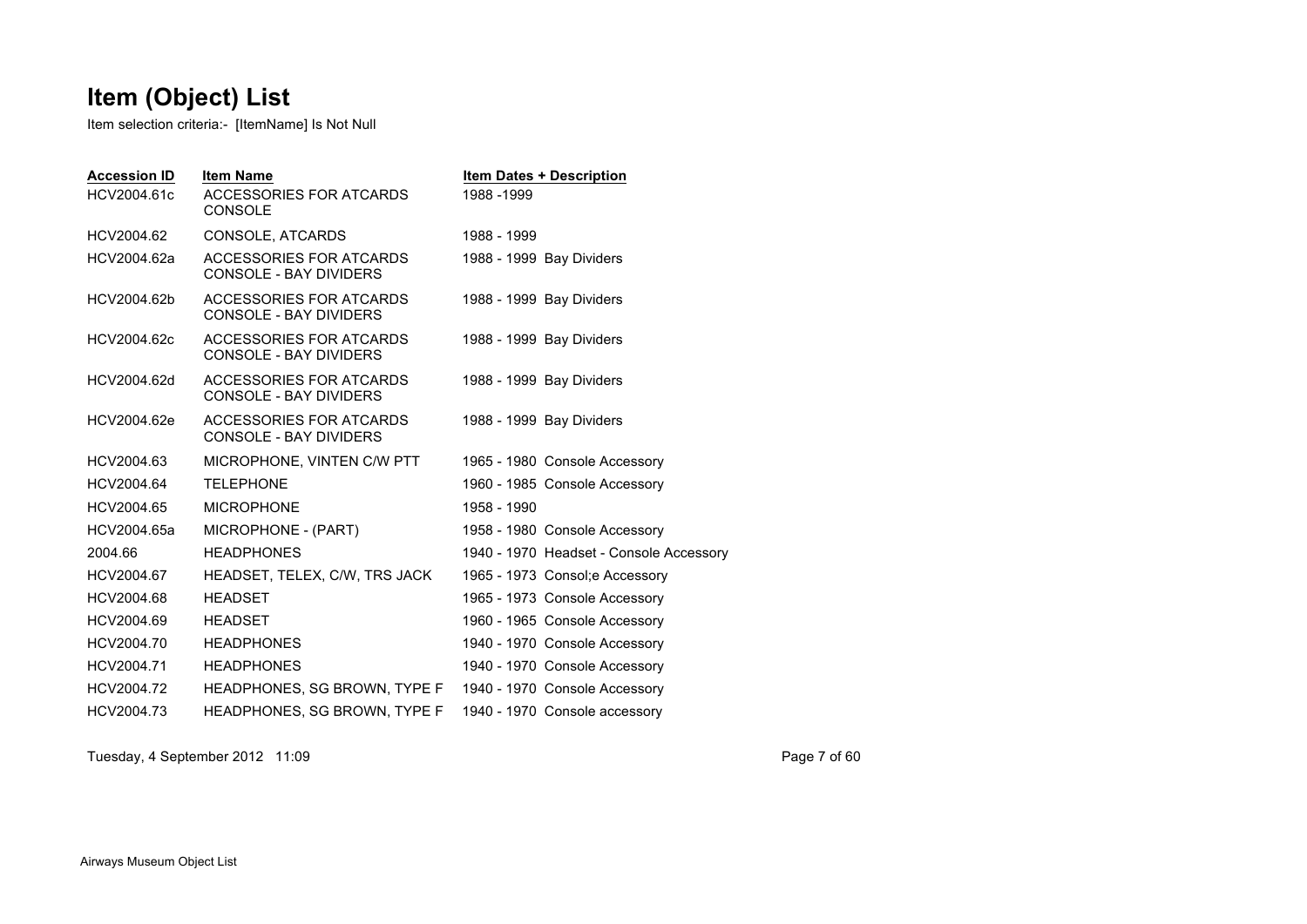| <b>Accession ID</b> | <b>Item Name</b>                                                | <b>Item Dates + Description</b>                                               |              |
|---------------------|-----------------------------------------------------------------|-------------------------------------------------------------------------------|--------------|
| HCV2004.74          | <b>MORSE KEY</b>                                                | 1945 - 1955 Console Accessory                                                 |              |
| HCV2004.75          | <b>MORSE KEY</b>                                                | 1960 - 1965 Mounted on Timber Box and Fitted with Metal<br>Cover<br>Accessory | Console      |
| HCV2004.76          | MORSE KEY, VIBROPLEX 'BUG'                                      | 1956 - 1965 Console Accessory                                                 |              |
| HCV2004.77          | MORSE KEY, SIMPLEX, AUTO, 'BUG'                                 | 1958 - 1965 Console Accessory                                                 |              |
| HCV2004.78          | CONSOLE, AIRCRAFT, FLIGHT<br><b>INSPECTION, NO.1</b>            | 1976 - 1998 Fitted to Fokker F.28 Navaid Flight Inspection<br>Aircraft        |              |
| HCV2004.78a         | HEADSET, TELEX, DBM-1000,<br>CONSOLE NO.1                       | 1976 - 1998 Console Accessory, flight inspection aircraft                     |              |
| HCV2004.78b         | CONTROLLER FOR FLIGHT<br><b>INSPECTION CONSOLE NO.1</b>         | 1976 - 1998 Console Accessory, for Flight Inspection                          |              |
| HCV2004.78c         | ADF CONTROL FOR FLIGHT<br>INSPECTION CONSOLE NO.1               | 1976 - 1998 Console Accessory for Flight Inspection                           |              |
| HCV2004.80          | TRANSMITTER, COMMUNICATIONS,<br>MULTI-RANGE AWA TYPE J2876      | 1938 - 1983 AWA Type J2876 500 watt                                           |              |
| HCV2004.80a         | MODULATOR AND POWER SUPPLY<br>FOR J2876 TRANSMITTER             | 1938 - 1983 Transmitter Control Unit                                          |              |
| HCV2004.80b         | RADIO FREQUENCY UNIT FOR J2876 1938 - 1983 Transmitter Accesory |                                                                               |              |
| HCV2004.88          | MANUAL FOR TRANSMITTER AMT 150 1944-                            |                                                                               |              |
| HCV2004.89          | <b>EQUIPMENT STAND</b>                                          | 1940 - 1970 Equipment Rack                                                    |              |
| HCV2004.90          | <b>CHAIR</b>                                                    | 1965 - 1975 Furniture                                                         |              |
| HCV2004.91          | TRANSMITTER, AT20                                               | 1945 - 1965                                                                   |              |
| HCV2004.91a         | TRANSMITTER, AMT 120,                                           | 1945 -                                                                        |              |
| HCV2004.91b         | POWER SUPPLY FOR AMT120                                         | 1945 - 1965 Transmitter accessory                                             |              |
| HCV2004.92          | <b>TRANSMITTER 500C</b>                                         | 1943 - 1963                                                                   |              |
|                     | Tuesday, 4 September 2012 11:09                                 |                                                                               | Page 8 of 60 |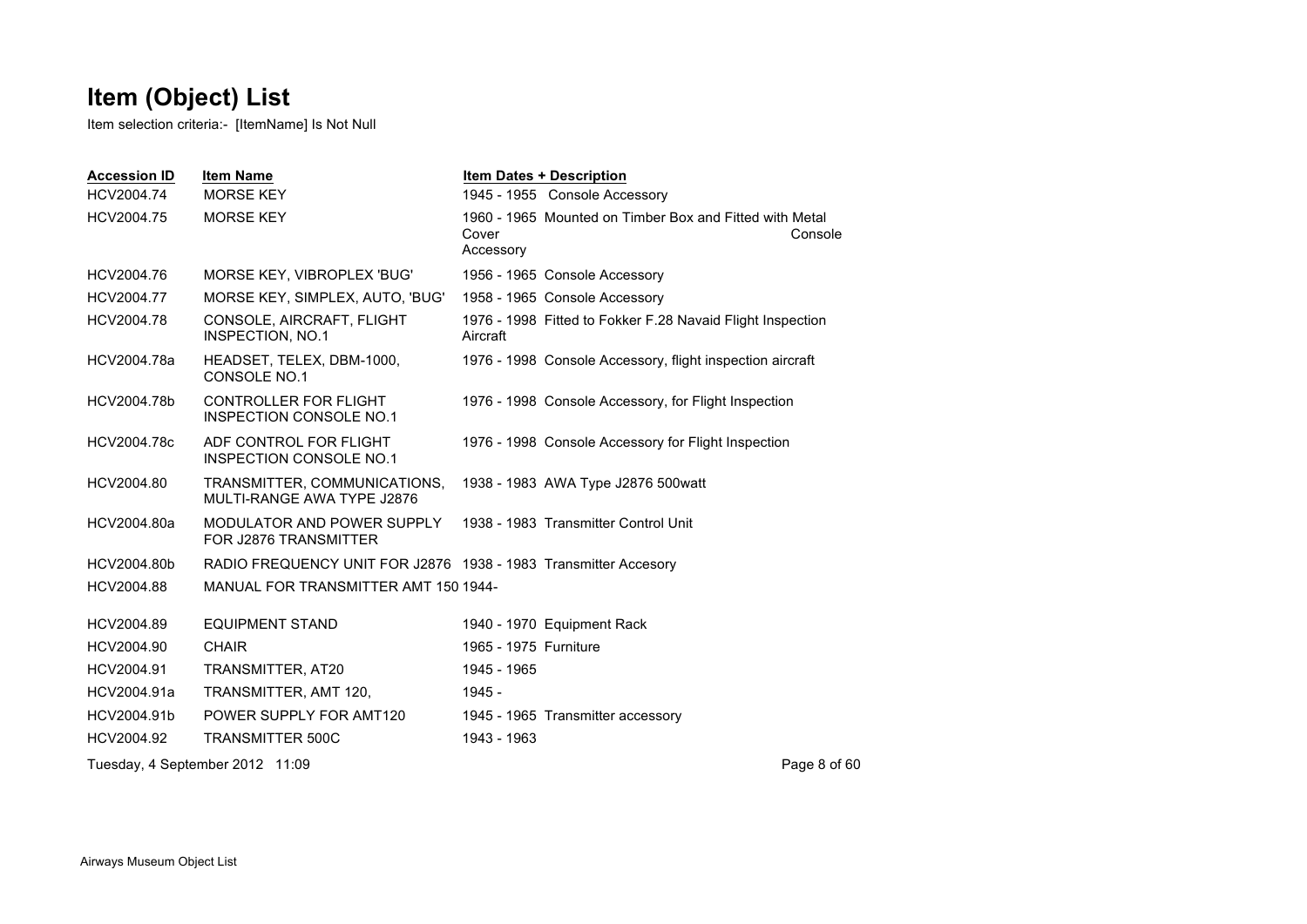Item selection criteria:- [ItemName] Is Not Null

| <b>Accession ID</b><br>HCV2004.92a | <b>Item Name</b><br>RADIO FREQUNCY UNIT FOR 500C<br><b>TRANSMITTER</b> | <b>Item Dates + Description</b><br>1943 - 1963 Transmitter accessory                  |
|------------------------------------|------------------------------------------------------------------------|---------------------------------------------------------------------------------------|
| HCV2004.92b                        | POWER MODULATOR UNIT FOR<br><b>500C TRANSMITTER</b>                    | 1943 - 1963 Transmitter Accessory                                                     |
| HCV2004.92c                        | RADIO FREQUNCY UNIT FOR 500C<br><b>TRANSMITTER</b>                     | 1943 - 1963 Transmitter Accesory                                                      |
| HCV2004.93                         | <b>RECEIVER AR7</b>                                                    | 1946 - 1976                                                                           |
| HCV2004.93a                        | COIL BOX FOR AR7 TRANSMITTER                                           | 1946 - 1976 Receiver Accessory                                                        |
| HCV2004.94                         | <b>TRANSMITTER T37A</b>                                                | 1970 - 1985                                                                           |
| HCV2004.95                         | TRANSMITTER, CX5                                                       | 1955 - 1983                                                                           |
| HCV2004.95a                        | <b>TRANSMITTER CX5</b>                                                 | 1955 - 1983                                                                           |
| HCV2004.95b                        | <b>TRANSMITTER CX5</b>                                                 | 1955 - 1983                                                                           |
| HCV2004.95c                        | <b>TRANSMITTER CX4</b>                                                 | 1955 - 1983                                                                           |
| HCV2004.96                         | TRANSMITTER T9/J54800                                                  | 1950 - 1983                                                                           |
| HCV2004.96a                        | RADIO FREQUENCY UNIT FOR T9<br><b>TRANSMITTER</b>                      | 1950 - 1983 Transmitter Accessory                                                     |
| HCV2004.96b                        | POWER SUPPLY FOR T9<br><b>TRANSMITTER</b>                              | 1950 - 1983 Transmitter Accessory                                                     |
| HCV2004.97                         | <b>TRANSMITTER TYPE 14S</b>                                            | 1945 - 1983                                                                           |
| HCV2004.97a                        | RECTIFIER, TYPE 14S GROUP 3                                            | 1945 - 1983 power supply                                                              |
| HCV2004.97b                        | TRANSMITTER, TYPE 14S GROUP 5                                          | 1945 - 1983                                                                           |
| HCV2004.98                         | <b>CODAN</b>                                                           | 1970 - 1983 Carrier Operated device Anti-Noise (CODAN) -<br><b>Receiver Accessory</b> |
| HCV2004.99                         | CODAN TEST SET TS15                                                    | 1952 - 1970 Receiver Accessory                                                        |
| HCV2004.100                        | <b>CODAN, R55183</b>                                                   | 1952 - 1970 Receiver Accessory                                                        |
|                                    |                                                                        |                                                                                       |

Tuesday, 4 September 2012 11:09 Page 9 of 60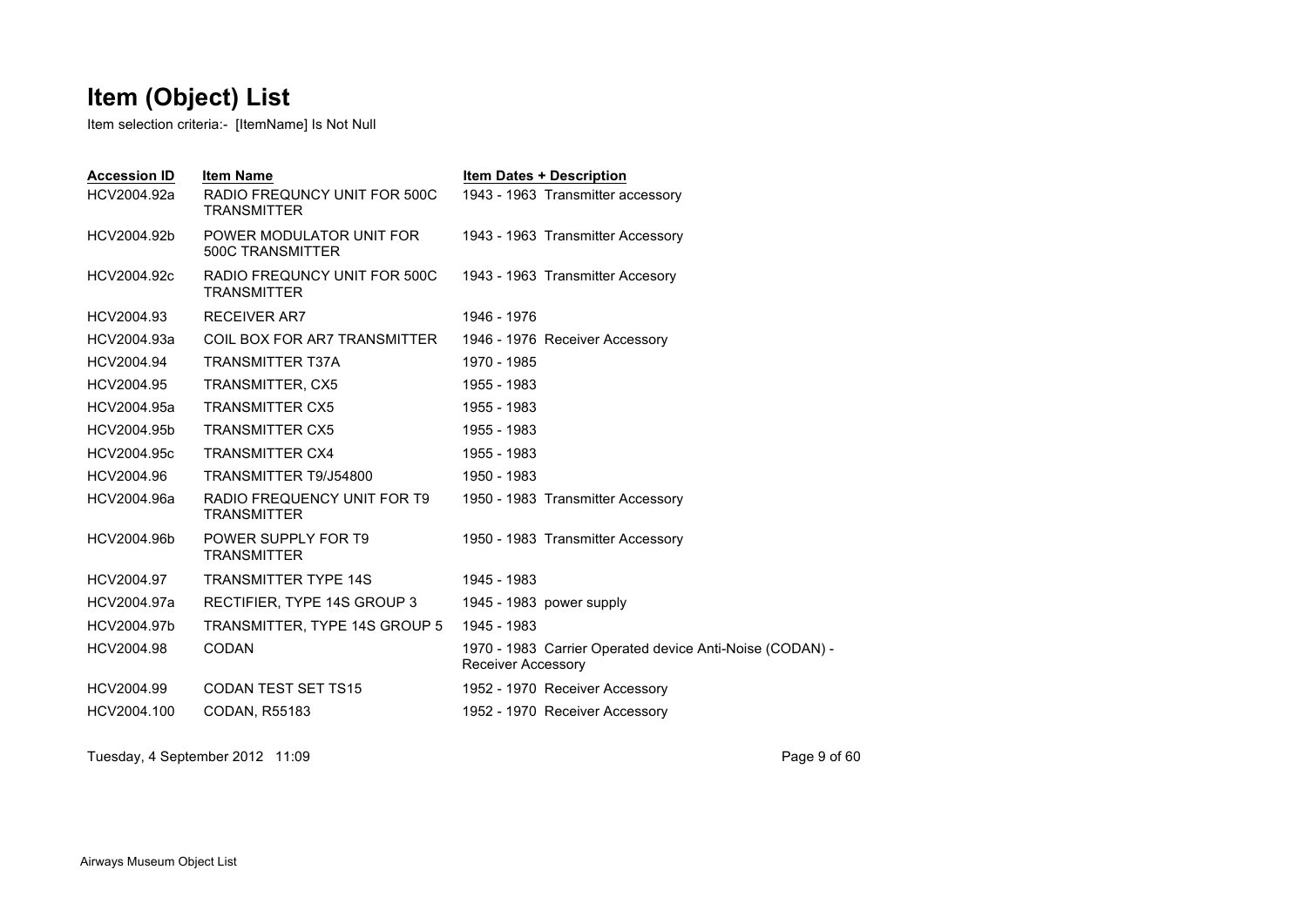| <b>Accession ID</b> | <b>Item Name</b>                                                      | <b>Item Dates + Description</b>                |
|---------------------|-----------------------------------------------------------------------|------------------------------------------------|
| HCV2004.101         | RECEIVER, R20                                                         | 1951 - 1983                                    |
| HCV2004.102         | RECEIVER, SUPER SKYRIDER, SX-28 1937 - 1965                           |                                                |
| HCV2004.103         | <b>RECEIVER 770U</b>                                                  | 1955 - 1975                                    |
| HCV2004.104         | POWER DISTRIBUTION UNIT                                               | 1947 - 1960                                    |
| HCV2004.105         | <b>EQUIPMENT RACK</b>                                                 | 1950 - 1960                                    |
| HCV2004.106         | ARTIFICIAL ANTENNA, ASIB                                              | 1955 - 1980                                    |
| HCV2004.107         | ANTENNA CHANGEOVER UNIT                                               | 1955 - 1980                                    |
| HCV2004.108         | RECEIVER MULTICOUPLER UNIT<br>CU <sub>9</sub>                         | 1960 - 1980 Receiver Accessory                 |
| HCV2004.109         | RECEIVER MULTICOUPLER UNIT<br>CU7                                     | 1970 - 1983 Receiver Accessory                 |
| HCV2004.110         | RECEIVER, R26                                                         | 1965 - 1995                                    |
| HCV2004.111         | RECEIVER, R25                                                         | 1965 - 1995                                    |
| HCV2004.112         | TRANSMITTER, T23                                                      | 1955 - 1975                                    |
| HCV2004.113         | <b>EQUIPMENT RACK</b>                                                 | 1950 - 1960                                    |
| HCV2004.114         | MANUAL FOR HF TRANSMITTER T23                                         | 1955 - 1975                                    |
| HCV2004.115         | <b>MANUAL FOR RECEIVER</b><br>R20/C55184 AND CODAN UNIT<br>CD3/055183 | 1966-                                          |
| HCV2004.116         | EXITER, SSB RADIO FREQUENCY                                           | 1970 - 1983 SSB Radio Frequency Exiter TypeEX1 |
| HCV2004.117         | EXITER, RADIO FREQUENCY<br><b>EXITER TYPE EX3</b>                     | 1970 - 1983                                    |
| HCV2004.118         | RECEIVER, R22                                                         | 1966 - 1983                                    |
| HCV2004.119         | <b>TRANSMITTER CONTROL UNIT T22</b>                                   | 1966 - 1983 Transmitter Accessory              |
| HCV2004.120         | TRANSMITTER, T22                                                      | 1966 - 1983                                    |
|                     | Tuesday, 4 September 2012 11:09                                       | Page 10 of 60                                  |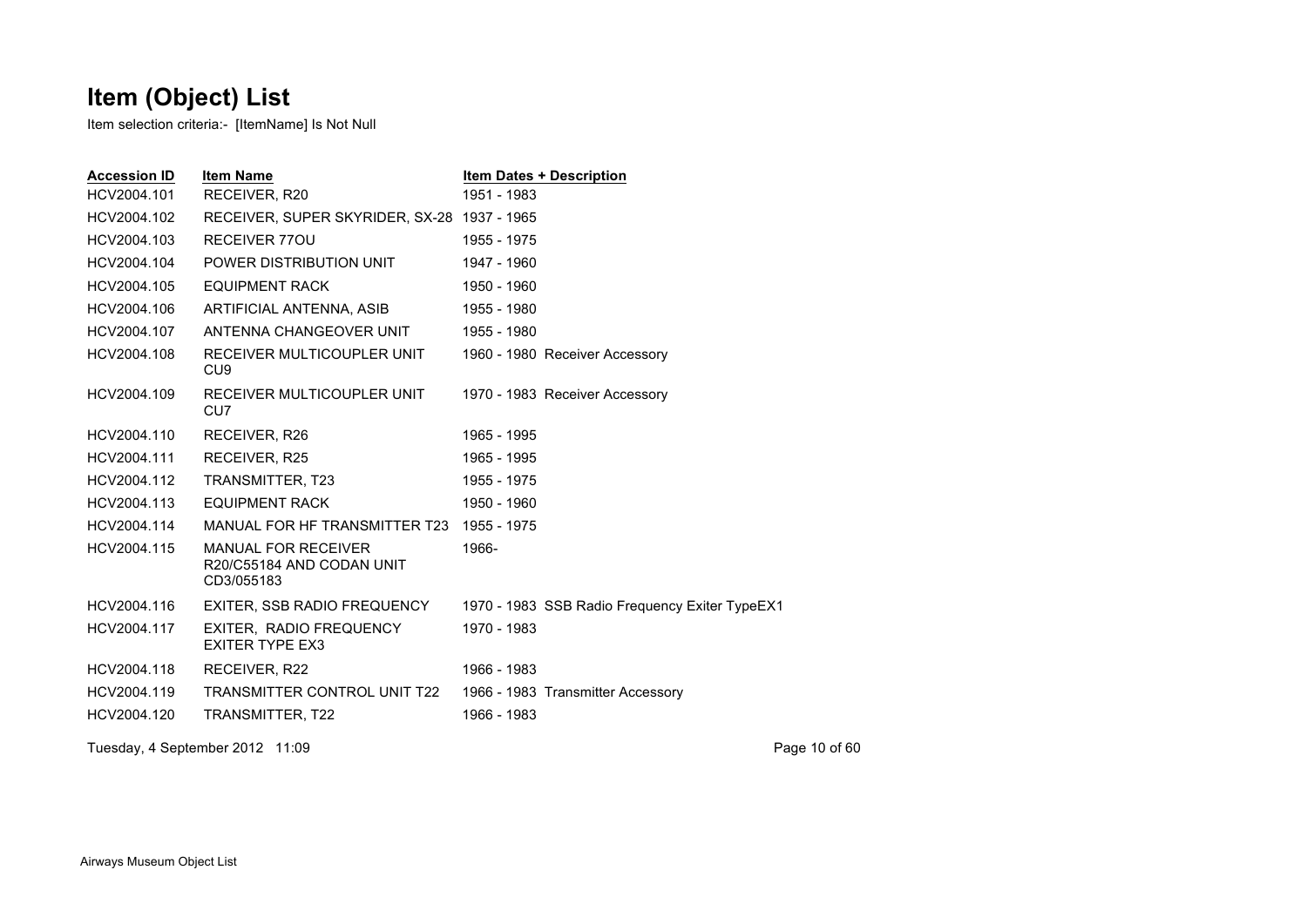Item selection criteria:- [ItemName] Is Not Null

| <b>Accession ID</b><br>HCV2004.121 | <b>Item Name</b><br>POWER DISTRIBUTION UNIT.<br>FIXED, MX6      | 1955 - 1970     | <b>Item Dates + Description</b> |
|------------------------------------|-----------------------------------------------------------------|-----------------|---------------------------------|
| HCV2004.122                        | <b>EQUIPMENT RACK</b>                                           | 1950 - 1960     |                                 |
| HCV2004.123                        | <b>MANUAL FOR EXCITER EX1</b>                                   | 1970 - 1983     |                                 |
| HCV2004.124                        | <b>MANUAL FOR EXCITER EX1</b>                                   | 1970 - 1983     |                                 |
| HCV2004.125                        | <b>MANUAL FOR RECEIVER R22</b>                                  | 1966 - 1983     |                                 |
| HCV2004.126                        | AMPLIFIER, TYPE AM20                                            | $1970 -$        |                                 |
| HCV2004.127                        | TRANSFORMER, WIDEBAND, TYPE<br>74-SU-157Q,                      | 1970 - 1983     |                                 |
| HCV2004.128                        | RECTIFIER AND CONTROL UNIT,<br><b>TYPE SWB8W</b>                |                 |                                 |
| HCV2004.129                        | <b>TRANSMITTER SWB-8</b>                                        | 1940's - 1970's |                                 |
| HCV2004.130                        | CONSOLE, FLIGHT SERVICE                                         | 1968 - 1983     |                                 |
| HCV2004.131                        | FLIGHT STRIP BOARD, PORTABLE                                    |                 | 1968 - 1983 Console Accessory   |
| HCV2004.132                        | FLIGHT STRIP BOARD, PORTABLE                                    |                 | 1968 - 1983 Console Accessory   |
| HCV2004.133                        | FLIGHT STRIP BOARD, PORTABLE                                    |                 | 1968 - 1983 Console Accessory   |
| HCV2004.134                        | FLIGHT STRIP BOARD, PORTABLE                                    |                 | 1968 - 1983 Console Accessory   |
| HCV2004.135                        | <b>TELEPHONE DIALLER - FREE</b><br>CALLER DS-101                |                 | 1968 - 1983 Console Accessory   |
| HCV2004.136                        | SWITCH, FOOT PRESS TO TALK<br>(PTT)                             |                 | 1968 - 1983 Console Accessory   |
| HCV2004.137                        | SWITCH, FOOT PRESS TO TALK<br>(PTT)                             |                 | 1968 - 1983 Console Accessory   |
| HCV2004.138                        | RECEIVER, CR-6                                                  | 1963 - 1983     |                                 |
| HCV2004.139                        | STAMP, TIME AND DATE, TYPE 7500-2 1968 - 1983 Console Accessory |                 |                                 |

Tuesday, 4 September 2012 11:09 Page 11 of 60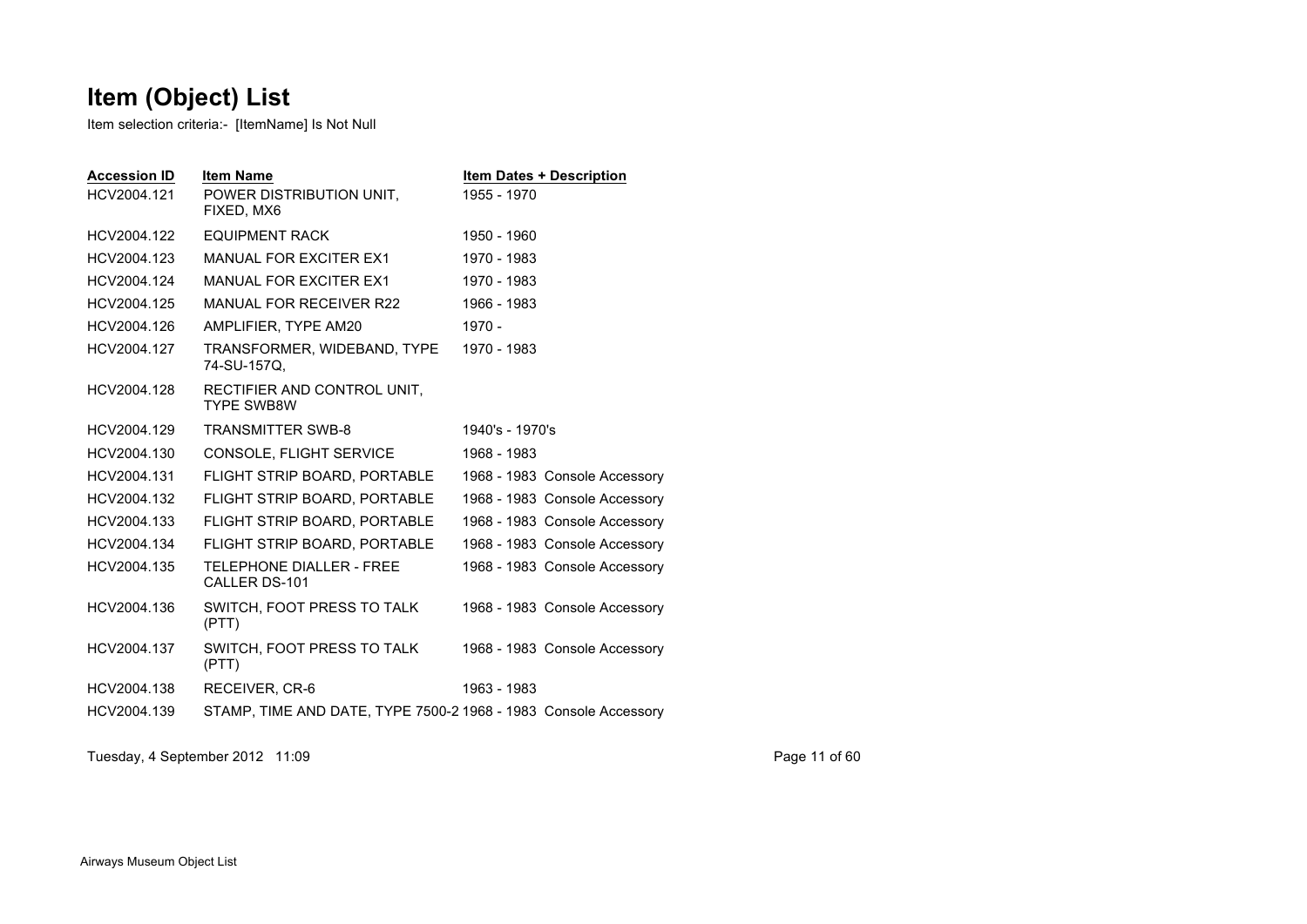Item selection criteria:- [ItemName] Is Not Null

| <b>Accession ID</b> | <b>Item Name</b>                                                | <b>Item Dates + Description</b>                    |
|---------------------|-----------------------------------------------------------------|----------------------------------------------------|
| HCV2004.140         | STAMP, TIME AND DATE, TYPE 7500-2 1968 - 1983 Console Accessory |                                                    |
| HCV2004.141         | CHAIR, DESK                                                     | 1960 - 1970                                        |
| HCV2004.142         | <b>CLOCK</b>                                                    | 1965 - 1984                                        |
| HCV2004.143         | AREA ONH INDICATOR                                              | 1970 - 1990 Console Accessory                      |
| HCV2004.144         | ELECTRODATA PLAYBACK UNIT,<br><b>TYPE 8516R</b>                 | 1990 - 1998 Recording, Audio Equipment             |
| HCV2004.144a        | <b>KEYS FOR ELECTRODATA</b><br><b>PLAYBACK UNIT</b>             | 1970 - 1985 Accessory to recording unit type 8516r |
| HCV2004.145         | AMPLIFIER, TYPE AM17                                            | 1970 - 1985                                        |
| HCV2004.146         | DISPLAY BOARD                                                   | 1960 - 1999                                        |
| HCV2004.147         | SIGN - 'DANGER'                                                 | 1955 - 1970                                        |
| HCV2004.148         | SIGN - 'NO SMOKING'                                             |                                                    |
| HCV2004.149         | <b>TRANSMITTER/RECEIVER SCR 522</b>                             | 1940's                                             |
| HCV2004.149a        | CONTROL UNIT. TYPE BC-1303.<br>FOR SCR 522 RADIO                | 1940's                                             |
| HCV2004.149b        | RADIO CONTROL BOX BC-602-A.<br>FOR SCR 522 RADIO                | 1940's TX/RX Accessory                             |
| HCV2004.150         | MANUAL FOR OPERATION AND<br>MAINTENANCE OF RADIO SCR 522        | 1943                                               |
| HCV2004.151         | TEST EQUIPMENT, IE-36                                           | 1949 - 1965                                        |
| HCV2004.151a        | CONTROL UNIT FOR TEST<br><b>EQUIPMENT IE-36</b>                 | 1949 - 1965                                        |
| HCV2004.151b        | METER FOR TEST EQUIPMENT IE-                                    | 1949 - 1965                                        |
| HCV2004.151c        | ADAPTOR CORD FOR EST<br><b>EQUIPMENT IE-36</b>                  | 1949 - 1965                                        |
|                     |                                                                 |                                                    |

Tuesday, 4 September 2012 11:09 Page 12 of 60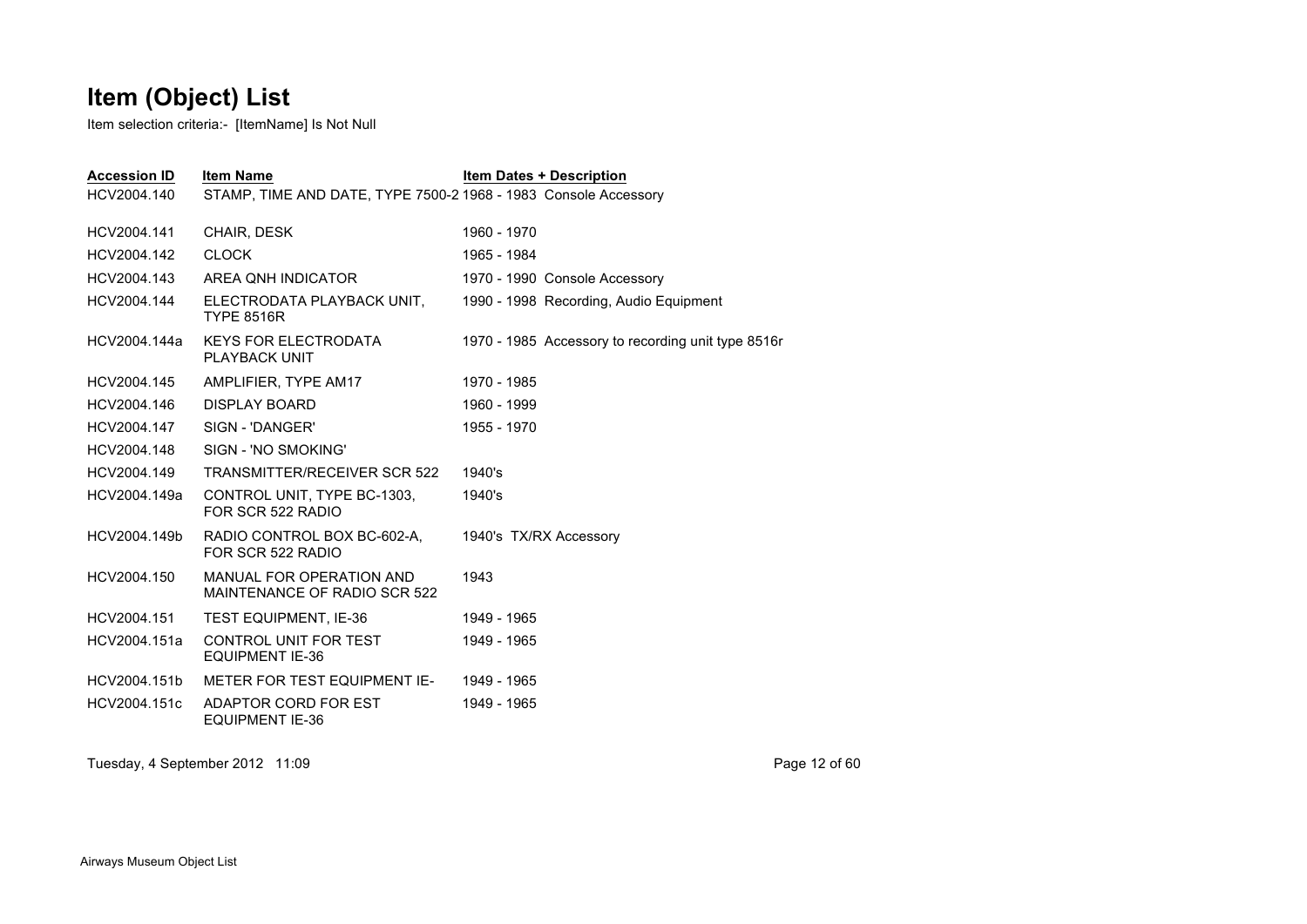Item selection criteria:- [ItemName] Is Not Null

| <b>Accession ID</b><br>HCV2004.151d | <b>Item Name</b><br>SIGNAL LAMP FOR TEST<br><b>EQUIPMENT IE-36</b> | <b>Item Dates + Description</b><br>1949 - 1965 |
|-------------------------------------|--------------------------------------------------------------------|------------------------------------------------|
| HCV2004.151e                        | LEAD FOR TEST EQUIPMENT IE-36                                      | 1949 - 1965                                    |
| HCV2004.151f                        | PHANTOM ANTENNA FOR TEST<br><b>EQUIPMENT IE-36</b>                 | 1949 - 1965                                    |
| HCV2004.151g                        | MANUAL FOR TEST EQUIPMENT IE-<br>36                                | 1940's                                         |
| HCV2004.152                         | MODEL, COOLANGATTA AIRPORT<br><b>CONTROL TOWER</b>                 | 1988 - 1989                                    |
| HCV2004.153                         | <b>TRANSMITTER BC-640-B</b>                                        |                                                |
| HCV2004.154                         | <b>TRANSMITTER 1628</b>                                            | 1955 - 1970                                    |
| HCV2004.155                         | RECEIVER, BC-639-A                                                 |                                                |
| HCV2004.156                         | <b>EQUIPMENT RACK</b>                                              | 1960 - 1990                                    |
| HCV2004.157                         | TRANSMITTER, BC625                                                 |                                                |
| HCV2004.158                         | RECEIVER, 624                                                      |                                                |
| HCV2004.159                         | <b>TRANSMITTER T39A</b>                                            | 1975 - 1990                                    |
| HCV2004.160                         | TRANSMITTER, T36                                                   | 1975 - 1990                                    |
| HCV2004.161                         | RECTIFIER, RA-42-A                                                 | 1950 - 1975                                    |
| HCV2004.162                         | FLIGHT STRIP BOARD, PORTABLE                                       | 1988 - 1999                                    |
| HCV2004.163                         | <b>COMPONENT BOX - PORTABLE -</b><br><b>TEST SET</b>               | 1950 - 1970 Test/Maintenance Equipment         |
| HCV2004.164                         | AMPLIFIER RACK - CONSOLE<br><b>MOUNTED</b>                         | 1960 - 1975 Amplifier                          |
| HCV2004.165                         | <b>FUSE ALARM PANEL</b>                                            | 1950 - 1980 Type MX13, 'Rat Trap'              |
| HCV2004.166                         | <b>RECEIVER AR7</b>                                                | 1946 - 1976                                    |

Tuesday, 4 September 2012 11:09 Page 13 of 60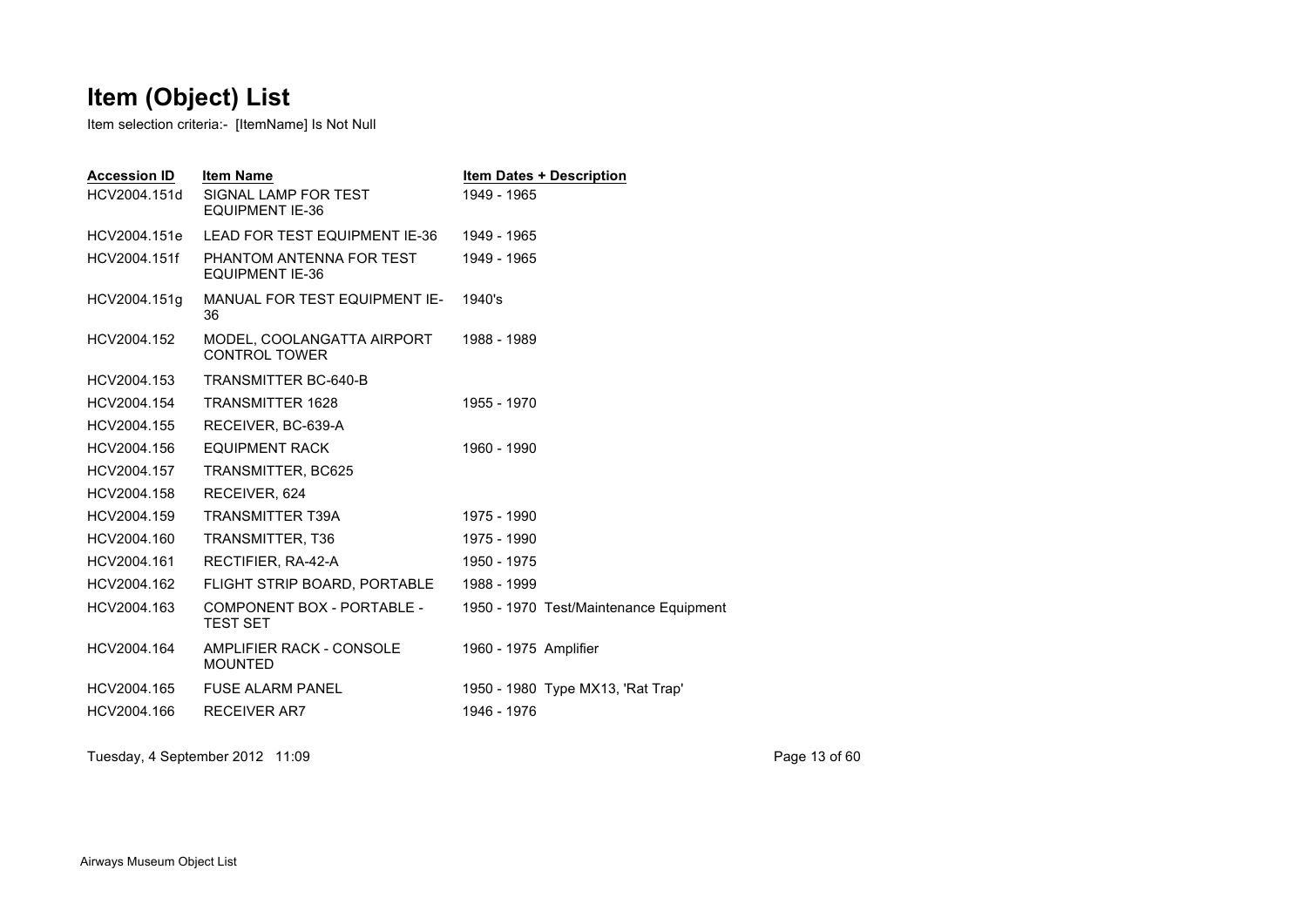Item selection criteria:- [ItemName] Is Not Null

| <b>Accession ID</b> | <b>Item Name</b>                                           | <b>Item Dates + Description</b> |
|---------------------|------------------------------------------------------------|---------------------------------|
| HCV2004.166a        | COIL BOX FOR AR7 RECEIVER                                  | 1946 - 1976                     |
| HCV2004.167         | <b>MAP ROLLER</b>                                          |                                 |
| HCV2004.168         | HANDSFT - TECHNICIAN'S                                     | 1947 - 1960                     |
| HCV2004.169         | HANDSET - TECHNICIAN'S                                     | 1947 - 1960                     |
| HCV2004.170         | <b>MICROPHONE</b>                                          | 1950 - 1960 Console Accessory   |
| HCV2004.171         | <b>MICROPHONE</b>                                          | 1950 - 1960 Console Accessory   |
| HCV2004.172         | <b>MICROPHONE</b>                                          | 1950 - 1960 Console Accessory   |
| HCV2004.173         | <b>MORSE KEY ('BUG')</b>                                   | 1958 - 1965 Console Accessory   |
| HCV2004.174         | <b>MORSE KEY ('BUG')</b>                                   | 1958 - 1965 Console Accessory   |
| HCV2004.175         | CONSOLE - INTERNATIONAL HIGH<br><b>FREQUENCY OPERATION</b> | 1968 - 1988                     |
| HCV2004.176         | CONSOLE - TOWER                                            | $1958 -$                        |
| HCV2004.177         | PHONE - PHILLIPHONE                                        | 1946 - 1960 Console Accessory   |
| HCV2004.178         | <b>TELEPHONE</b>                                           | 1960 - 1990 Console Accessory   |
| HCV2004.179         | <b>LAMP - SIGNALLING</b>                                   | 1937 - 1965 Console Accessory   |
| HCV2004.179a        | LENS FOR SIGNALLING LAMP                                   | 1937 - 1965 Console Accessory   |
| HCV2004.179b        | <b>BOX FOR SIGNALLING LAMP</b>                             | 1937 - 1965 Console Accessory   |
| HCV2004.180         | <b>LAMP - SIGNALLING</b>                                   | 1937 - 1965 Console Accessory   |
| HCV2004.180a        | <b>BOX FOR SIGNALLING LAMP</b>                             | 1937 - 1965 Console Accessory   |
| HCV2004.181         | <b>LAMP - SIGNALLING</b>                                   | 1937 - 1965 Console Accessory   |
| HCV2004.181a        | LENS FOR SIGNALLING LAMP                                   | 1937 - 1965 Console Accessory   |
| HCV2004.181b        | <b>BOX FOR SIGNALLING LAMP</b>                             | 1937 - 1965 Console Accessory   |
| HCV2004.181c        | <b>TELESCOPIC SIGHT FOR</b><br><b>SIGNALLING LAMP</b>      | 1937 - 1965 Console Accessory   |

Tuesday, 4 September 2012 11:09 Page 14 of 60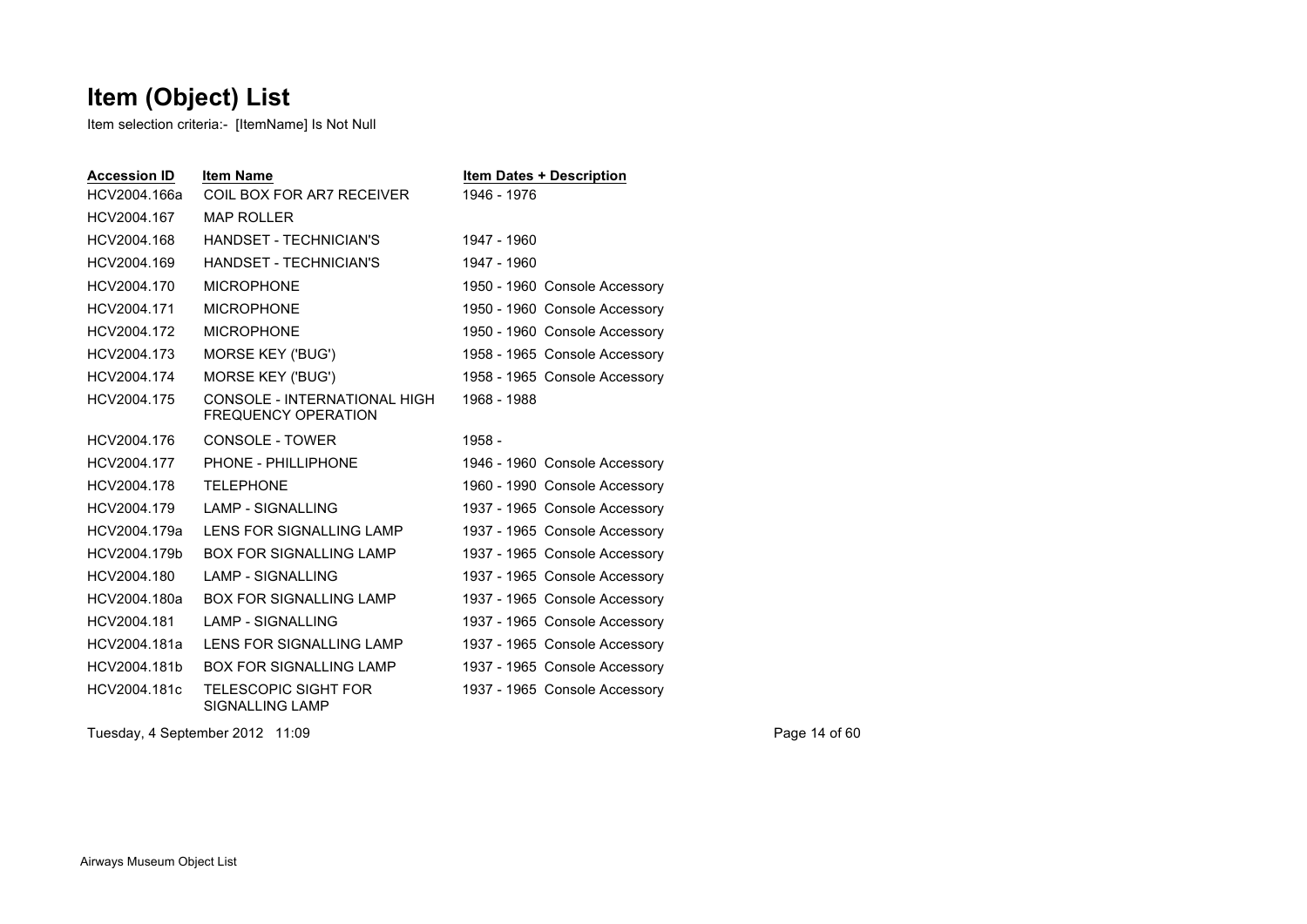Item selection criteria:- [ItemName] Is Not Null

| <b>Accession ID</b> | <b>Item Name</b>                                     | <b>Item Dates + Description</b> |
|---------------------|------------------------------------------------------|---------------------------------|
| HCV2004.182         | <b>FLIGHT STRIP HOLDER</b>                           | 1965 - 1985 Console Accessory   |
| HCV2004.183         | <b>HEADSET</b>                                       | 1965 - 1975 Console Accessory   |
| HCV2004.184         | CONSOLE - TOWER                                      | 1953 - 1980                     |
| HCV2004.185         | <b>INTERCOMM UNIT</b>                                | 1950 - 1975 Console Accessory   |
| HCV2004.186         | METEOROLOGICAL INSTRUMENT                            | 1960 - 1975 Console Accessory   |
| HCV2004.187         | <b>FLIGHT STRIP HOLDER</b>                           | 1960 - 1980 Console Accessory   |
| HCV2004.188         | CHAIR - OPERATOR'S                                   | 1955 - 1985                     |
| HCV2004.189         | <b>TELEPHONE</b>                                     | 1960 - 1985 Console Accessory   |
| HCV2004.190         | TELEPHONE - A10                                      | 1950 - 1970 Console Accessory   |
| HCV2004.191         | <b>FLIGHT STRIP HOLDER</b>                           | 1960 - 1980 Console Accessory   |
| HCV2004.192         | METEOROLOGICAL INSTRUMENT                            | 1980 - 1990 Console Accessory   |
| HCV2004.193         | <b>LAMP - SIGNALLING</b>                             | 1950 - 1970 Console Accessory   |
| HCV2004.194         | BOX FOR SIGNALLING LAMP                              | 1937 - 1965 Console Accessory   |
| HCV2004.195         | LAMP - SIGNALLING, WITH CEILING<br><b>ATTACHMENT</b> | 1950 - 1970 Console Accessory   |
| HCV2004.196         | CONSOLE - TOWER                                      | 1959 - 1985                     |
| HCV2004.196a        | DOOR FROM TOWER CONSOLE                              | 1959 - 1985                     |
| HCV2004.197         | MICROPHONE (P.N.S.)                                  | 1958 - 1980 Console Accessory   |
| HCV2004.198         | <b>MICROPHONE</b>                                    | 1955 - 1975 Console Accessory   |
| HCV2004.199         | CONSOLE - TOWER, TWO POSITION                        | 1956 - 1967                     |
| HCV2004.200         | <b>HANDSET</b>                                       | 1955 - 1967 Console Accessory   |
| HCV2004.201         | <b>HANDSET</b>                                       | 1955 - 1967 Console Accessory   |
| HCV2004.202         | <b>FACSIMILE PANEL</b>                               | 1980-1990 Console Accessory     |

Tuesday, 4 September 2012 11:09 Page 15 of 60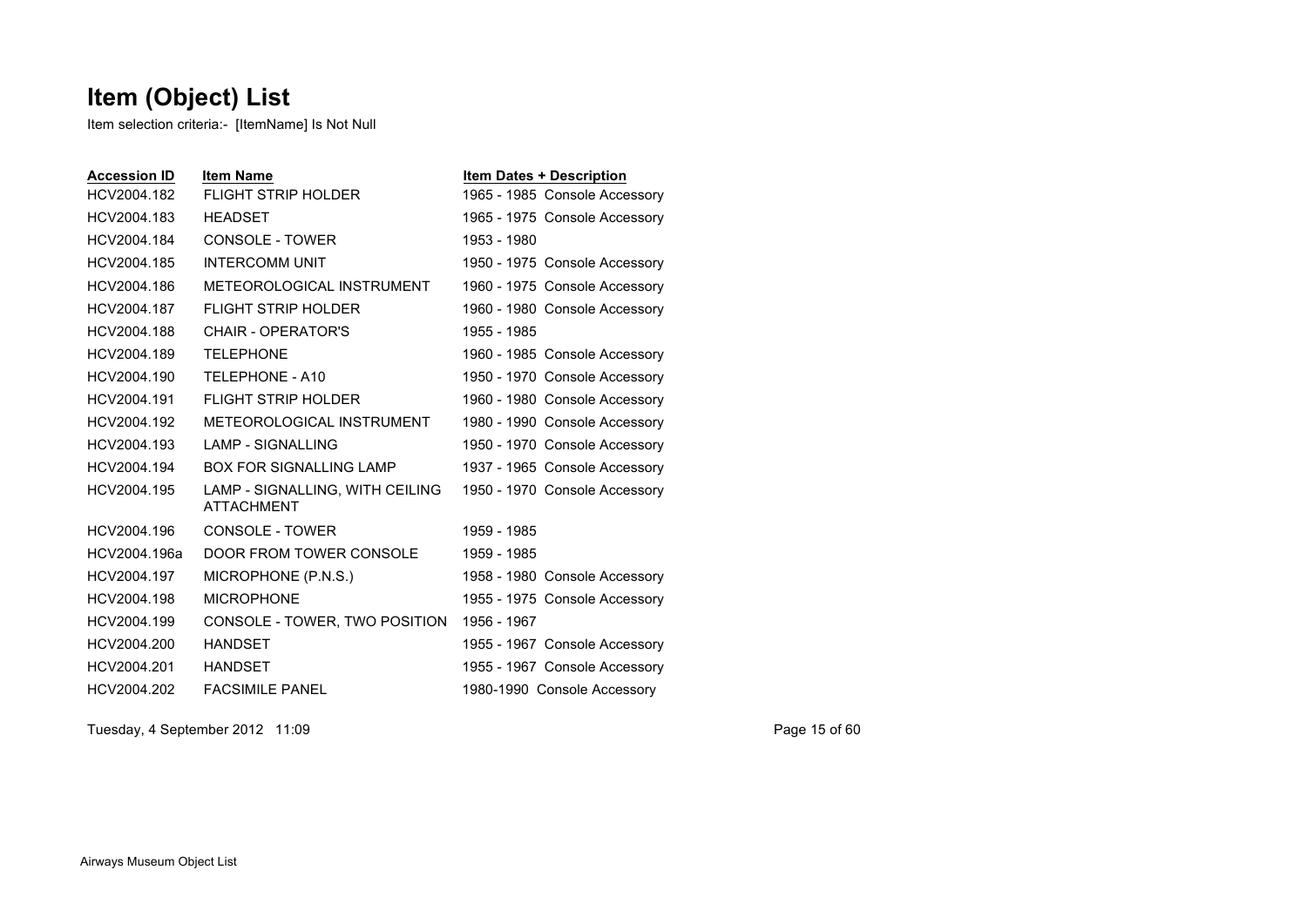Item selection criteria:- [ItemName] Is Not Null

| <b>Accession ID</b><br>HCV2004.203 | <b>Item Name</b><br>CONSOLE - TOWER, THREE<br>POSITION.  | <b>Item Dates + Description</b><br>1975-1995 |
|------------------------------------|----------------------------------------------------------|----------------------------------------------|
| HCV2004.204                        | HANDSET (ERICOFON)                                       | 1965-1995 Console Accessory                  |
| HCV2004.205                        | HANDSET (ERICOFON)                                       | 1965-1995 Console Accessory                  |
| HCV2004.206                        | CONSOLE - TOWER, SINGLE<br><b>POSITION</b>               | 1946-1974                                    |
| HCV2004.207                        | CONSOLE - FLIGHT PROGRESS<br><b>BOARD</b>                | 1950-1967                                    |
| HCV2004.207a                       | <b>HEADSET FOR FLIGHT PROGRESS</b><br><b>BOARD</b>       | 1960-1970 Console Accessory                  |
| HCV2004.208                        | CONSOLE - FLIGHT PROGRESS<br><b>BOARD</b>                | 1950-1967                                    |
| HCV2004.209                        | <b>CHAIR</b>                                             | 1960-1980 Furniture                          |
| HCV2004.210                        | <b>STOOL</b>                                             | 1960-1980 Furniture                          |
| HCV2004.211                        | <b>FACSIMILE PANEL</b>                                   | 1980-1990 Console Accessory                  |
| HCV2004.212                        | ILLUMINATION UNIT - CONSOLE                              | 1960-1980 Console Accessory                  |
| HCV2004.213                        | AUDIO RACK - OPERATORS                                   | 1958-1984 Audio Equipment                    |
| HCV2004.214                        | AUDIO RACK - OPERATOR'S, RKO                             | 1960-1988 Audio Equipment - rack             |
| HCV2004.215                        | RACK - OPERATOR'S, RKO                                   | 1960-1988 Audio Equipment                    |
| HCV2004.216                        | RACK - OPERATOR'S, RKO                                   | 1960-1988 Audio Equipment                    |
| HCV2004.217                        | <b>EQUIPMENT RACK</b>                                    | 1965-1985                                    |
| HCV2004.218                        | TIME DISTRIBUTION RACK                                   | 1965-1985 Time Pesentation Equipment         |
| HCV2004.218a                       | MASTER CLOCK, GED, FROM TIME<br><b>DISTRIBUTION RACK</b> | 1980-1990 Time Pesentation Equipment         |
| HCV2004.218b                       | <b>CLOCK DISTRIBUTION UNIT</b>                           | 1965-1980 Time Pesentation Equipment         |

Tuesday, 4 September 2012 11:09 Page 16 of 60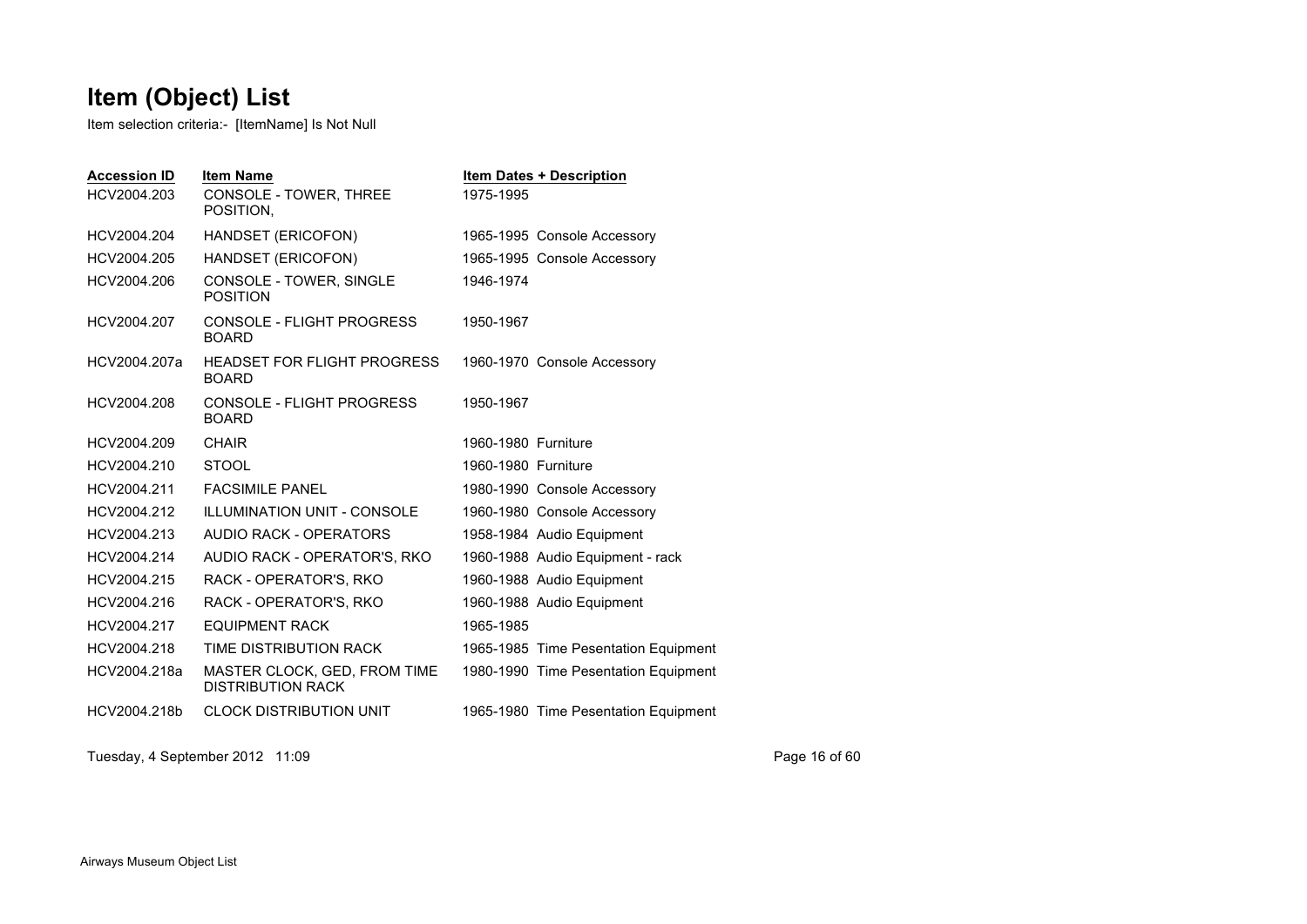| <b>Accession ID</b> | <b>Item Name</b>                                                                       | <b>Item Dates + Description</b>                                                     |               |
|---------------------|----------------------------------------------------------------------------------------|-------------------------------------------------------------------------------------|---------------|
| HCV2004.218c        | <b>CLOCK DISTRIBUTION UNIT</b>                                                         | 1965-1980 Time Pesentation Equipment                                                |               |
| HCV2004.219         | MASTER CLOCK, PENDULUM,<br>FROM TIME DISTRIBUTION UNIT                                 | 1960-1980 Time Pesentation Equipment                                                |               |
| HCV2004.220         | AUTOMATIC AERODROME<br><b>INFORMATION EQUIPMENT RACK</b>                               | 1965-1985 Recording Equipment                                                       |               |
| HCV2004.220a        | AUTOMATIC AERODROME<br><b>INFORMATION EQUIPMENT</b>                                    | 1965-1985 Recording Equipment                                                       |               |
| HCV2004.221         | <b>DOORMAT</b>                                                                         | 1973- Floor Covering                                                                |               |
| HCV2004.222         | CONSOLE - FLIGHT INSPECTION<br>N <sub>0.2</sub>                                        | 1976-1998 Flight Calibration console from F.28 Flight<br><b>Inspection Aircraft</b> |               |
| HCV2004.223         | <b>FLIGHT INSPECTION EQUIPMENT</b><br><b>RACK</b>                                      | 1976-1998 Flight Calibration Equipment                                              |               |
| HCV2004.224         | <b>DISTANCE MEASURING</b><br>EQUIPMENT, INTERNATIONAL<br>(DMEI) UNIT                   | 1976-1998 Flight Calibration Equi[ment                                              |               |
| HCV2004.225         | ANALOGUE BEARING UNIT, SBU<br>7000A. FROM TACAN SYSTEM                                 | 1976-1998 Flight Calibration Equipment                                              |               |
| HCV2004.226         | SIGNAL ANALYSER UNIT, SAU 7000,<br><b>FROM TACAN SYSTEM</b>                            | 1976-1998 Flight Calibration Equipment                                              |               |
| HCV2004.227         | <b>RECEIVER - AUTOMATIC</b><br>DIRECTION FINDING, 5147                                 | 1976-1998 Flight Calibration Equipment                                              |               |
| HCV2004.228         | RECEIVER - MARKER, 5124                                                                | 1976-1998 Flight Calibration Equipment                                              |               |
| HCV2004.229         | <b>DISTANCE MEASURING</b><br>EQUIPMENT (DME) AUXILLIARY                                | 1976-1998 Flight Calibration Equipment                                              |               |
| HCV2004.230         | <b>DISTANCE MEASURING</b><br><b>EQUIPMENT (DME) FIELD</b><br><b>STRENGTH EXTRACTOR</b> | 1976-1998 Flight Calibration Equipment                                              |               |
| HCV2004.231         | <b>RECEIVER - INSTRUMENT LANDING</b><br>SYSTEM, (ILS) TYPE ILS70                       | 1976-1998 Flight Calibration Equipment                                              |               |
|                     | Tuesday, 4 September 2012 11:09                                                        |                                                                                     | Page 17 of 60 |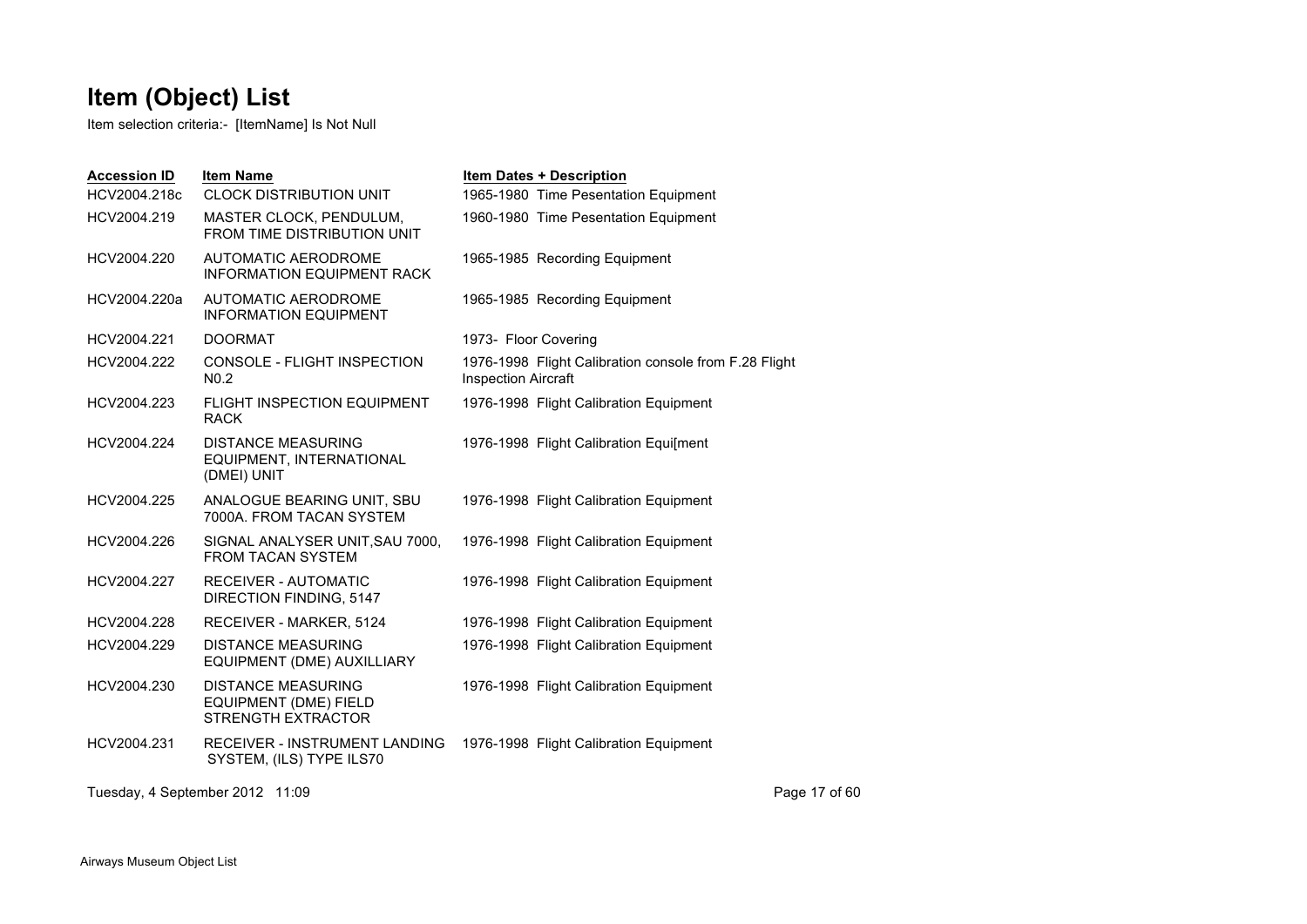Item selection criteria:- [ItemName] Is Not Null

| <b>Accession ID</b><br>HCV2004.232 | <b>Item Name</b><br><b>RECEIVER - INSTRUMENT LANDING</b><br>SYSTEM, (ILS) TYPE ILS70 | <b>Item Dates + Description</b><br>1976-1998 Flight Calibration Equipment |
|------------------------------------|--------------------------------------------------------------------------------------|---------------------------------------------------------------------------|
| HCV2004.233                        | <b>RECEIVER - VHF OMNI-</b><br>DIRECTIONAL RANGE (VOR) TYPE<br>51RV/1A               | 1976-1998 Flight Calibration Equipment                                    |
| HCV2004.234                        | <b>RECEIVER - VHF OMNI-</b><br>DIRECTIONAL RANGE (VOR) TYPE<br>51RV/1A               | 1976-1998 Flight Calibration Equipment                                    |
| HCV2004.235                        | <b>VHF OMNI-DIRECTIONAL RANGE</b><br>(VOR) TYPE 51RV/1A/ILS                          | 1976-1998 Flight Calibration Equipment                                    |
| 2004.236                           | SIGNAL GENERATOR, 8640B                                                              | 1976-1998 Flight Calibration Equipment                                    |
| HCV2004.237                        | <b>DISTANCE MEASURING</b><br>EQUIPMENT AUSTRALIA (DMEA)                              | 1976-1998 Flight Calibration Equipment                                    |
| HCV2004.238                        | TRANSCEIVER, KTR9100A                                                                | 1976-1998 Flight Calibration Equipment                                    |
| HCV2004.239                        | <b>COMPUTER DATA GATHERER</b>                                                        | 1976-1998 Flight Calibration Equipment                                    |
| HCV2004.240                        | TRANSCEIVER, UHF, ARC159B                                                            | 1976-1998 Flight Calibration Equipment                                    |
| HCV2004.241                        | TRANSCEIVER, UHF, ARC159B                                                            | 1976-1998 Flight Calibration Equipment                                    |
| HCV2004.242                        | TELEMETREY DEMODULATOR,<br>TYPE 96                                                   | 1976-1998 Flight Calibration Equipment                                    |
| HCV2004.243                        | <b>OPTICAL TRACKER NO.5</b>                                                          | 1976-1998 Flight Calibration Equipment                                    |
| HCV2004.244                        | TRACKER ELECTRONICS UNIT,<br>TYPE 94                                                 | 1976-1998 Flight Calibration Equipment - from optical<br>tracker No.5     |
| HCV2004.245                        | TRANSCEIVER, KTR9100A                                                                | 1976-1998 Flight Calibration Equipment                                    |
| HCV2004.245a                       | <b>HEADSET FOR TRANSCEIVER</b><br><b>KTR9100A</b>                                    | 1976-1998 Flight Calibration Equipment                                    |
| HCV2004.246                        | SEAT, FLIGHT CALIBRATION<br><b>CONSOLE</b>                                           | 1976-1998 Flight Calibration Equipment - crew seat                        |

Tuesday, 4 September 2012 11:09 Page 18 of 60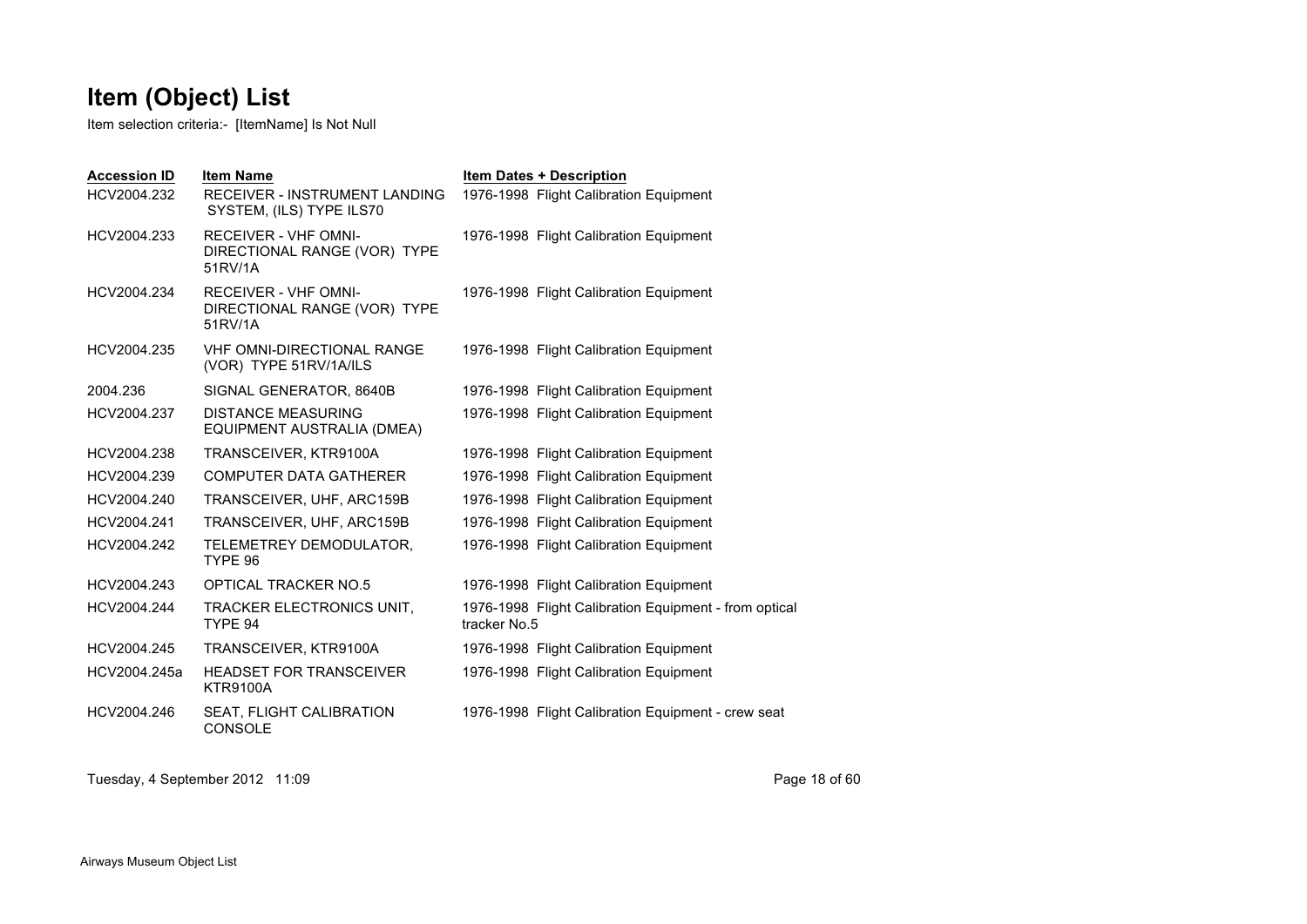Item selection criteria:- [ItemName] Is Not Null

| <b>Item Name</b><br>SEAT, CONSOLE                                                      | <b>Item Dates + Description</b><br>1976-1998 Flight Calibration Equipment - crew seat |
|----------------------------------------------------------------------------------------|---------------------------------------------------------------------------------------|
| THEODOLITE (PILOT BALLOON)<br><b>AND TRIPOD</b>                                        | 1976-1998 Flight Calibration Equipment                                                |
| TRANSCEIVER, TYPE RT12                                                                 | 1976-1998 Flight Calibration Equipment                                                |
| PORTABLE DMEI                                                                          | 1976-1998 Flight Calibration Equipment - portable ground<br>beacon                    |
| <b>DISTANCE MEASURING</b><br>EQUIPMENT AUSTRALIA (DMEA)<br>VAN 5 INTERROGATOR          | 1976-1998 Flight Calibration Equipment                                                |
| <b>DISTANCE MEASURING</b><br>EQUIPMENT INTERNATIONAL<br>(DMEI) CONTROLLER              | 1976-1998 Flight Calibration Equipment                                                |
| <b>DISTANCE MEASURING</b><br><b>EQUIPMENT INTERNATIONAL</b>                            | 1976-1998 Flight Calibration Equipment                                                |
| <b>DISTANCE MEASURING</b><br>EQUIPMENT AUSTRALIA (DMEA),                               | 11976-1998 Flight Calibration Equipment                                               |
| <b>DISTANCE MEASURING</b><br>EQUIPMENT AUSTRALIA (DMEA),<br><b>INTERROGATOR, VAN 4</b> | 1976-1998 Flight Calibration Equipment                                                |
| <b>DISTANCE MEASURING</b><br>EQUIPMENT (DME),                                          | 1976-1998 Flight Calibration Equipment                                                |
| <b>DISTANCE MEASURING</b><br>EQUIPMENT (DME), AUXILLIARY<br><b>UNIT TYPE 21-02016</b>  | 1976-1998 Flight Calibration Equipment                                                |
| <b>DISTANCE MEASURING</b><br>EQUIPMENT AUSTRALIA (DMEA),<br><b>RANGE INDICATOR</b>     | 1976-1998 Flight Calibration Equipment                                                |
| <b>DISTANCE MEASURING</b><br>EQUIPMENT (DME), RANGE<br><b>INDICATOR MODEL 858</b>      | 1976-1998 Flight Calibration Equipment                                                |
|                                                                                        |                                                                                       |

Tuesday, 4 September 2012 11:09 Page 19 of 60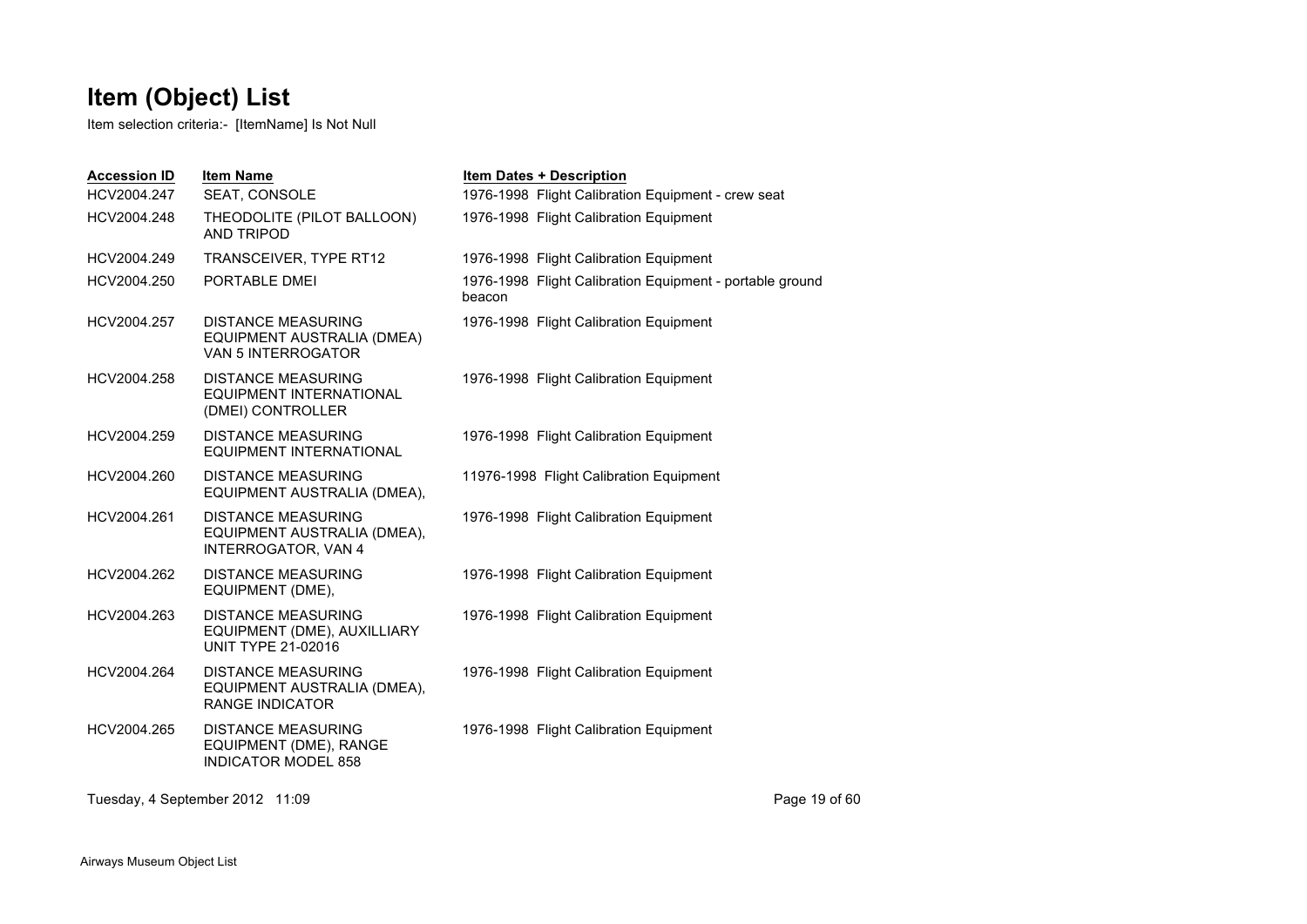| <b>Accession ID</b>             | <b>Item Name</b>                                                                      | <b>Item Dates + Description</b>        |               |
|---------------------------------|---------------------------------------------------------------------------------------|----------------------------------------|---------------|
| HCV2004.266                     | <b>DISTANCE MEASURING</b><br>EQUIPMENT (DME), RANGE                                   | 1976-1998 Flight Calibration Equipment |               |
| HCV2004.267                     | <b>DISTANCE MEASURING</b><br>EQUIPMENT (DME), CONTROLLER                              | 1976-1998 Flight Calibration Equipment |               |
| HCV2004.268                     | <b>DISTANCE MEASURING</b><br>EQUIPMENT AUSTRALIA (DMEA),<br>VAN-5 INTERROGATOR,       | 1976-1998 Flight Calibration Equipment |               |
| HCV2004.269                     | FLIGHT INSPECTION CALIBRATION<br><b>BENCH</b>                                         | 1976-1998 Flight Calibration Equipment |               |
| HCV2004.270                     | <b>DISTANCE MEASURING</b><br>EQUIPMENT AUSTRALIA (DMEA),<br>VAN-4 INTERROGATOR,       | 1976-1998 Flight Calibration Equipment |               |
| HCV2004.271                     | <b>DISTANCE MEASURING</b><br>EQUIPMENT (DME), AUXILLIARY<br><b>UNIT TYPE 2702106-</b> | 1976-1998 Flight Calibration Equipment |               |
| HCV2004.272                     | <b>DIGITAL BEARING UNIT FROM</b><br><b>TACAN SYSTEM SBU7000D</b>                      | 1976-1998 Flight Calibration Equipment |               |
| HCV2004.273                     | <b>BEACON SIMULATOR FROM TACAN</b><br>SYSTEM DTS101C                                  | 1976-1998 Flight Calibration Equipment |               |
| HCV2004.274                     | OSCILLOSCOPE, TYPE 7623B                                                              | 1976-1998 Flight Calibration Equipment |               |
| HCV2004.275                     | <b>DISTANCE MEASURING</b><br>EQUIPMENT AUXILLIARY UNIT TEST                           | 1976-1998 Flight Calibration Equipment |               |
| HCV2004.276                     | <b>DISTANCE MEASURING</b><br>EQUIPMENT AUSTRALIA TEST<br>PANEL BTP-1 VAN 4            | 1976-1998 Flight Calibration Equipment |               |
| HCV2004.277                     | AIRCRAFT PASSENGER SEAT FROM c 1945 Aircraft Furniture<br><b>DC3 AIRCRAFT</b>         |                                        |               |
| HCV2004.278                     | CONSOLE, RADAR (AACC)                                                                 | 1967 - 1988                            |               |
| HCV2004.278a                    | <b>TELEPHONE FOR RADAR</b><br>CONSOLE (AACC)                                          | 1967 - 1988 console accessory          |               |
| Tuesday, 4 September 2012 11:09 |                                                                                       |                                        | Page 20 of 60 |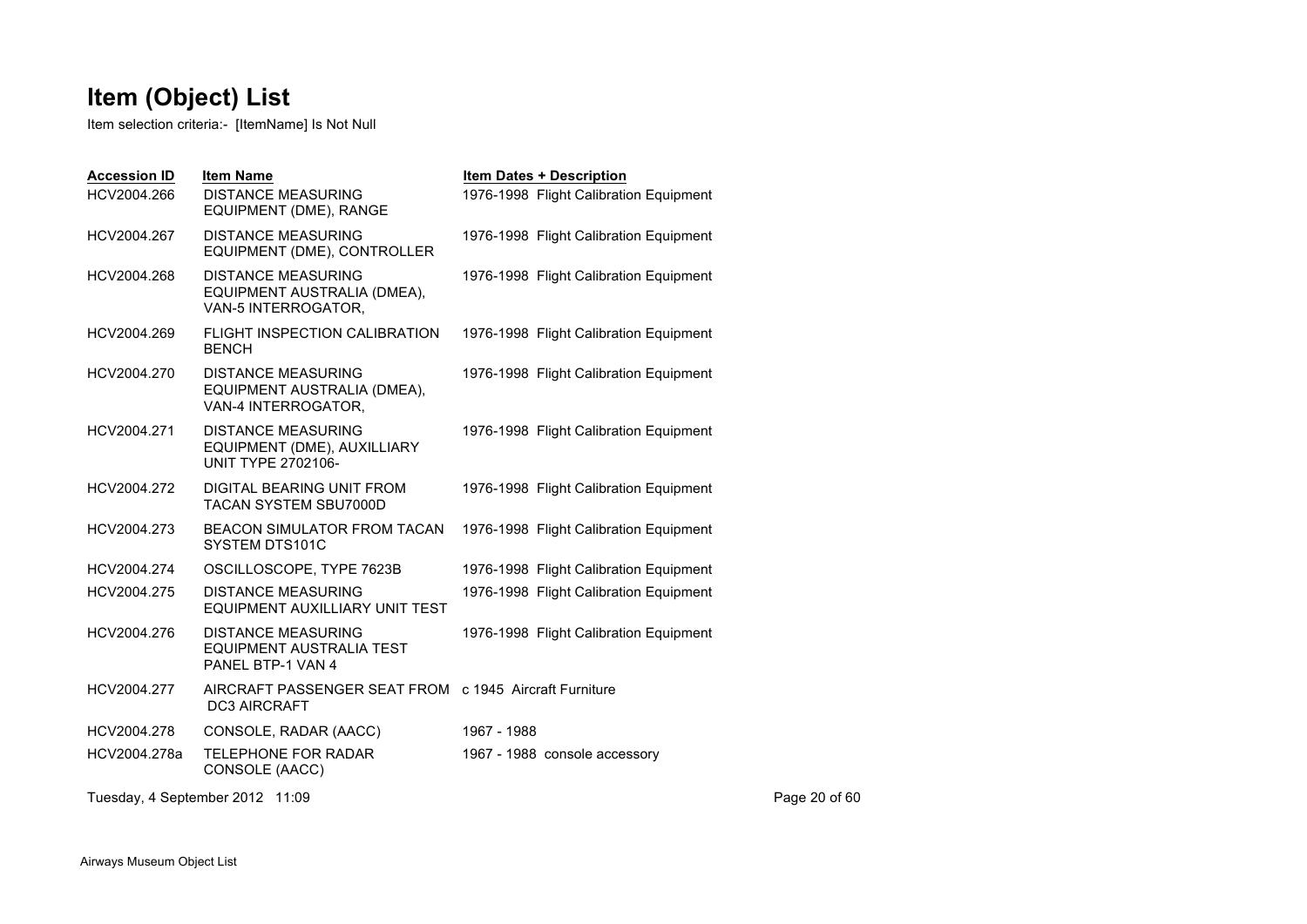Item selection criteria:- [ItemName] Is Not Null

| <b>Accession ID</b><br>HCV2004.278b | <b>Item Name</b><br><b>HEADSET FOR RADAR CONSOLE</b><br>(AACC) | <b>Item Dates + Description</b><br>1967 - 1988 Console Accessory |
|-------------------------------------|----------------------------------------------------------------|------------------------------------------------------------------|
| HCV2004.279                         | <b>MODEM</b>                                                   | 1970-1988 Control Equipment                                      |
| HCV2004.280                         | <b>MODEM</b>                                                   | 1970-1988 Control Equipment                                      |
| HCV2004.281                         | AUDIO LEVEL METER                                              | 1950-1990 Test/Maintenance Equipment                             |
| HCV2004.282                         | <b>AUDIO TEST PANEL</b>                                        | 1950-1990 Test/Maintenance Equipment                             |
| HCV2004.283                         | <b>TEST EQUIPMENT TROLLEY</b>                                  | 1960-1980 Test/Maintenance Equipment                             |
| HCV2004.284                         | DISTORTION AND NOISE METER                                     | 1955-1980 Test/Maintenance Equipment                             |
| HCV2004.285                         | AMPLIFIER TEST PANEL                                           | 1958-1975 Test/Maintenance Equipment                             |
| HCV2004.286                         | AUDIO LEVEL METER                                              | 1950-1990 Test/Maintenance Equipment                             |
| HCV2004.287                         | <b>TEST DESK</b>                                               | 1946-1967 Test/Maintenance Equipment                             |
| HCV2004.288                         | <b>EQUIPMENT RACK</b>                                          | 1946-1965                                                        |
| HCV2004.289                         | <b>MONITOR RACK</b>                                            | 1948-1975 Equipment rack, Amplifier                              |
| HCV2004.290                         | AMPLIFIER CHASSIS, INCLUDES 8<br>AM5 AMPI IFIFRS               | 1950-1975                                                        |
| HCV2004.291                         | AMPLIFIER TYPE AM10                                            | 1950-1975                                                        |
| HCV2004.292                         | <b>TEST EQUIPMENT TROLLEY</b>                                  | 1960-1980 Test/Maintenance Equipment                             |
| HCV2004.293                         | POWER SUPPLY TYPE PP40                                         | 1960-1980                                                        |
| HCV2004.294                         | WALL MAP OF NAVIGATION AID<br>SITES, ILLUMINATED               | 1973-1980                                                        |
| HCV2004.295                         | LINK OPERATOR'S PANEL                                          | 1958-1978 Carrier Telephone Equipment                            |
| HCV2004.296                         | <b>CARRIER TELEPHONE RACK</b>                                  | 1950-1980 Carrier Telephone Equipment                            |
| HCV2004.297                         | <b>CARRIER TELEPHONE RACK</b><br>(RECEIVE)                     | 1950-1980 Carrier Telephone Equipment                            |

Tuesday, 4 September 2012 11:09 Page 21 of 60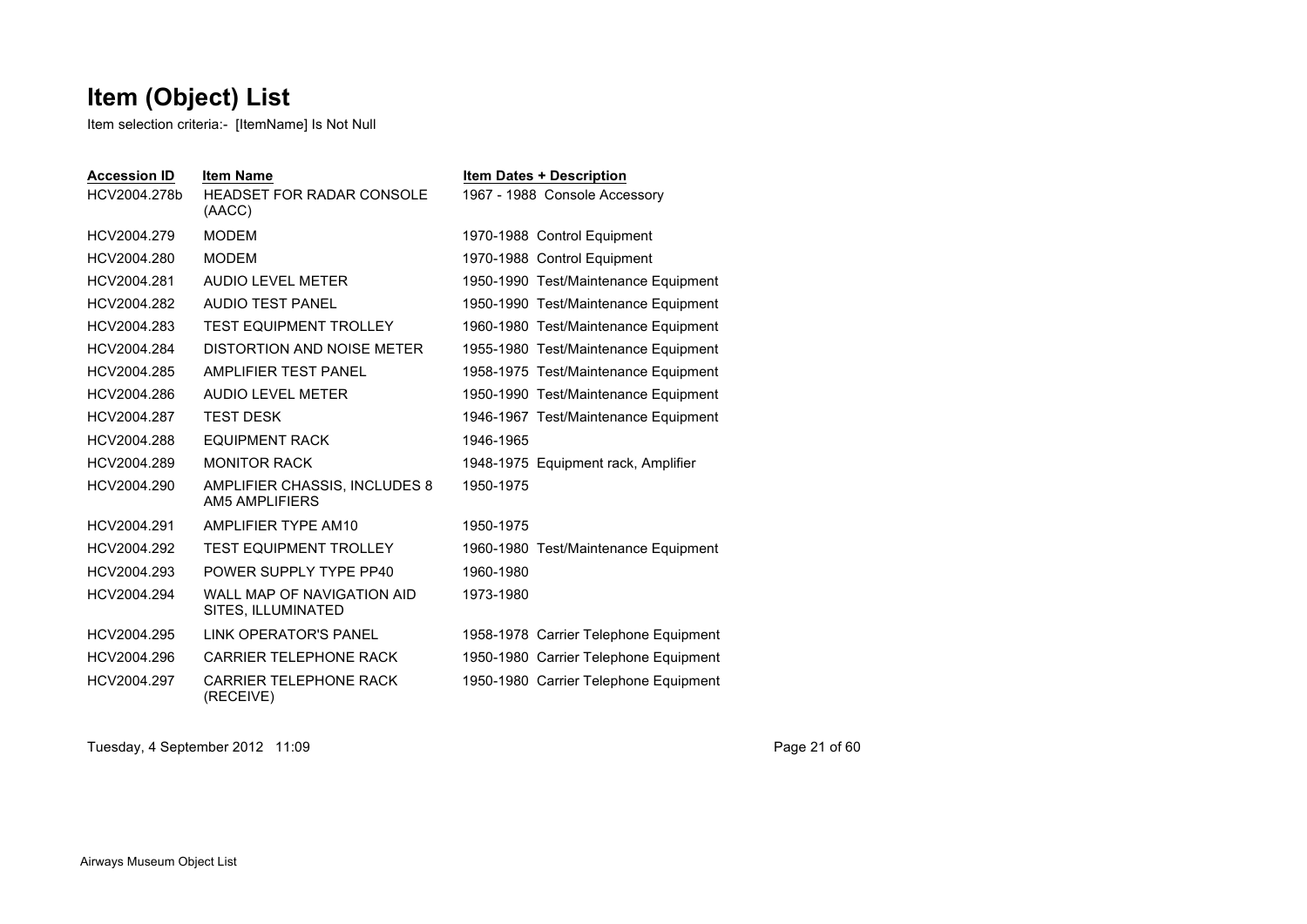Item selection criteria:- [ItemName] Is Not Null

| <b>Accession ID</b> | <b>Item Name</b>                                     | <b>Item Dates + Description</b>                                    |
|---------------------|------------------------------------------------------|--------------------------------------------------------------------|
| HCV2004.298         | CARRIER TELEPHONE TEST RACK                          | 1960-1980 Carrier Telephone Equipment                              |
| HCV2004.299         | <b>FM LINK RACK</b>                                  | 1950-1985 Carrier Telephone Equipment                              |
| HCV2004.300         | <b>FM I INK RACK</b>                                 | 1950-1985 Carrier Telephone Equipment                              |
| HCV2004.301         | LINK EQUIPMENT RACK, ANTRC                           | 1950-1970 Carrier Telephone Equipment                              |
| HCV2004.302         | CLOCK (SLAVE CLOCK)                                  | 1965-1985                                                          |
| HCV2004.303         | CLOCK (SLAVE CLOCK)                                  | 1965-1985                                                          |
| HCV2004.304         | TRANSMITTER (VAR)                                    | 1960-1975 Visual Aural Range Equipment                             |
| HCV2004.305         | TRANSMITTER (VAR)                                    | 1960-1975 Visual Aural Range Equipment                             |
| HCV2004.306         | MOTOR ALTERNATOR (VAR)                               | 1960-1975 Visual Aural Range Equipment                             |
| HCV2004.307         | <b>MOTOR ALTERNATOR (VAR)</b>                        | 1960-1975 Visual Aural Range Equipment                             |
| HCV2004.308         | ALFORD LOOP (VAR)                                    | 1960-1975 Visual Aural Range Equipment                             |
| HCV2004.309         | PORTABLE FIFLD DETECTOR                              | 1960-1975 Visual Aural Range Equipment                             |
| HCV2004.309A        | CARRYING CASE FOR PORTABLE<br><b>FIELD DETECTOR</b>  | 1960-1975 Visual Aural Range Equipment                             |
| HCV2004.310         | PORTABLE FIELD DETECTOR                              | 1960-1975 Visual Aural Range Equipment                             |
| HCV2004.310A        | AERIAL ASSEMBLY FOR PORTABLE<br><b>FIELD DETCTOR</b> | 1960-1975 Visual Aural Range Equipment                             |
| HCV2004.310B        | <b>MANUAL FOR PORTABLE FIELD</b><br><b>DETECTOR</b>  | 1960-1975 Visual Aural Range Equipment                             |
| HCV2004.311         | <b>FIELD MONITOR</b>                                 | 1953-1975 Visual Aural Range Equipment                             |
| HCV2004.312         | <b>MOTOR ALTERNATOR (VAR)</b>                        | 1960-1975 Visual Aural Range Equipment                             |
| HCV2004.313         |                                                      | MOTOR ALTERNATOR CONTACTORS 1960-1975 Visual Aural Range Equipment |
| HCV2004.314         |                                                      | MOTOR ALTERNATOR CONTACTORS 1960-1975 Visual Aural Range Equipment |

Tuesday, 4 September 2012 11:09 Page 22 of 60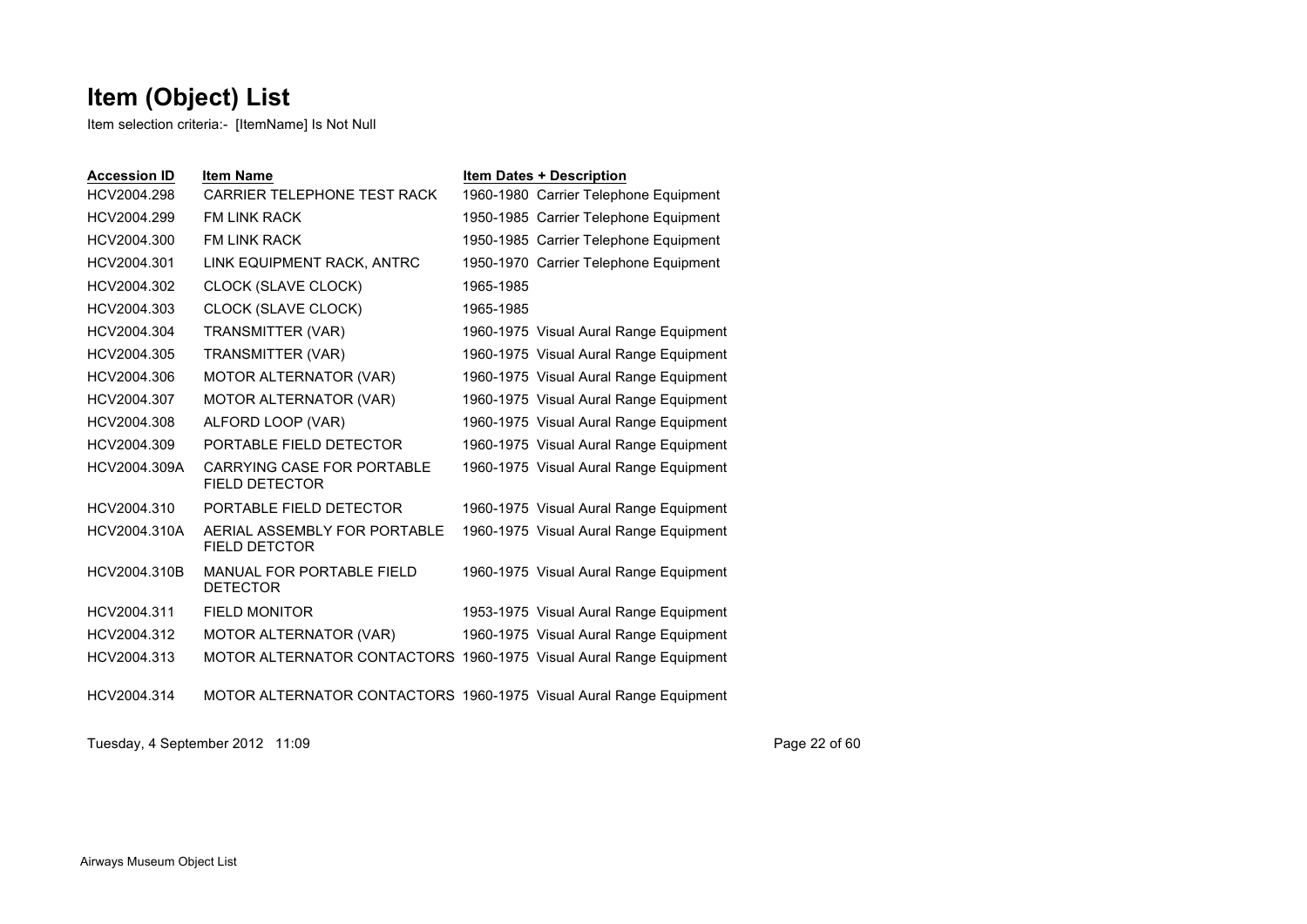| <b>Accession ID</b> | <b>Item Name</b>                                                    |                    | <b>Item Dates + Description</b>                    |
|---------------------|---------------------------------------------------------------------|--------------------|----------------------------------------------------|
| HCV2004.315         | AURAL SIDEBAND GENERATOR                                            |                    | 1960-1975 Visual Aural Range Equipment             |
| HCV2004.316         | <b>VISUAL SIDEBAND GENERATOR</b>                                    |                    | 1960-1975 Visual Aural Range Equipment             |
| HCV2004.317         | VISUAL SIDEBAND GENERATOR                                           |                    | 1960-1975 Visual Aural Range Equipment             |
| HCV2004.318         | <b>MONITOR RACK TYPE MN7</b>                                        |                    | 1960-1975 Visual Aural Range Equipment             |
| HCV2004.319         | <b>MARKER BEACON</b>                                                |                    | 1950-1975 Visual Aural Range Equipment             |
| HCV2004.320         | <b>VHF OMNI-DIRECTIONAL RANGE</b><br>(VOR) TRANSMITTER              |                    | 1967-1980 VHF Omni-direction Range (VOR) Equipment |
| HCV2004.321         | <b>VHF OMNI-DIRECTIONL RANGE</b><br>(VOR) TRANSMITTER               |                    | 1967-1980 VHF Omni-direction Range (VOR) Equipment |
| HCV2004.322         | <b>GONIOMETER CABINET</b>                                           |                    | 1967-1980 VHF Omni-direction Range (VOR) Equipment |
| HCV2004.323         | <b>MONITOR CABINET</b>                                              |                    | 1967-1980 VHF Omni-direction Range (VOR) Equipment |
| HCV2004.324         | <b>FIELD MONITOR</b>                                                |                    | 1967-1980 VHF Omni-direction Range (VOR) Equipment |
| HCV2004.325         | <b>TEST EQUIPMENT TROLLEY</b>                                       |                    | 1960-1980 Test/Maintenance Equipment               |
| HCV2004.326         | <b>VHF OMNI-DIRECTIONAL RANGE</b><br>(VOR) OSCILLOSCOPE TYPE OC422C |                    | 1967-1980 Test/Maintenance Equipment               |
| HCV2004.327         | RECEIVER, LORENZ 33 MHZ<br>AIRBORNE RANGE                           | 1939-1953          |                                                    |
| HCV2004.328         | LORENZ 33 MHZ AIRBORNE RANGE<br><b>CONTROLLER</b>                   |                    | 1939-1953 Control Unit                             |
| HCV2004.329         | VISUAL AURAL RANGE (VAR)<br><b>MONITOR AERIAL</b>                   |                    | 1950-1975 Antenna (VAR)                            |
| HCV2004.330         | RECEIVER, MICROWAVE LANDING<br>SYSTEM (MLS)                         | 1978-1988          |                                                    |
| HCV2004.331         | <b>T-VASIS VISUAL APPROACH</b><br><b>SYSTEM</b>                     | 1970-1985 Lighting |                                                    |
| HCV2004.332         | SYMBOLS GENERATOR RACK                                              |                    | 1967-1988 Radar Equipment                          |
|                     | Tuesday, 4 September 2012 11:09                                     |                    | Page 23 of 60                                      |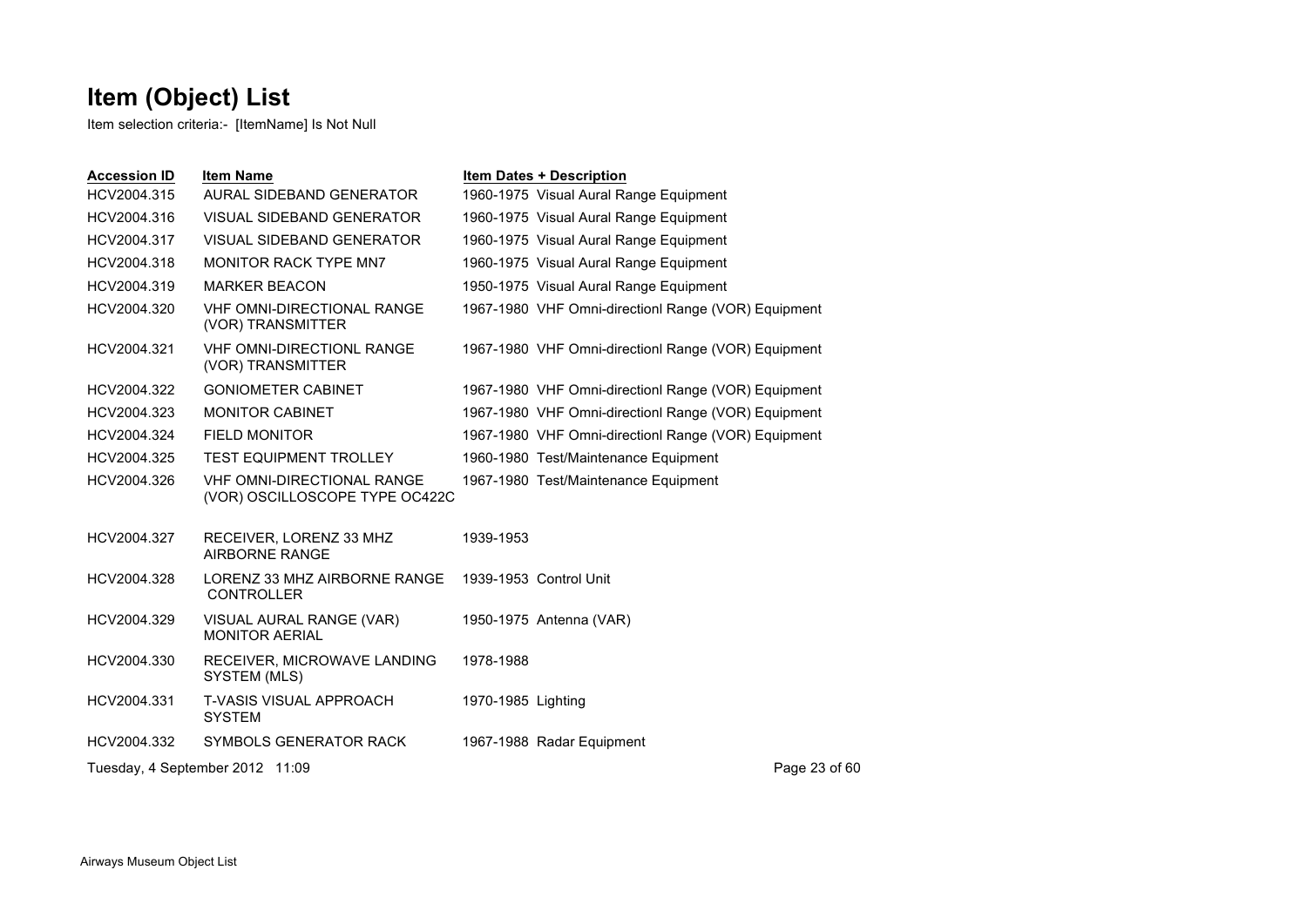Item selection criteria:- [ItemName] Is Not Null

| <b>Accession ID</b> | <b>Item Name</b>                                   |                     | <b>Item Dates + Description</b>      |
|---------------------|----------------------------------------------------|---------------------|--------------------------------------|
| HCV2004.333         | <b>CAMERA RACK</b>                                 |                     | 1967-1988 Radar Equipment            |
| HCV2004.334         | RECEIVER, RADAR TELEMETRY                          |                     | 1975-1988 Radar Equipment            |
| HCV2004.335         | <b>SCAN CONVERTER CABINET</b>                      |                     | 1967-1988 Radar Equipment            |
| HCV2004.336         | <b>SCAN CONVERTER TUBE</b>                         |                     | 1967-1988 Radar Equipment            |
| HCV2004.337         | <b>CONSOLE, RADAR BRIGHT</b>                       | 1967-1988           |                                      |
| HCV2004.338         | CONSOLE, FLIGHT DATA, WITH<br><b>ACCESSORIES</b>   | 1967-1988           |                                      |
| HCV2004.339         | CONSOLE, RADAR, DUAL                               | 1975-1988           |                                      |
| HCV2004.339a        | HEADSET (MINILITE) FOR RADAR<br><b>CONSOLE</b>     |                     | 1980-1988 Console Accessory          |
| HCV2004.339b        | <b>HEADSET (MINILITE) FOR RADAR</b><br>CONSOLE     |                     | 1980-1988 Console Accessory          |
| HCV2004.339c        | <b>HEADSET (MINILITE) CARRYING</b><br>CASE         |                     | 1980-1988 Console Accessory          |
| HCV2004.339d        | HEADSET (MINILITE) CARRYING<br>CASE                |                     | 1980-1988 Console Accessory          |
| HCV2004.339e        | FLIGHT STRIP HOLDER, WITH<br><b>FLIGHT STRIPS</b>  |                     | 1980-1988 Console Accessory          |
| HCV2004.340         | CONSOLE, RADAR, SINGLE                             | 1967-1988           |                                      |
| HCV2004.340a        | HEADSET (MINILITE) FOR RADAR<br>CONSOLE, SINGLE    |                     | 1980-1988 Console Accessory          |
| HCV2004.341         | CONSOLE, PROCEDURAL                                | 1967-1988           |                                      |
| HCV2004.342         | CONSOLE, SENIOR TERMINAL<br>AREA CONTROLLER (STAC) | 1980-1988           |                                      |
| HCV2004.343         | <b>CHAIR, CONSOLE</b>                              | 1985-1988 Furniture |                                      |
| HCV2004.344         | TAPE RECORDER, THERMIONIC                          |                     | 1970-1980 Recoeding Equipment, Audio |
|                     |                                                    |                     |                                      |

Tuesday, 4 September 2012 11:09 Page 24 of 60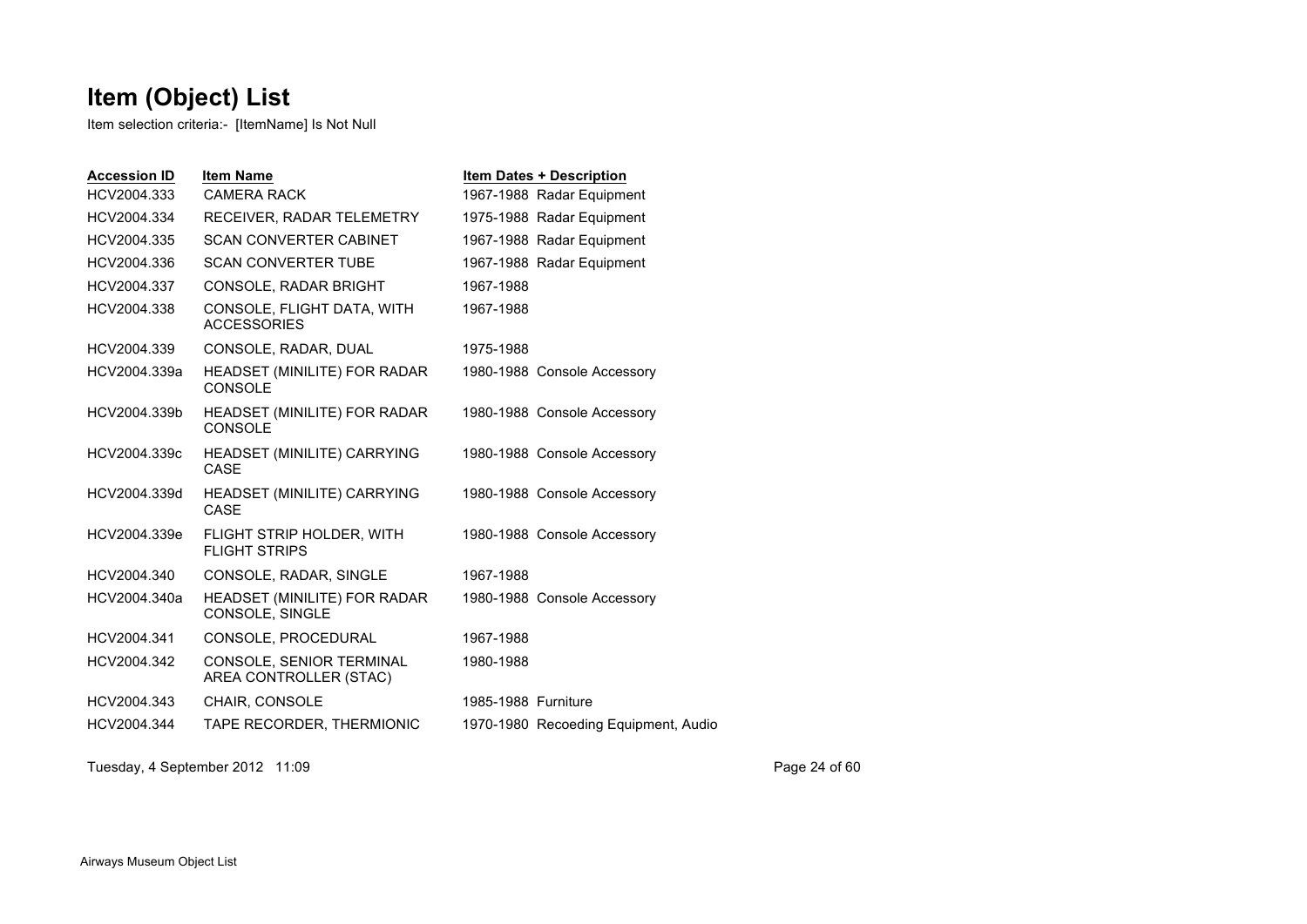Item selection criteria:- [ItemName] Is Not Null

| <b>Accession ID</b> | <b>Item Name</b>                                               | <b>Item Dates + Description</b>      |
|---------------------|----------------------------------------------------------------|--------------------------------------|
| HCV2004.344a        | FOOT CONTROL SWITCH FOR TAPE<br><b>RECORDER THERMIONIC</b>     | 1970-1980 Recoeding Equipment, Audio |
| HCV2004.345         | TAPE RECORDER, FIVE CHANNEL,<br><b>MAGNASYNC</b>               | 1960-1985 Recoeding Equipment, Audio |
| HCV2004.346         | TAPE RECORDER, TWELVE<br>CHANNEL, ASSMAN                       | 1958-1980 Recoeding Equipment, Audio |
| HCV2004.347         | TAPE RECORDER, THIRTEEN<br>CHANNEL, ELECTRODATA                | 1985-1995 Recoeding Equipment, Audio |
| HCV2004.348         | TAPE RECORDER, FORTY-TWO<br>CHANNEL, ELECTRODATA               | 1985-1995 Recoeding Equipment, Audio |
| HCV2004.349         | RECORDER PLAYBACK UNIT,<br><b>ASSMAN</b>                       | 1958-1985 Recoeding Equipment, Audio |
| HCV2004.350         | <b>TAPE BULK ERASER</b>                                        | 1960-1970 Recoeding Equipment, Audio |
| HCV2004.351         | TAPE RECORDER, TANDBERG<br>MODEL 3B, WITH CARRYING CASE        | 1960-1975 Recoeding Equipment, Audio |
| HCV2004.352         | TELEVISION SYNC CABINET                                        | 1967-1988 Radar Equipment            |
| HCV2004.353         | RADAR ANTENNA, 276, WITH BASE                                  | 1948-1956 Radar Equipment            |
| HCV2004.354         | RADAR TRANSMITTER/RECEIVER<br>(COSSOR)                         | 1959-1967 Radar Equipment            |
| HCV2004.354a        | <b>WAVEGUIDE FOR RADAR</b><br><b>TRANSMITTER/RECEIVER</b>      | 1959-1967 Radar Equipment            |
| HCV2004.354b        | <b>WAVEGUIDE FOR RADAR</b><br>TRANSMITTER/RECEIVER             | 1959-1967 Radar Equipment            |
| HCV2004.354c        | <b>WAVEGUIDE BEND FOR RADAR</b><br><b>TRANSMITTER/RECEIVER</b> | 1959-1967 Radar Equipment            |
| HCV2004.354d        | WAVEGUIDE BEND FOR RADAR<br>TRANSMITTER/RECEIVER               | 1959-1967 Radar Equipment            |

Tuesday, 4 September 2012 11:09 Page 25 of 60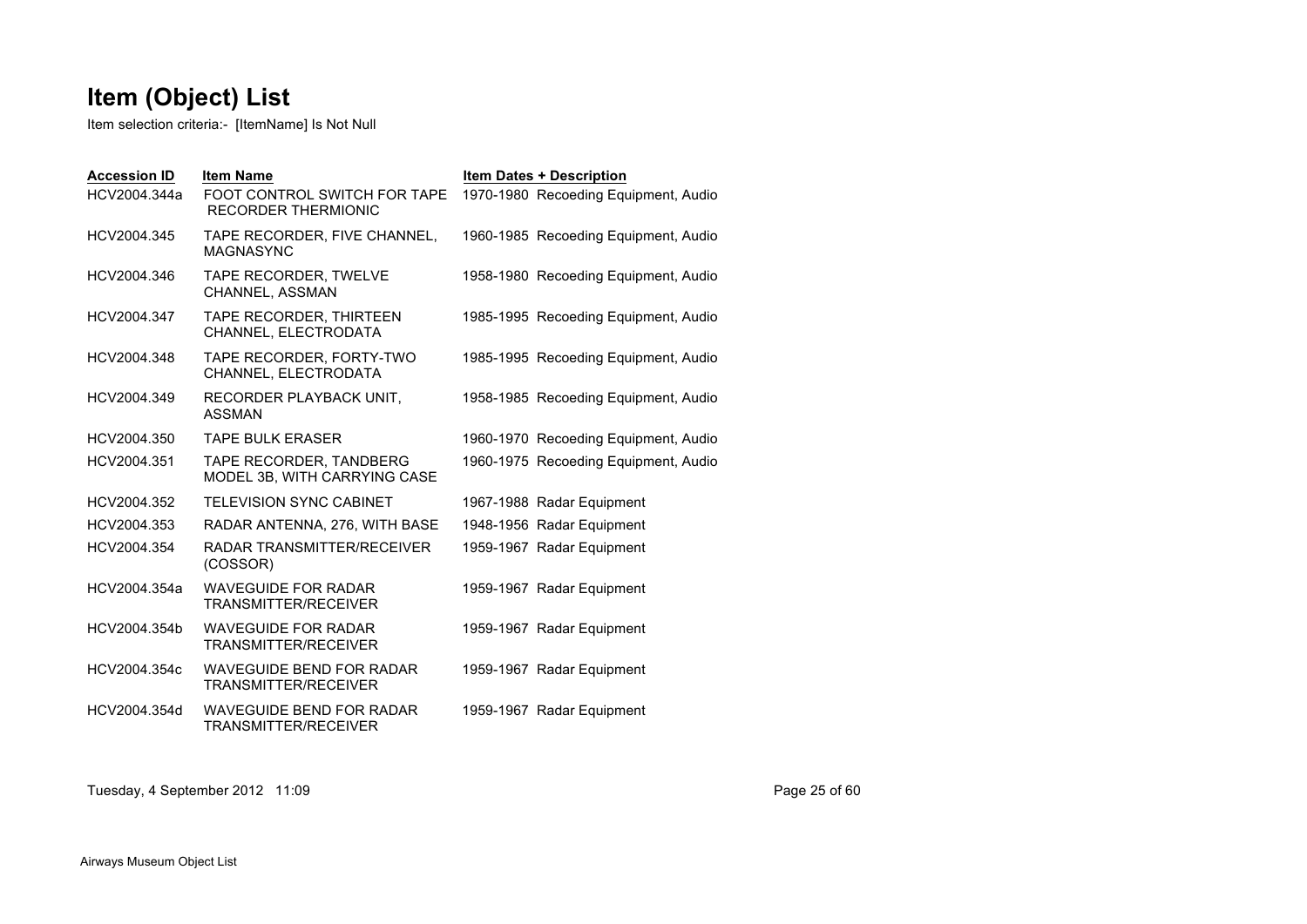Item selection criteria:- [ItemName] Is Not Null

| <b>Accession ID</b><br>HCV2004.354e | <b>Item Name</b><br>WAVEGUIDE FOR RADAR<br><b>TRANSMITTER/RECEIVER</b>          |           | <b>Item Dates + Description</b><br>1959-1967 Radar Equipment |
|-------------------------------------|---------------------------------------------------------------------------------|-----------|--------------------------------------------------------------|
| HCV2004.355                         | RADAR DISPLAY, COSSOR                                                           |           | 1959-1967 Radar Equipment                                    |
| HCV2004.356                         | RADAR DISPLAY, CONTROL UNIT                                                     |           | 1959-1967 Radar Equipment                                    |
| HCV2004.357                         | RADAR TRANSMITTER JUNCTION<br><b>BOX</b>                                        |           | 1959-1967 Radar Equipment                                    |
| HCV2004.358                         | RADAR SIGNAL BOOST UNIT                                                         |           | 1959-1967 Radar equipment                                    |
| HCV2004.359                         | RADAR, 50 VOLT SUPPLY                                                           |           | 1959-1967 Radar Equipment power supply                       |
| HCV2004.360                         | POWER SUPPLY, STABILAC                                                          |           | 1955-1975 Power Supply                                       |
| HCV2004.361                         | <b>DISTANCE MEASURING</b><br>EQUIPMENT (DME) BEACON TYPE                        | 1970-1980 |                                                              |
| HCV2004.362                         | <b>DISTANCE MEASURING</b><br>EQUIPMENT (DME) BEACON TYPE                        | 1970-1980 |                                                              |
| HCV2004.363                         | <b>DISTANCE MEASURING</b><br>EQUIPMENT (DME) BEACON TYPE                        | 1970-1995 |                                                              |
| HCV2004.363a                        | BATTERY BOX FOR DISTANCE<br>MEASURING EQUIPMENT (DME)<br><b>BEACON TYPE DM6</b> |           | 1970-1995 Power Supply                                       |
| HCV2004.364                         | <b>DISTANCE MEASURING</b><br>EQUIPMENT (DME) TEST MODULE                        |           | 1970-1995 Test Equipment                                     |
| HCV2004.365                         | <b>DISTANCE MEASURING</b><br>EQUIPMENT (DME) BEACON TYPE                        | 1955-1995 |                                                              |
| HCV2004.366                         | <b>DISTANCE MEASURING</b><br>EQUIPMENT (DME) AERIAL                             | 1955-1995 |                                                              |
| HCV2004.367                         | DISTANCE MEASURING<br><b>EQUIPMENT (DME) REMOTE</b>                             | 1955-1995 |                                                              |
| HCV2004.368                         | <b>DISTANCE MEASURING</b><br>EQUIPMENT (DME) ELECTRICAL                         | 1955-1995 |                                                              |
|                                     |                                                                                 |           |                                                              |

Tuesday, 4 September 2012 11:09 Page 26 of 60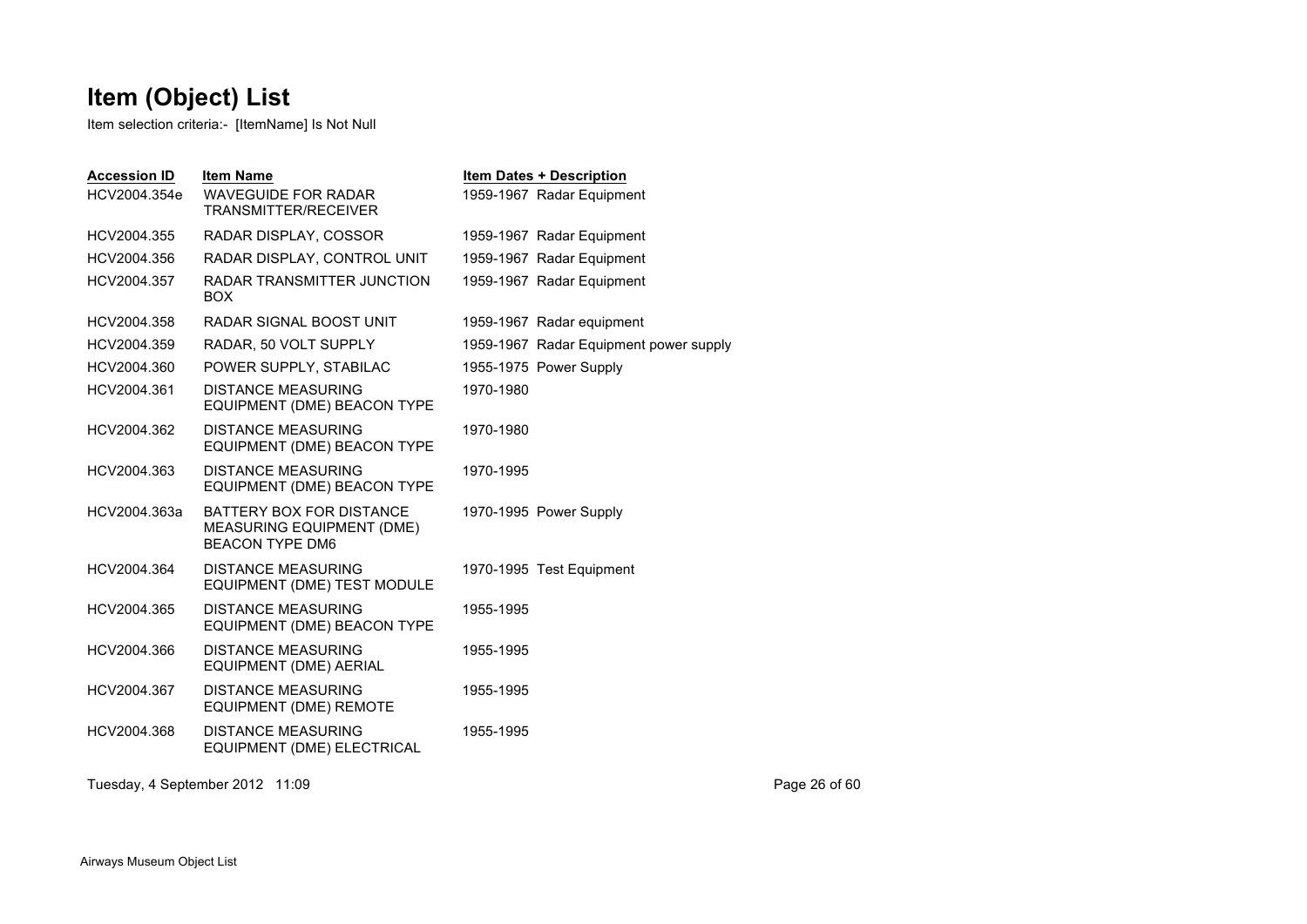| <b>Accession ID</b><br>HCV2004.369 | <b>Item Name</b><br><b>DISTANCE MEASURING</b><br>EQUIPMENT (DME) STANDING | <b>Item Dates + Description</b><br>1955-1995 |               |
|------------------------------------|---------------------------------------------------------------------------|----------------------------------------------|---------------|
| HCV2004.370                        | <b>DISTANCE MEASURING</b><br>EQUIPMENT (DME) PROTOTYPE                    | 1946-1955                                    |               |
| HCV2004.371                        | <b>DISTANCE MEASURING</b><br>EQUIPMENT (DME) TEST TROLLEY                 | 1955-1995 Test Equipment                     |               |
| HCV2004.371a                       | CATHODE RAY OSCILLOSCOPE<br>FROM DME TEST TROLLEY                         | 1955-1995 Test Equipment                     |               |
| HCV2004.371b                       | MARKER GENERATOR FROM DME<br><b>TEST TROLLEY</b>                          | 1955-1995 Test Equipment                     |               |
| HCV2004.371c                       | PULSE GENERATOR FROM DME<br><b>TEST TROLLEY</b>                           | 1955-1995 Test Equipment                     |               |
| HCV2004.371d                       | FREQUENCY METER FROM DME<br><b>TEST TROLLEY</b>                           | 1955-1995 Test Equipment                     |               |
| HCV2004.372                        | <b>DISTANCE MEASURING</b><br>EQUIPMENT (DME) CONTROL UNIT                 | 1955-1960                                    |               |
| HCV2004.373                        | <b>DISTANCE MEASURING</b><br>EQUIPMENT (DME) BEACON TYPE                  | 1975-1995                                    |               |
| HCV2004.374                        | TELEVISION LINK (TRANSMITTER)                                             | 1960-1980 DME Transmittier Accessory         |               |
| HCV2004.375                        | <b>TELEVISION LINK (RECEIVER)</b>                                         | 1960-1980 DME Receiver Accessory             |               |
| HCV2004.376                        | <b>GLIDE PATH MONITOR RACK</b>                                            | 1960-1980 Monitor                            |               |
| HCV2004.377                        | <b>GLIDE PATH TRANSMITTER</b>                                             | 1958-1980 Instrument Landing System          |               |
| HCV2004.378                        | <b>GLIDE PATH TRANSMITTER (ILS)</b>                                       | 1958-1980 Instrument Landing System          |               |
| HCV2004.379                        | <b>GLIDE PATH MODULATOR (ILS)</b>                                         | 1958-1980 Instrument Landing System          |               |
| HCV2004.380                        | <b>MECHANICAL MODULATOR</b>                                               | 1959-1975                                    |               |
| HCV2004.381                        | PORTABLE COURSE RECEIVER                                                  | 1958-1975                                    |               |
| HCV2004.382                        | <b>COURSE SELECTION INDICATOR</b>                                         | 1970-1980 Airborne Indicator                 |               |
|                                    | Tuesday, 4 September 2012 11:09                                           |                                              | Page 27 of 60 |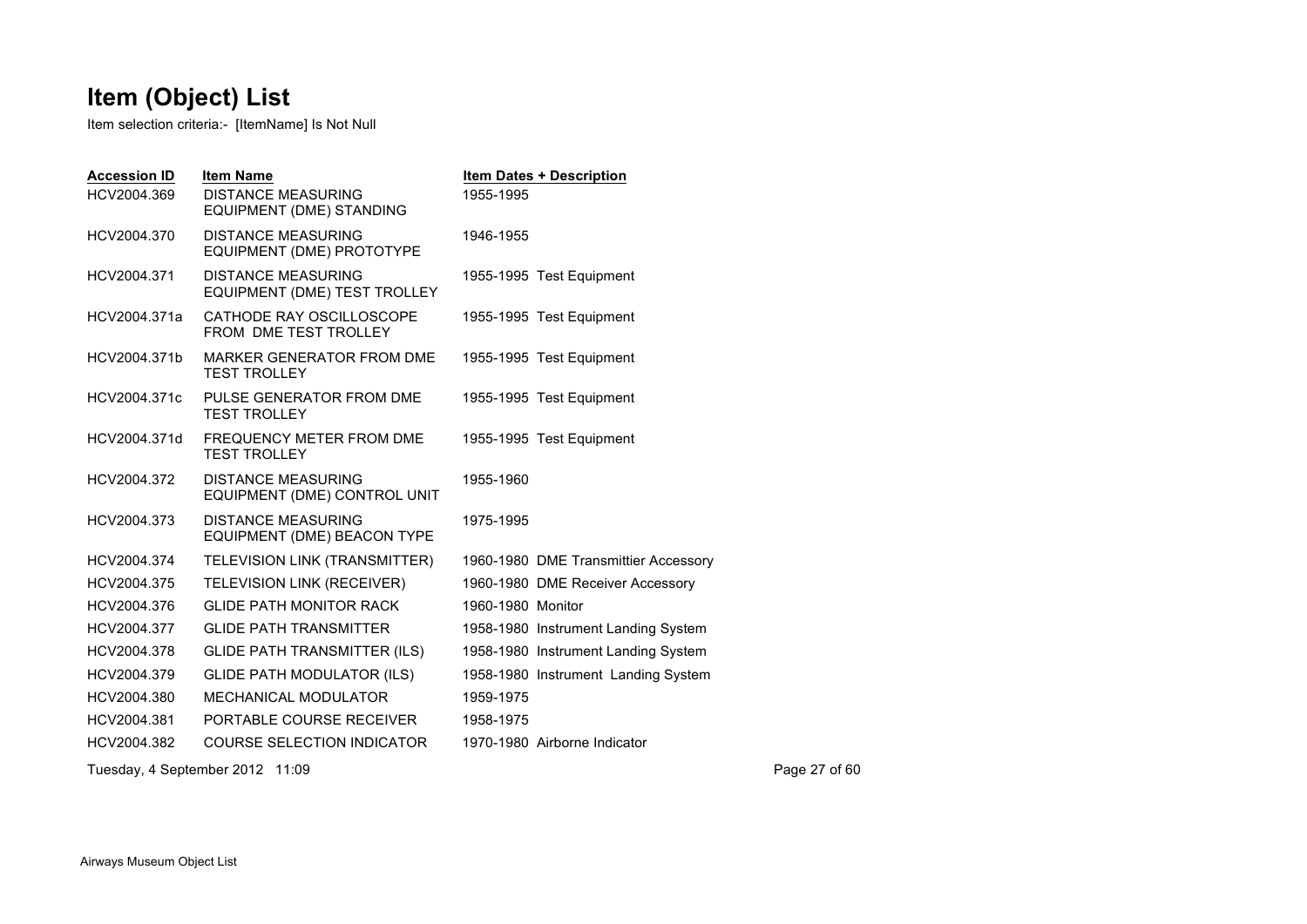Item selection criteria:- [ItemName] Is Not Null

| <b>Accession ID</b> | <b>Item Name</b>                                         |           | <b>Item Dates + Description</b>       |
|---------------------|----------------------------------------------------------|-----------|---------------------------------------|
| HCV2004.383         | <b>COURSE SELECTION INDICATOR</b>                        |           | 1970-1980 Airborne Indicator          |
| HCV2004.384         | <b>COURSE SELECTION INDICATOR</b>                        |           | 1970-1980 Airborne Indicator          |
| HCV2004.385         | LOCALISER MONITOR UNIT (ILS)                             |           | 1958-1975 Receiver, Monitor ILS       |
| HCV2004.386         | LOCALISER FIELD MONITOR (ILS)                            | 1958-1975 |                                       |
| HCV2004.387         | <b>MARKER BEACON INDICATOR</b>                           |           | 1950-1975 Airborne Indicator          |
| HCV2004.388         | <b>MARKER BEACON INDICATOR</b>                           |           | 1950-1975 Airborne Indicator          |
| HCV2004.389         | RACK, TYPE VNB-4A                                        |           | 1960-1998 Flight Inspection equipment |
| HCV2004.390         | RACK, TYPE VNB-4A                                        |           | 1960-1998 Flight Inspection Equipment |
| HCV2004.391         | INTERSCAN TRANSMITTER RACK<br>(MICROWAVE LANDING SYSTEM) | 1973-1975 |                                       |
| HCV2004.392         | TRANSCEIVER, RT-19                                       | 1970-1980 |                                       |
| HCV2004.393         | TRANSCEIVER, RT-13                                       | 1960-1980 |                                       |
| HCV2004.394         | TRANSCEIVER, RT-14                                       | 1965-1980 |                                       |
| HCV2004.395         | TRANSCEIVER, RT-14                                       | 1965-1980 |                                       |
| HCV2004.396         | TRANSCEIVER, RT-22                                       | 1965-1980 |                                       |
| HCV2004.397         | TRANSCEIVER, 6801                                        | 1975-1990 |                                       |
| HCV2004.397a        | AERIAL TUNING UNIT FOR<br>TRANSCEIVER 6801               | 1975-1990 |                                       |
| HCV2004.397b        | REMOTE CONTROL UNIT FOR<br>TRANSCEIVER 6801              | 1975-1990 |                                       |
| HCV2004.398         | TRANSCEIVER, RT-13                                       | 1965-1985 |                                       |
| HCV2004.399         | TRANSCEIVER, RT-35                                       | 1965-1975 |                                       |
| HCV2004.400         | TRANSCEIVER, 'BANTAM'                                    | 1960-1970 |                                       |
| HCV2004.401         | <b>MEGGER TEST EQUIOMENT</b>                             | 1955-1990 |                                       |
|                     |                                                          |           |                                       |

Tuesday, 4 September 2012 11:09 Page 28 of 60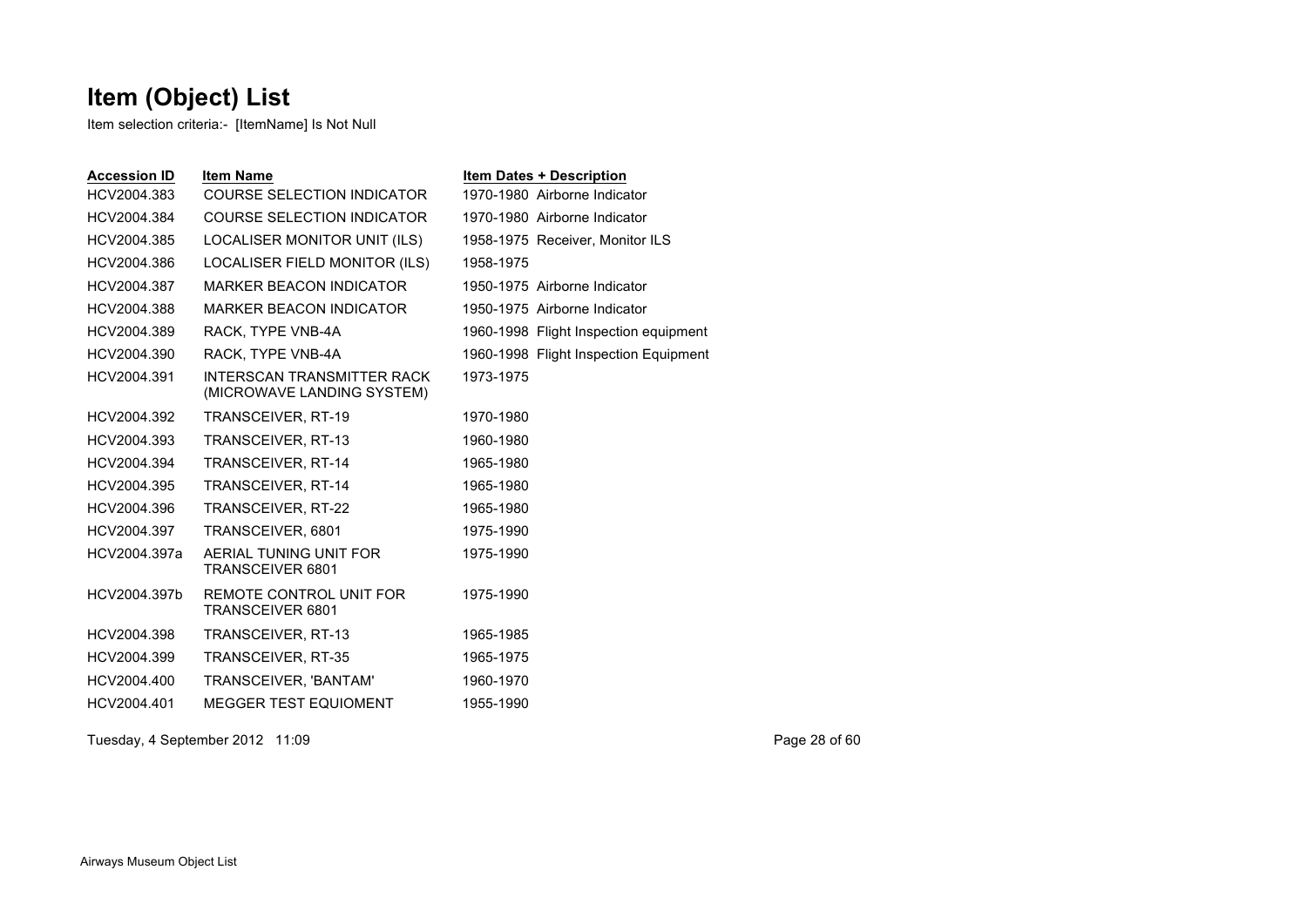Item selection criteria:- [ItemName] Is Not Null

| <b>Accession ID</b> | <b>Item Name</b>                                  | <b>Item Dates + Description</b>       |
|---------------------|---------------------------------------------------|---------------------------------------|
| HCV2004.402         | <b>CABLE DETECTOR</b>                             | 1960-1980 Test/Maintenance Equipment  |
| HCV2004.403         | <b>CLIP-ON AMMETER</b>                            | 1975-1985 Test/Maintenance Equipment  |
| HCV2004.403a        | CARRYING CASE FOR CLIP-ON<br><b>AMMETER</b>       | 1975-1985 Test/Maintenance Equipment  |
| HCV2004.404         | <b>VARIAC TEST EQUIPMENT</b>                      | 1955-1985 Test/Maintenance Equipment  |
| HCV2004.405         | SINE WAVE GENERATOR                               | 1960-1980 Test/Maintenance Equipment  |
| HCV2004.406         | BATTERY, HOMEMADE                                 | 1945-1950 Power Supply                |
| HCV2004.407         | <b>FREQUENCY COUNTER</b>                          | 1965-1975 Test/Maintenance Equipment  |
| HCV2004.407a        | PLUG-IN INDICATOR FOR<br><b>FREQUENCY COUNTER</b> | 1965-1975 Test/Maintenance Equipment  |
| HCV2004.408         | FREQUENCY METR, BC221                             | 1945-1965 Test/Maintenance Equipment  |
| HCV2004.409         | SIGNAL GENERATOR                                  | 1960-1980 Test/Maintenance Equipment  |
| HCV2004.410         | SIGNAL GENERATOR                                  | 1965-1970 Test/Maintenance Equipment  |
| HCV2004.411         | <b>GRID DIP OSCILLATOR</b>                        | 1960-1970 Test/Maintenance Equipment  |
| HCV2004.412         | SIGNAL GENERATOR, METRIX                          | 1960-1980 Test/Maintenance Equipment  |
| HCV2004.413         | SIGNAL GENERATOR, ADVANCE                         | 11950-1960 Test/Maintenance Equipment |
| HCV2004.414         | <b>UNISCOPE</b>                                   | 1958-1970 Test/Maintenance Equipment  |
| HCV2004.415         | CATHODE RAY OSCILLOSCOPE,<br>COSSOR               | 1949-1970 Test/Maintenance Equipment  |
| HCV2004.416         | CATHODE RAY OSCILLOSCOPE,<br><b>PHILLIPS</b>      | 1954-1975 Test/Maintenance Equipment  |
| HCV2004.417         | <b>CURRENT SHUNT</b>                              | 1970-1990 Test/Maintenance Equipment  |
| HCV2004.418         | POWER ANALYSER                                    | 1950-1970 Test/Maintenance Equipment  |
| HCV2004.418a        | CARRYING CASE FOR POWER<br><b>ANALYSER</b>        | 1950-1970 Test/Maintenance Equipment  |

Tuesday, 4 September 2012 11:09 Page 29 of 60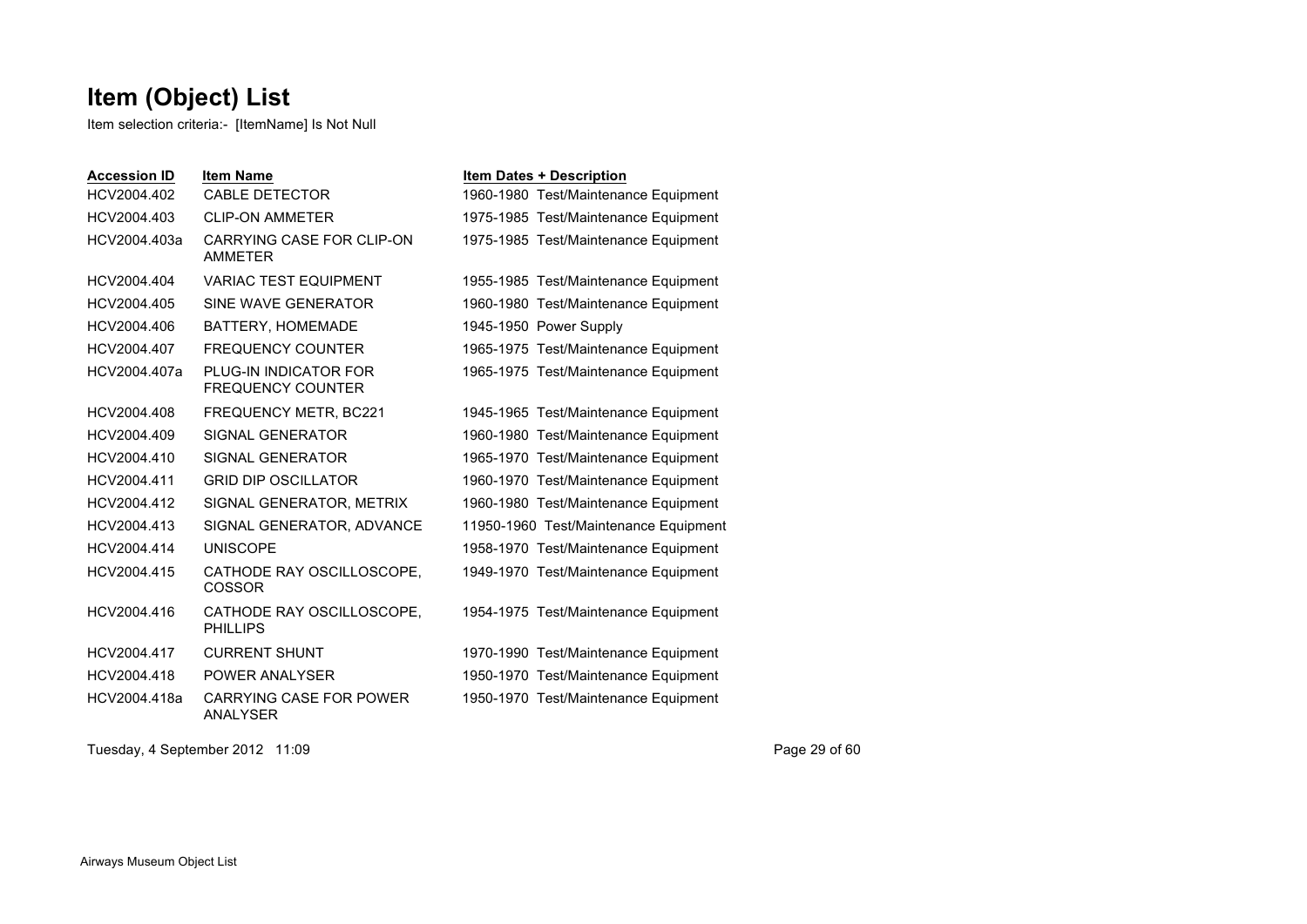Item selection criteria:- [ItemName] Is Not Null

| <b>Accession ID</b> | <b>Item Name</b>                                 | <b>Item Dates + Description</b>      |
|---------------------|--------------------------------------------------|--------------------------------------|
| HCV2004.419         | <b>RELAY TEST SET</b>                            | 1950-1965 Test/Maintenance Equipment |
| HCV2004.420         | <b>RELAY TEST SET</b>                            | 1950-1965 Test/Maintenance Equipment |
| HCV2004.421         | CATHODE RAY OSCILLOSCOPE.<br><b>BWD</b>          | 1955-1970 Test/Maintenance Equipment |
| HCV2004.422         | <b>MODULATION METER</b>                          | 1955-1975 Test/Maintenance Equipment |
| HCV2004.422a        | PLUG-IN COILS (4) FOR<br><b>MODULATION METER</b> | 1955-1975 Test/Maintenance Equipment |
| HCV2004.423         | VARIABLE RESISTOR 9.5 OHMS                       | 1950-1970 Test/Maintenance Equipment |
| HCV2004.424         | VARIABLE RESISTOR 145 OHMS                       | 1950-1970 Test/Maintenance Equipment |
| HCV2004.425         | CATHODE RAY OSCILLOSCOPE.<br><b>BWD,509A</b>     | 1970-1990 Test/Maintenance Equipment |
| HCV2004.426         | <b>RELAY TEST UNIT</b>                           | 1950-1965 Test/Maintenance Equipment |
| HCV2004.427         | DECADE CAPACITANCE BOX                           | 1950-1970 Test/Maintenance Equipment |
| HCV2004.428         | <b>HIGH VOLTAGE PROBE</b>                        | 1965-1975 Test/Maintenance Equipment |
| HCV2004.429         | TRANSMITTER, INSTRUMENT<br><b>LANDING SYSTEM</b> | 1967-1985                            |
| HCV2004.430         | <b>COUNTER TIMER</b>                             | 1966-1976 Test/Maintenance Equipment |
| HCV2004.431         | <b>COUNTER TIMER</b>                             | 1966-1976 Test/Maintenance Equipment |
| HCV2004.432         | <b>RECORDING AMMETER</b>                         | 1950-1970 Test/Maintenance Equipment |
| HCV2004.433         | <b>WAVEMETER, PHILCO</b>                         | 1944-1970 Test/Maintenance Equipment |
| HCV2004.434         | WAVEMETER, ABSORPTION                            | 1950-1960 Test/Maintenance Equipment |
| HCV2004.435         | <b>MORSE TRAINING SET</b>                        | 1950-1960                            |
| HCV2004.436         | REFERENCE VOLTMETER                              | 1952-1970 Test/Maintenance Equipment |
| HCV2004.437         | RADIO SET ANALYSER                               | 1940-1950 Test/Maintenance Equipment |

Tuesday, 4 September 2012 11:09 Page 30 of 60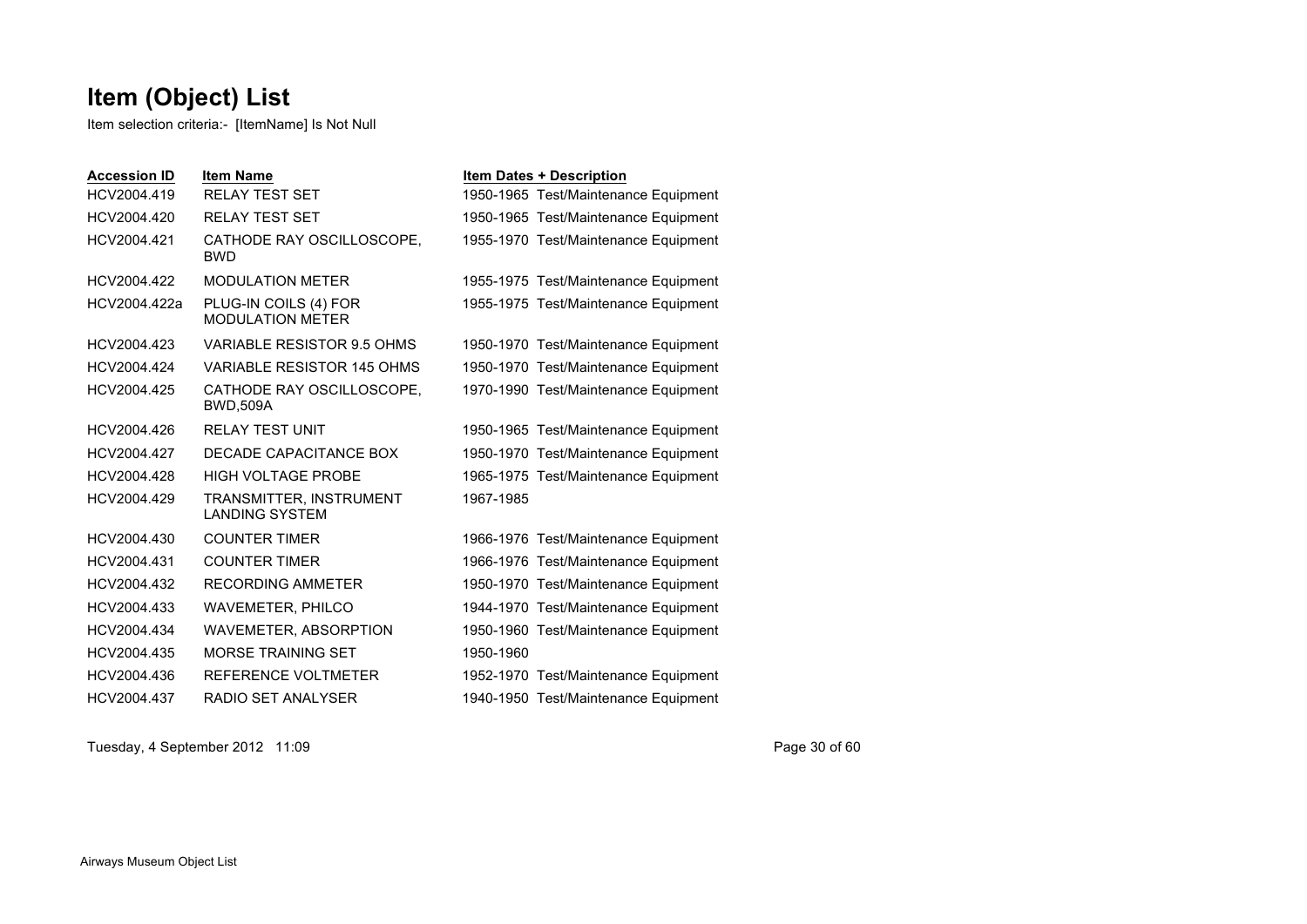Item selection criteria:- [ItemName] Is Not Null

| <b>Accession ID</b> | <b>Item Name</b>                                   | <b>Item Dates + Description</b>      |
|---------------------|----------------------------------------------------|--------------------------------------|
| HCV2004.438         | MICRO AMPEREMETER                                  | 1967-1988 Test/Maintenance Equipment |
| HCV2004.439         | PORTABLE RADIO FREQUENCY<br><b>METER</b>           | 1955-1970 Test/Maintenance Equipment |
| HCV2004.440         | MULTIMETER, AVO MINOR                              | 1950-1960 Test/Maintenance Equipment |
| HCV2004.441         | <b>VALVE TESTER, PATON</b>                         | 1946-1960 Test/Maintenance Equipment |
| HCV2004.442         | <b>VALVE TESTER</b>                                | 1940-1950 Test/Maintenance Equipment |
| HCV2004.443         | VALVE TESTER, AVO                                  | 1960-1985 Test/Maintenance Equipment |
| HCV2004.444         | <b>VALVE TESTER, HICKOK</b>                        | 1960-1990 Test/Maintenance Equipment |
| HCV2004.445         | <b>WHEATSTONE BRIDGE</b>                           | 1950-1960 Test/Maintenance Equipment |
| HCV2004.446         | ATTENUATION NETWORK                                | 1955-1970 Test/Maintenance Equipment |
| HCV2004.447         | <b>DECADE RESISTANCE</b>                           | 1955-1970 Test/Maintenance Equipment |
| HCV2004.448         | <b>RESISTANCE BOX</b>                              | 1955-1970 Test/Maintenance Equipment |
| HCV2004.449         | <b>RELAY TEST UNIT</b>                             | 1955-1970 Test/Maintenance Equipment |
| HCV2004.450         | <b>TEST EQUIPMENT, IE-36</b>                       | 1949-1965 Test/Maintenance Equipment |
| HCV2004.450a        | CONTROL UNOT FOR TEST<br><b>EQUIPMENT IE-36</b>    | 1949-1965 Test/Maintenance Equipment |
| HCV2004.450b        | METER FOR TEST EQUIPMENT IE-                       | 1949-1965 Test/Maintenance Equipment |
| HCV2004.450c        | PHANTOM ANTENNA FOR TEST<br><b>EQUIPMENT IE-36</b> | 1949-1965 Test/Maintenance Equipment |
| HCV2004.451         | ELECTRONIC STORAGE UNIT                            | 1955-1970 Test/Maintenance Equipment |
| HCV2004.453         | <b>RELAY, CREED</b>                                | 1950-1970 Control Equipment          |
| HCV2004.454         | RELAY, CARPENTER                                   | 1955-1970 Control Equipment          |
| HCV2004.455         | <b>IONISATION TESTER</b>                           | 1955-1985 Test/Maintenance Equipment |

Tuesday, 4 September 2012 11:09 Page 31 of 60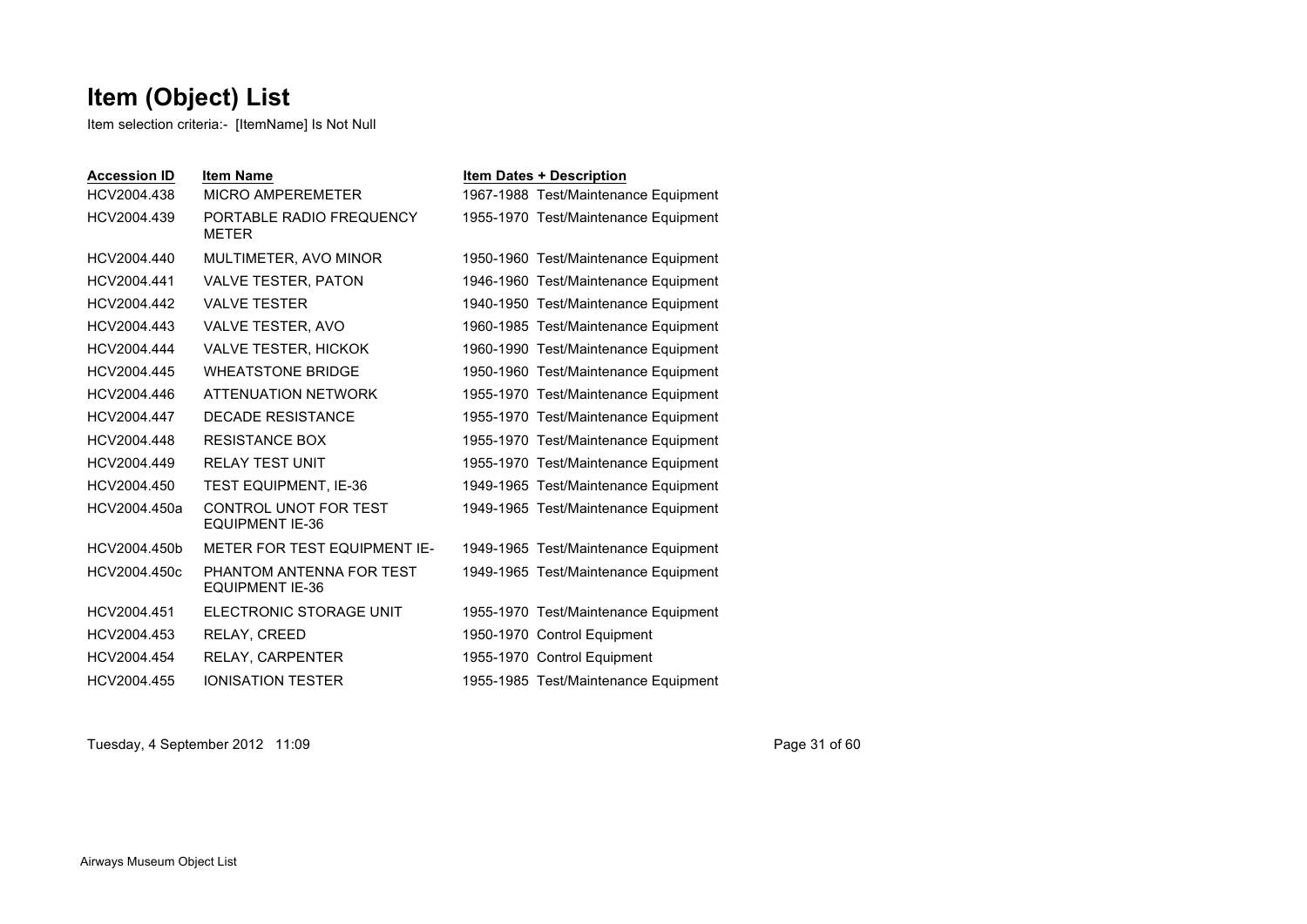Item selection criteria:- [ItemName] Is Not Null

| <b>Accession ID</b> | <b>Item Name</b>                                             | <b>Item Dates + Description</b>      |
|---------------------|--------------------------------------------------------------|--------------------------------------|
| HCV2004.456         | VACUUM TUBE VOLTMETER,<br><b>VOLTOHMYST</b>                  | 1965-1975 Test/Maintenance Equipment |
| HCV2004.457         | VACUUM TUBE VOLTMETER, PALEC                                 | 1946-1966 Test/Maintenance Equipment |
| HCV2004.458         | VACUUM TUBE VOLTMETER, GR                                    | 1940-1950 Test/Maintenance Equipment |
| HCV2004.459         | VACUUM TUBE VOLTMETER, PALEC<br>TV/M                         | 1965-1980 Test/Maintenance Equipment |
| HCV2004.460         | MULTIMETER, MVA/2                                            | 1955-1970 Test/Maintenance Equipment |
| HCV2004.460a        | <b>VOLTAGE MULTIPLIER FOR</b><br>MULTIMETER, MVA/2           | 1955-1970 Test/Maintenance Equipment |
| HCV2004.460b        | <b>RESISTANCE RANG EXTENDER</b><br>FOR MULTIMETER MVA/2      | 1955-1970 Test/Maintenance Equipment |
| HCV2004.461         | <b>MULTIMETER MVA/2</b>                                      | 1955-1970 Test/Maintenance Equipment |
| HCV2004.461a        | <b>VOLTAGE MULTIPLIER FOR</b><br><b>MULTIMETER MVA/2</b>     | 1955-1970 Test/Maintenance Equipment |
| HCV2004.462         | VALVE TESTER, PALEC                                          | 1946-1970 Test/Maintenance Equipment |
| HCV2004.463         | CATHODE RAY OSCILLOSCOPE,<br>PHILLIPS TA155                  | 1950-1960 Test/Maintenance Equipment |
| HCV2004.464         | SIGNAL GENERATOR, PALEC                                      | 1946-1970 Test/Maintenance Equipment |
| HCV2004.465         | MULTIMETER, AVO/8                                            | 1955-1985 Test/Maintenance Equipment |
| HCV2004.465a        | SHUNT, 400 AMP (WITH CARRYING<br>CASE) FOR MULTIMETER, AVO/8 | 1955-1985 Test/Maintenance Equipment |
| HCV2004.465b        | SHUNT, 100 AMP (WITH CARRYING<br>CASE) FOR MULTIMETER, AVO/8 | 1955-1985 Test/Maintenance Equipment |
| HCV2004.466         | MULTIMETER, AVO/7                                            | 1955-1985 Test/Maintenance Equipment |
| HCV2004.467         | MULTIMETER, AVO/7                                            | 1955-1985 Test/Maintenance Equipment |
| HCV2004.468         | <b>EXTENSION SPEAKER</b>                                     | 1950-1960 Test/Maintenance Equipment |
|                     |                                                              |                                      |

Tuesday, 4 September 2012 11:09 Page 32 of 60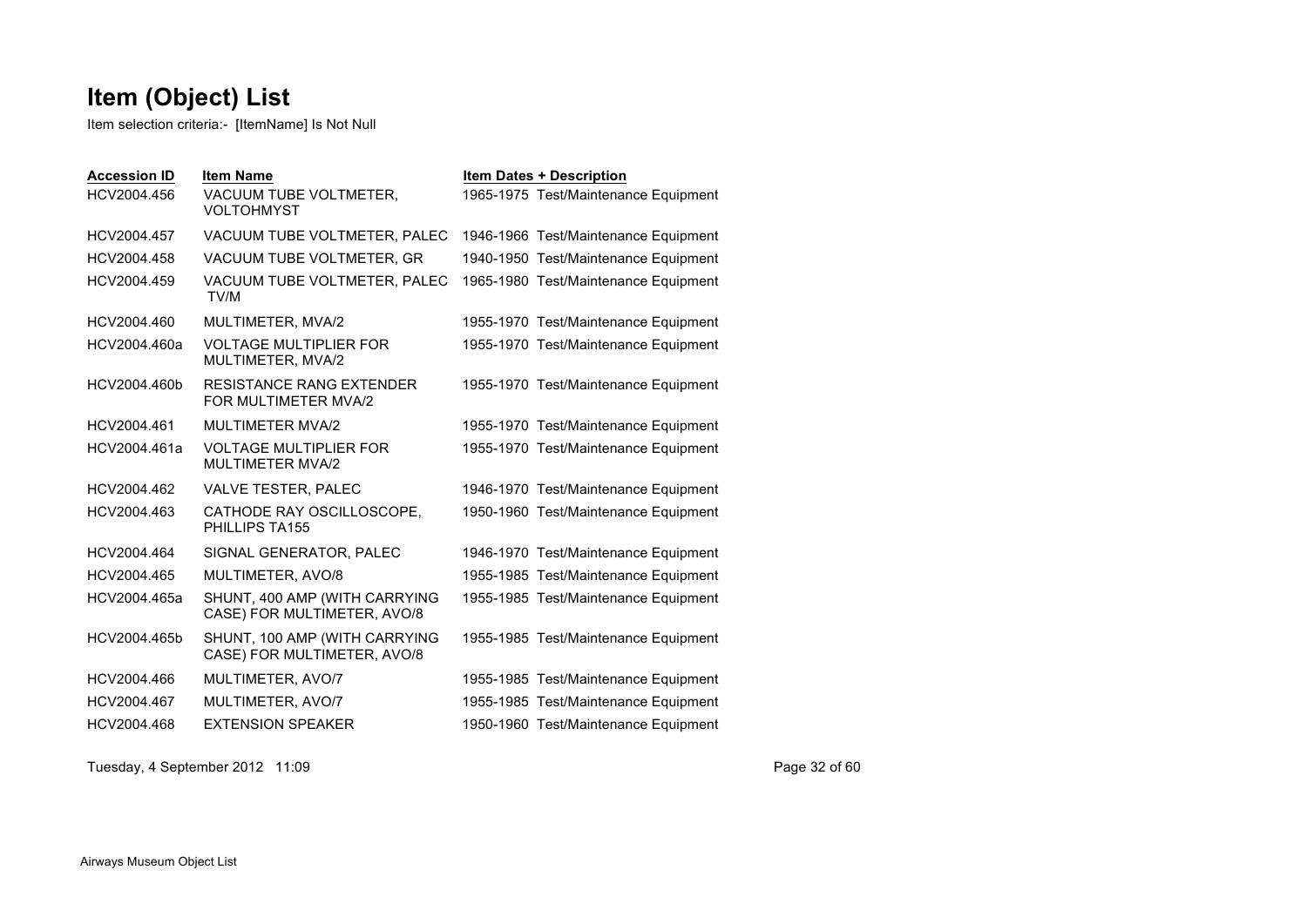| <b>Accession ID</b> | <b>Item Name</b>                                      | Item Dates + Description             |               |
|---------------------|-------------------------------------------------------|--------------------------------------|---------------|
| HCV2004.469         | <b>LIGHT FITTING</b>                                  | 1938-1960                            |               |
| HCV2004.470         | HEATER/FAN, MISTRAL                                   | 1955-1970                            |               |
| HCV2004.471         | HEATER/FAN, MISTRAL                                   | 1955-1970                            |               |
| HCV2004.472         | METEORLOGICAL (MET)<br><b>INSTRUMENTS</b>             | 1960-1980 Training Equipment         |               |
| HCV2004.473         | POWER SUPPLY, 12 VOLT                                 | 1970-1980 Power Supply               |               |
| HCV2004.474         | SPEAKER TEST UNIT                                     | 1950-1960 Test/Maintenance Equipment |               |
| HCV2004.475         | RECEIVER, SECONDARY<br>SURVEILLANCE RADAR (SSR)       | 1970-1988 Radar Equipment            |               |
| HCV2004.476         | RADAR RECEIVER RACK                                   | 1970-1988 Radar Equipment            |               |
| HCV2004.477         | <b>RADAR PROCESSING MEMORY</b><br><b>STORE</b>        | 1970-1988 Radar Equipment            |               |
| HCV2004.478         | TRANSMITTER, RADAR                                    | 1967-1985 Radar Equipment            |               |
| HCV2004.478a        | <b>WAVEGUIDE FOR RADAR</b><br><b>TRANSMITTER</b>      | 1967-1985 Radar Equipment            |               |
| HCV2004.478b        | WAVEGUIDE FOR RADAR<br><b>TRANSMITTER</b>             | 1967-1985 Radar Equipment            |               |
| HCV2004.479         | ANTENNA LOADING COIL                                  | 1945-1965                            |               |
| HCV2004.480         | <b>TALKING CHAIR</b>                                  | 1967 furniture                       |               |
| HCV2004.481         | <b>INTERPRETIVE PANEL FOR</b><br><b>TALKING CHAIR</b> | 1967 Signage                         |               |
| 2004.482            | <b>INTERPRETIVE PANEL FOR</b><br><b>TALKING CHAIR</b> | 1967 Signage                         |               |
| HCV2004.483         | INTERPRETIVE PANEL FOR<br><b>TALKING CHAIR</b>        | 1967 Signage                         |               |
| HCV2004.484         | <b>INTERPRETIVE PANEL FOR</b><br><b>TALKING CHAIR</b> | 1967 Signage                         |               |
|                     | Tuesday, 4 September 2012 11:09                       |                                      | Page 33 of 60 |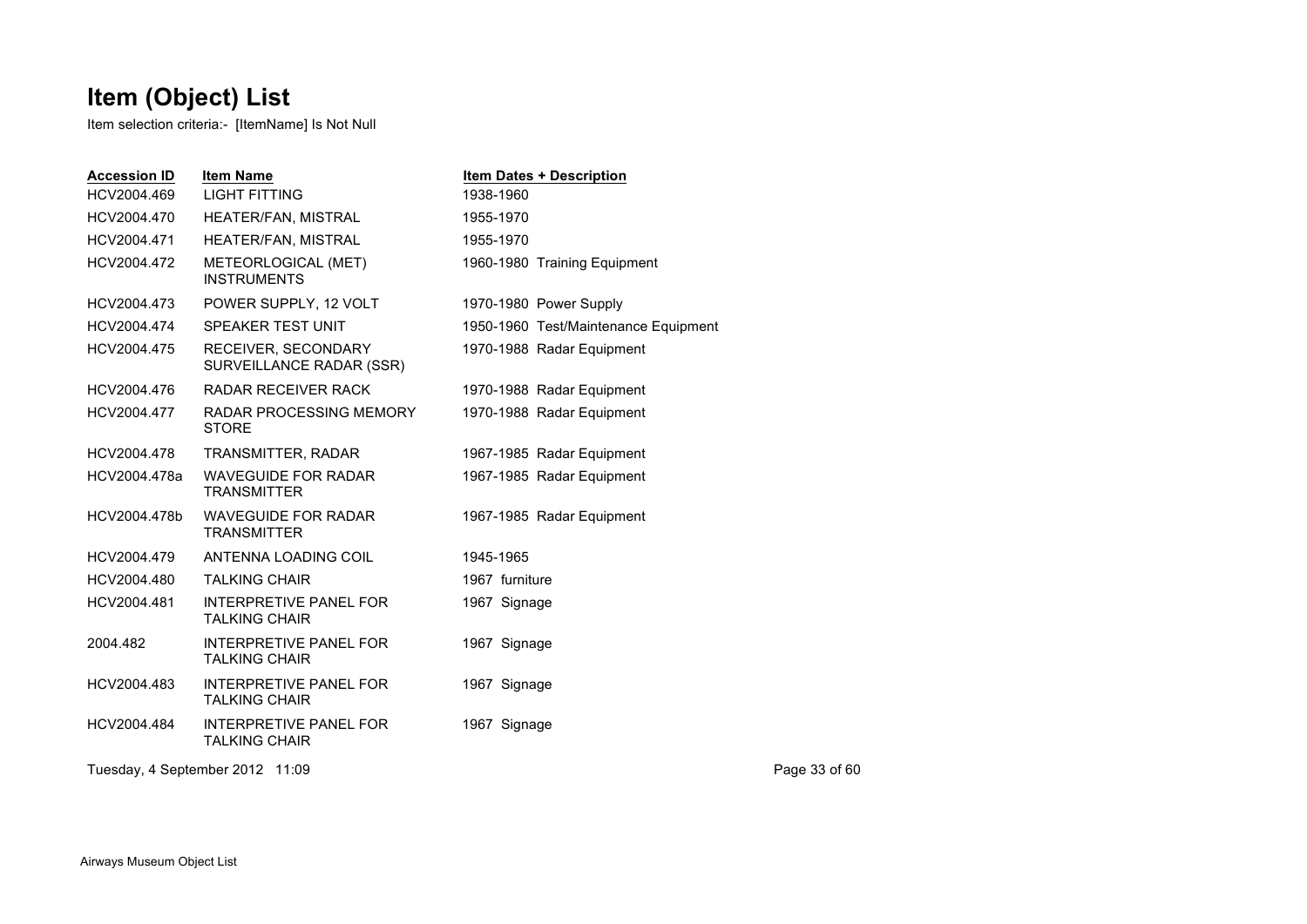Item selection criteria:- [ItemName] Is Not Null

| <b>Accession ID</b><br>HCV2004.485 | <b>Item Name</b><br>INTERPRETIVE PANEL FOR<br><b>TALKING CHAIR</b> | <b>Item Dates + Description</b><br>1967 Signage |
|------------------------------------|--------------------------------------------------------------------|-------------------------------------------------|
| HCV2004.486                        | RECORDER, RECORDERMATIC,<br><b>USED WITH TALKING CHAIR</b>         | 1967 Audio Equipment                            |
| HCV2004.487                        | <b>VALVE, 4215A</b>                                                | 1940-1970                                       |
| HCV2004.488                        | TECHNICIAN'S WORKBENCH                                             | 1950-1970                                       |
| HCV2004.489                        | MODEL, SYDNEY AIRPORT                                              | 1995                                            |
| HCV2004.490                        | APRON FLOODLIGHT                                                   | 1950-1980 Airport Lighting                      |
| HCV2004.491                        | <b>AUTOMATIC LAMP CHANGER</b>                                      | 1935-1985 Airport Lighting                      |
| HCV2004.492                        | <b>AUTOMATIC LAMP CHANGER</b>                                      | 1935-1985 Airport Lighting                      |
| HCV2004.493                        | <b>AUTOMATIC LAMP CHANGER</b><br>(INCOMPLETE)                      | 1950-1970 Airport Lighting                      |
| HCV2004.494                        | TAXYWAY LIGHT, FLUSH, ON<br><b>DISPLAY BASE</b>                    | 1960-1990 Airport Lighting                      |
| HCV2004.495                        | TAXYWAY LIGHT, FLUSH, ON<br><b>DISPLAY BASE</b>                    | 1960-1990 Airport Lighting                      |
| HCV2004.496                        | RUNWAY LIGHT, HIGH INTENSITY                                       | 1960-1990 Airport Lighting                      |
| HCV2004.497                        | RUNWAY LIGHT, HIGH INTENSITY                                       | 1960-1990 Airport Lighting                      |
| HCV2004.498                        | RUNWAY LIGHT, ELEVATED                                             | 1960-1990 Airport Lighting                      |
| HCV2004.499                        | RUNWAY LIGHT, ELEVATED                                             | 1960-1990 Airport Lighting                      |
| HCV2004.500                        | RUNWAY LIGHT, ELEVATED<br>(INCOMPLETE)                             | 1960-1990 Airport Lighting                      |
| HCV2004.501                        | RUNWAY LIGHT, ELEVATED, BI-<br><b>DIRECTION</b>                    | 1960-1990 Airport Lighting                      |
| HCV2004.502                        | <b>BOUNDARY LIGHT</b>                                              | 1960-1990 Airport Lighting                      |
| HCV2004.503                        | <b>BOUNDARY LIGHT</b>                                              | 1960-1990 Airport Lighting                      |

Tuesday, 4 September 2012 11:09 Page 34 of 60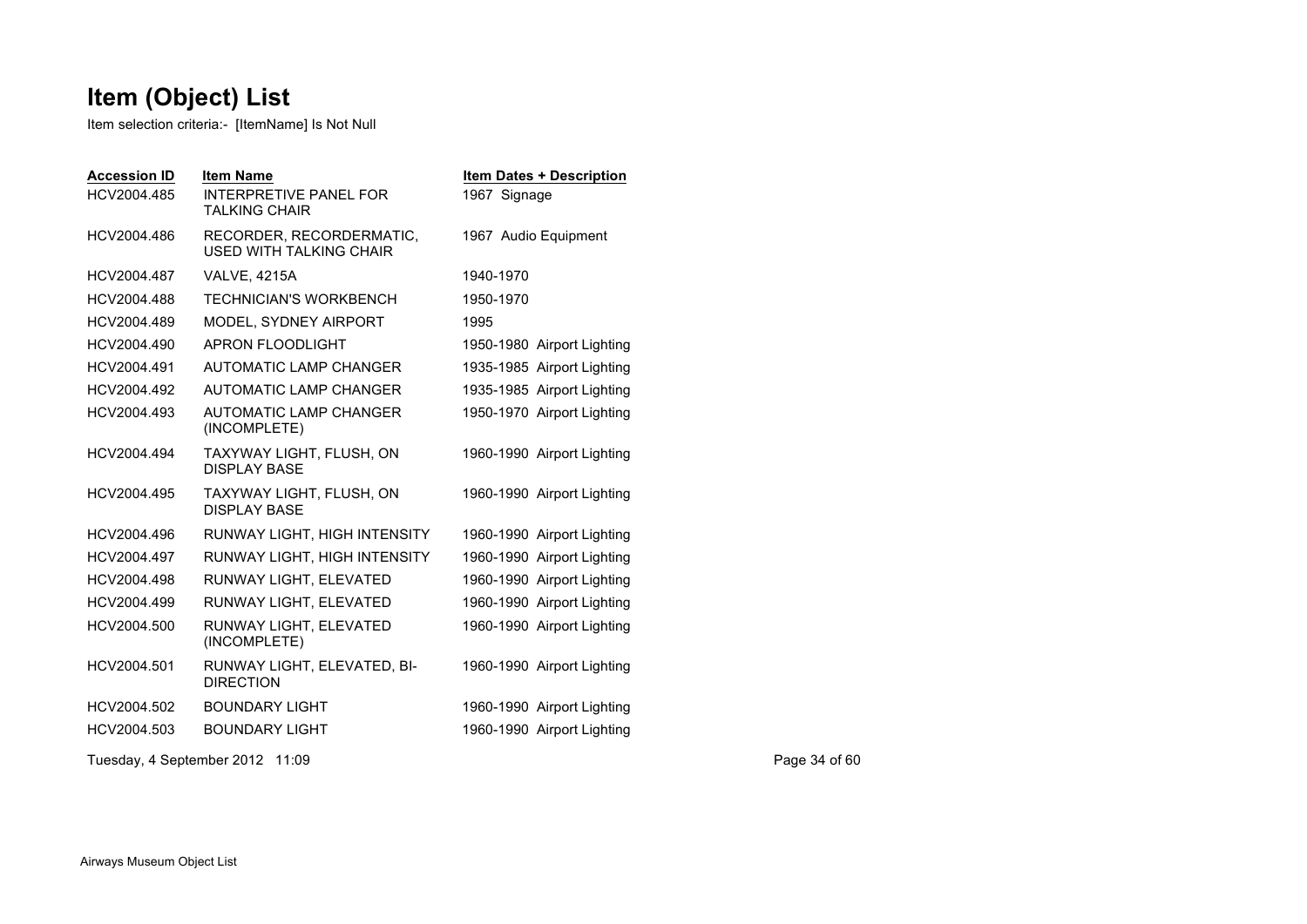Item selection criteria:- [ItemName] Is Not Null

| <b>Accession ID</b> | <b>Item Name</b>                                     | <b>Item Dates + Description</b> |
|---------------------|------------------------------------------------------|---------------------------------|
| HCV2004.504         | LENS, PRISMATIC, BLUE                                | 1960-1990 Airport Lighting      |
| HCV2004.505         | LENS, PRISMATIC, RED                                 | 1960-1990 Airport Lighting      |
| HCV2004.506         | LOW INTENSITY LIGHT., ELEVATED                       | 1960-1990 Airport Lighting      |
| HCV2004.507         | LOW INTENSITY LIGHT, ELEVATED                        | 1960-1990 Airport Lighting      |
| HCV2004.508         | RUNWAY LIGHT, HIGH THRESHOLD                         | 1960-1990 Airport Lighting      |
| HCV2004.509         | RUNWAY LIGHT, HIGH THRESHOLD                         | 1960-1990 Airport Lighting      |
| HCV2004.510         | TAXYWAY I IGHT                                       | 1960-1990 Airport Lighting      |
| HCV2004.511         | TAXYWAY I IGHT                                       | 1960-1990 Airport Lighting      |
| HCV2004.512         | <b>RUNWAY LIGHT</b>                                  | 1960-1990 Airport Lighting      |
| HCV2004.513         | <b>RUNWAY LIGHT</b>                                  | 1960-1990 Airport Lighting      |
| HCV2004.514         | <b>RUNWAY LIGHT</b>                                  | 1960-1990 Airport Lighting      |
| HCV2004.515         | RUNWAY LIGHT                                         | 1960-1990 Airport Lighting      |
| HCV2004.516         | HIGH INTENSITY APPROACH LIGHT                        | 1960-1990 Airport Lighting      |
| HCV2004.517         | AIRPORT LIGHTING TRANSFORMER                         | 1960-1990 Airport Lighting      |
| HCV2004.518         | AIRPORT LIGHTING TRANSFORMER                         | 1960-1990 Airport Lighting      |
| HCV2004.519         | TAXYWAY LIGHT, FLUSH                                 | 1960-1990 Airport Lighting      |
| HCV2004.520         | LENS, PRISMATIC, GREEN                               | 1960-1990 Airport Lighting      |
| HCV2004.521         | <b>OBSTRUCTION LIGHT</b>                             | 1960-1990 Airport Lighting      |
| HCV2004.522         | <b>OBSTRUCTION LIGHT</b>                             | 1960-1990 Airport Lighting      |
| HCV2004.523         | RUNWAY LIGHT, ELEVATED,<br>BI=DIRECTION (INCOMPLETE) | 1960-1990 Airport Lighting      |
| HCV2004.524         | TAXYWAY I IGHT                                       | 1960-1990 Airport Lighting      |
| HCV2004.525         | <b>GROUND BOX</b>                                    | 1960-1990 Airport Lighting      |
|                     |                                                      |                                 |

Tuesday, 4 September 2012 11:09 Page 35 of 60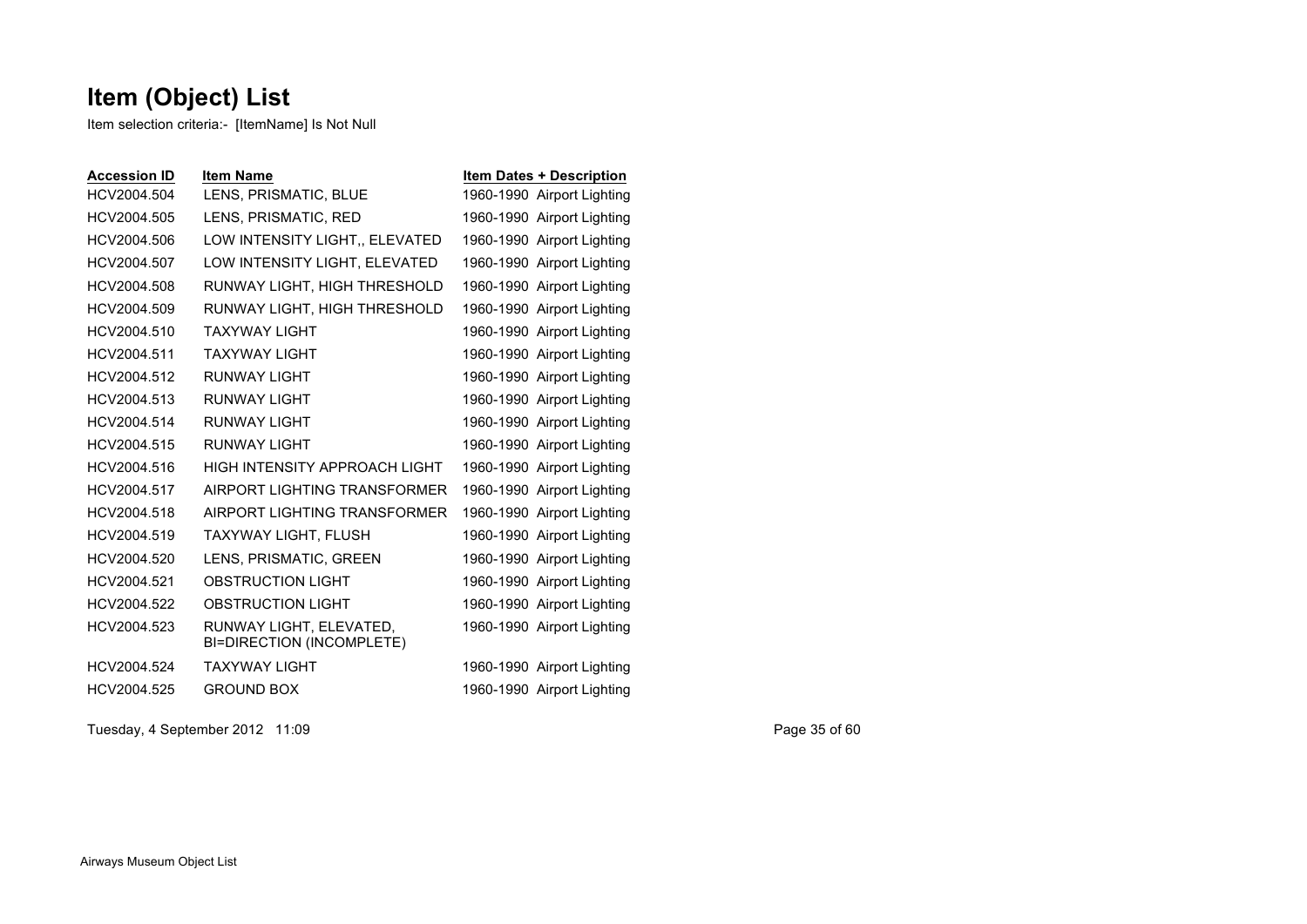| <b>Accession ID</b> | <b>Item Name</b>                          | <b>Item Dates + Description</b>      |               |  |
|---------------------|-------------------------------------------|--------------------------------------|---------------|--|
| HCV2004.526         | <b>RUNWAY MARKER</b>                      | 1960-1990 Airport Lighting           |               |  |
| HCV2004.527         | RUNWAY LIGHT ASSEMBLY                     | 1960-1990 Airport Lighting           |               |  |
| HCV2004.528         | RUNWAY LIGHT FILTER, BLUE                 | 1960-1990 Airport Lighting           |               |  |
| HCV2004.529         | <b>VOLTMETER, WESTON</b>                  | 1950-1960 test/maintenance equipment |               |  |
| HCV2004.530         | RECEIVER, R30                             | 1952-1970                            |               |  |
| HCV2004.531         | RECEIVER, R32                             | 1960-1975                            |               |  |
| HCV2004.532         | RECEIVER, R33                             | 1965-1980                            |               |  |
| HCV2004.533         | TRANSMITTER, T33                          | 1965-1980                            |               |  |
| HCV2004.534         | POWER DISTRIBUTION UNIT, MX12             | 1960-1970                            |               |  |
| HCV2004.535         | POWER DISTRIBUTION UNIT, MX28             | 1970-1980                            |               |  |
| HCV2004.536         | POWER DISTRIBUTION UNIT, MX28             | 1970-1980                            |               |  |
| HCV2004.537         | VHF (VERY HIGH FREQUENCY) RACK 1970-1980  |                                      |               |  |
|                     |                                           |                                      |               |  |
| HCV2004.538         | UHF (ULTRA HIGH FREQUENCY)<br><b>RACK</b> | 1955-1970                            |               |  |
| HCV2004.539         | RECEIVER, R37                             | Unised                               |               |  |
| HCV2004.540         | RECEIVER, R34                             | 1970-1985                            |               |  |
| HCV2004.541         | ATTENUATOR; VHF                           | 1975-1990 Test/Maintenance Equipment |               |  |
| HCV2004.542         | CAVITY FILLER, VHF                        | 1960-1980 Antenna                    |               |  |
| HCV2004.543         | CAVITY FILLER, VHF                        | 1960-1980 Antenna                    |               |  |
| HCV2004.544         | <b>CAVITY FILLER, FR9</b>                 | 1970-1990 Antenna                    |               |  |
| HCV2004.545         | CAVITY FILLER, VHF                        | 1960-1980 Antenna                    |               |  |
| HCV2004.546         | <b>CAVITY FILLER, FR4</b>                 | 1963-1983 Antenna                    |               |  |
| HCV2004.547         | CAVITY FILLER, FR8                        | 1963-1983                            |               |  |
|                     | Tuesday, 4 September 2012 11:09           |                                      | Page 36 of 60 |  |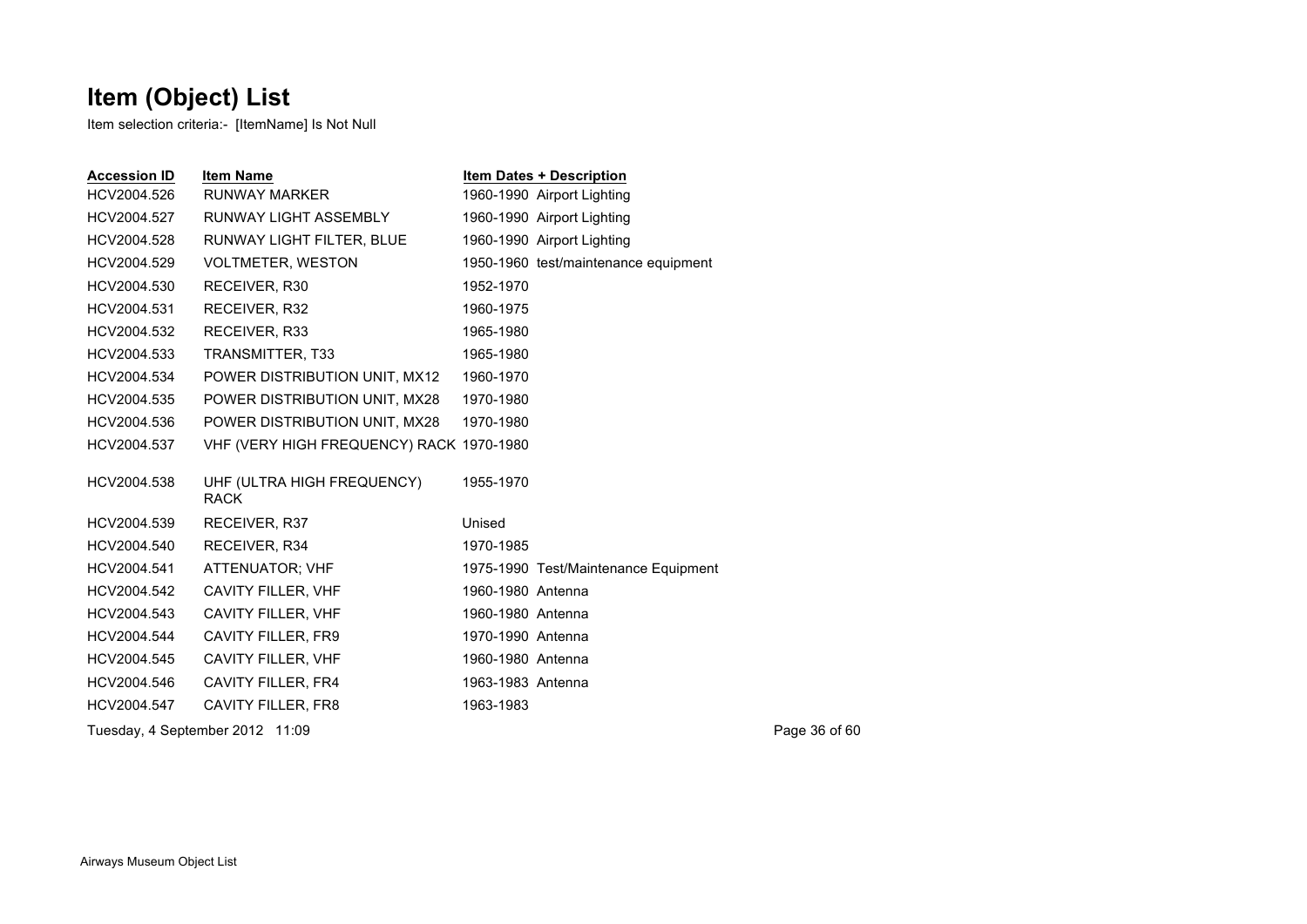Item selection criteria:- [ItemName] Is Not Null

| <b>Accession ID</b> | <b>Item Name</b>                                         | <b>Item Dates + Description</b>                                                  |
|---------------------|----------------------------------------------------------|----------------------------------------------------------------------------------|
| HCV2004.548         | CAVITY FILLER, FR8                                       | 1963-1983 Antenna                                                                |
| HCV2004.549         | <b>CAVITY FILLER HARNESS</b>                             | 1963-1983 Antenna                                                                |
| HCV2004.550         | <b>CAVITY FILLER</b>                                     | 1950-1960 Antenna                                                                |
| HCV2004.551         | AERIAL, GROUND PLANE                                     | 1965-1990 Antenna                                                                |
| HCV2004.552         | <b>TELEPRINTER, MODEL 15</b>                             | 1953-1960 Poin to Point Communications Equipment                                 |
| 2004.553            | <b>TELEPRINTER RECEIVER</b>                              | 1953-1960 Point to Point communications Equipment                                |
| HCV2004.554         | TELEPRINTER TAPE PERFORATOR                              | 1953-1960 Point to Point communications Equipment                                |
| HCV2004.555         | TFI FPRINTER TAPF SENDER                                 | 1968-1980 Point to Point communications Equipment                                |
| HCV2004.556         | TELEPRINTER TEST AND<br><b>CALIBRATION UNIT</b>          | 1953-1960 Point to Point communications Equipment                                |
| HCV2004.557         | <b>TELEPRINTER TROLLEY</b>                               | 1953-1960 Point to Point communications Equipment                                |
| HCV2004.558         |                                                          | COMMUNICATION TERMINAL, ADM-31 1975-1980 Point to Point communications Equipment |
| HCV2004.559         | <b>COMMUNICATION TERMINAL,</b>                           | 1975-1980 Point to Point communications Equipment                                |
| HCV2004.560         | COMMUNICATION TERMINAL,<br><b>SEIMENS</b>                | 1980-1995 Point to Point communications Equipment                                |
| HCV2004.561         | <b>COMMUNICATION TERMINAL,</b><br><b>FERRANTI</b>        | 1975-1985 Point to Point communications Equipment                                |
| HCV2004.562         | FREQUENCT SHIFT CONVERTER.<br>TH <sub>2</sub>            | 1955-1965 Point to Point communications Equipment                                |
| HCV2004.562a        | <b>TRANSMITTER FOR FREQUENCT</b><br>SHIFT CONVERTER, TH2 | 1955-1965 Point to Point communications Equipment                                |
| HCV2004.562b        | FILTER FOR FREQUENCT SHIFT<br>CONVERTER, TH2             | 1955-1965 Point to Point communications Equipment                                |
| HCV2004.562c        | POWER SUPPLY FOR FREQUENCT<br>SHIFT CONVERTER. TH2       | 1955-1965 Point to Point communications Equipment                                |

Tuesday, 4 September 2012 11:09 Page 37 of 60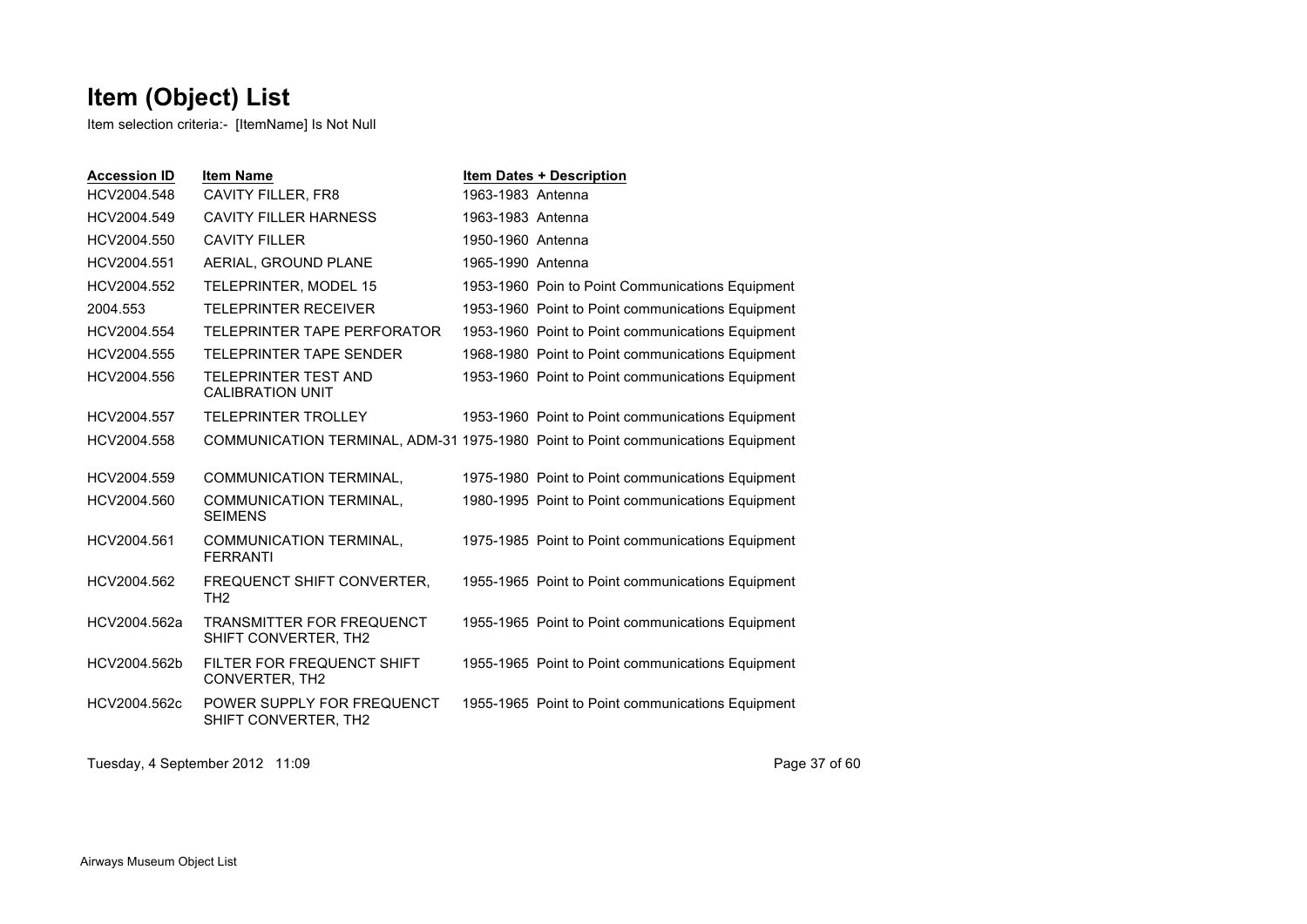Item selection criteria:- [ItemName] Is Not Null

| <b>Accession ID</b> | <b>Item Name</b>                                      | <b>Item Dates + Description</b>                   |
|---------------------|-------------------------------------------------------|---------------------------------------------------|
| HCV2004.563         | POWER DISTRIBUTION UNIT, MX6                          | 1946-1965                                         |
| HCV2004.564         | <b>FERRANTI COMPUTER</b>                              | 1975-1992 Point to Point communications Equipment |
| HCV2004.565         | <b>COMPUTER DISK DRIVE</b>                            | 1975-1992 Point to Point communications Equipment |
| HCV2004.566         | <b>COMPUTER DISK DRIVE</b>                            | 1975-1992 Point to Point communications Equipment |
| HCV2004.567         | <b>BUFFER CORE STORE</b>                              | 1955-1965 Point to Point communications Equipment |
| HCV2004.568         | <b>DRUM DRIVE</b>                                     | 1975-1995 Point to Point communications Equipment |
| HCV2004.569         | <b>MESSAGE SWITCHING EQUIPMENT.</b><br><b>FLASH</b>   | 1975-1990 Point to Point communications Equipment |
| HCV2004.570         | <b>TELEGRAPH DISTORTION</b><br><b>MEASURING SET</b>   | 1955-1975 Point to Point communications Equipment |
| HCV2004.571         | TRANSMITTER, BC191                                    | 1946-1970 Non Directional Beacon Equipment        |
| HCV2004.572         | AERIAL TUNING UNIT                                    | 1946-1970 Non Directional Beacon Equipment        |
| HCV2004.573         | <b>DUMMY LOAD</b>                                     | 1955-1965 Non Directional Beacon Equipment        |
| HCV2004.574         | <b>IDENTIFICATION KEYER</b>                           | 1946-1975 Non Directional Beacon Equipment        |
| HCV2004.575         | <b>EQUIPMENT RACK</b>                                 | 1955-1975                                         |
| HCV2004.576         | TRANSMITTER, MF500                                    | 1950-1980 Non Directional Beacon Equipment        |
| HCV2004.576a        | RADIO FREQUENCY (RF) UNIT FOR<br>TRANSMITTER, MF500   | 1950-1980 Non Directional Beacon Equipment        |
| HCV2004.576b        | MODULATOR FOR TRANSMITTER,<br><b>MF500</b>            | 1950-1980 Non Directional Beacon Equipment        |
| HCV2004.577         | NON DIRECTIONAL BEACON T48                            | 1967-1985 Non Directional Beacon Equipment        |
| HCV2004.577a        | <b>COVER FOR NON DIRECTIONAL</b><br><b>BEACON T48</b> | 1967-1985 Non Directional Beacon Equipment        |
| HCV2004.578         | NON DIRECTIONAL BEACON<br><b>SHELTER</b>              | 1967-1985 Non Directional Beacon Equipment        |

Tuesday, 4 September 2012 11:09 Page 38 of 60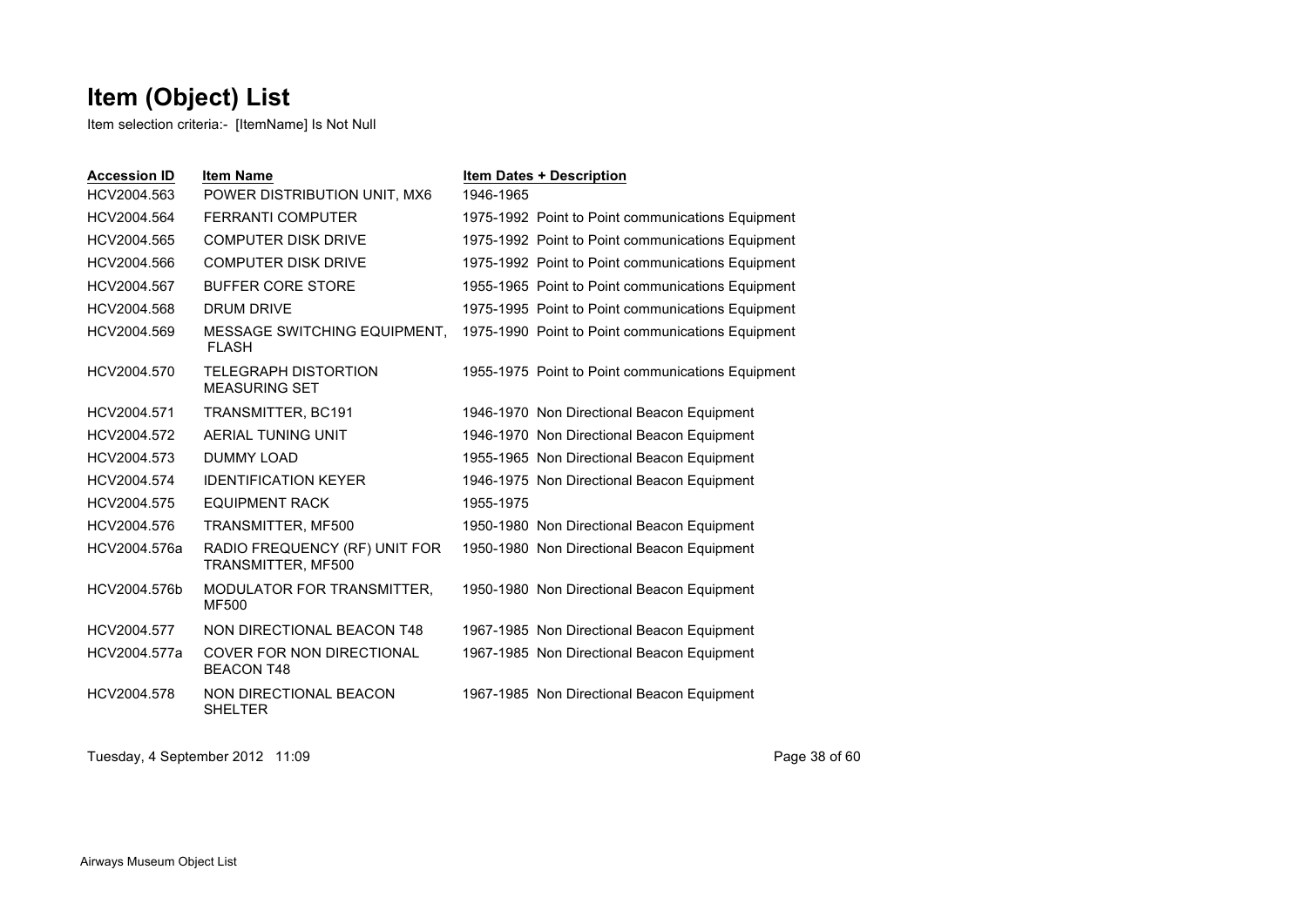| <b>Accession ID</b><br>HCV2004.579 | <b>Item Name</b><br>AIRCRAFT RECEIVER FOR NON<br>DIRECTIONAL BEACON                 | <b>Item Dates + Description</b><br>1938-1970 Non Directional Beacon Equipment |
|------------------------------------|-------------------------------------------------------------------------------------|-------------------------------------------------------------------------------|
| HCV2004.579a                       | AIRCRAT NON DIRECTIONAL<br><b>BEACON CONTROLLER</b>                                 | 1938-1970 Non Directional Beacon Equipment                                    |
| HCV2004.580                        | NON DIRECTIONAL BEACON<br><b>TRANSMITTER T53</b>                                    | 1970-1990 Non Directional Beacon Equipment                                    |
| HCV2004.581                        | ANTENNA COUPLING UNIT CUS                                                           | 1955-1985 Non Directional Beacon Equipment                                    |
| HCV2004.581a                       | COVER FOR ANTENNA COUPLING<br>UNIT CUS                                              | 1955-1985 Non Directional Beacon Equipment                                    |
| HCV2004.582                        | <b>CHANGEOVER UNIT, C1</b>                                                          | 1960-1980 Non Directional Beacon Equipment                                    |
| HCV2004.583                        | <b>TECHNICIAN TEST TROLLEY</b>                                                      | 1960-1980 Test/Maintenance Equipment                                          |
| HCV2004.584                        | AMPLIFIER, AM17A                                                                    | 1970-1990                                                                     |
| HCV2004.585                        | SIGN, RADIO BEACON                                                                  | 1960-1980 Signage                                                             |
| HCV2004.586                        | RADIO RANGE DIPOLE AERIAL<br><b>COUPLER</b>                                         | 1938-1953 Antenna                                                             |
| HCV2004.587                        | RADIO RANGE COUPLING UNIT                                                           | 1938-1953                                                                     |
| HCV2004.588                        | <b>ZIFOR</b>                                                                        | 1967-1975 VHF Omni Directional Range (VOR) Equipment                          |
| HCV2004.589                        | TROPOSPHERIC LINK METER PANEL 1965-1990 Control Unit                                |                                                                               |
| HCV2004.590                        | TROPOSPHERIC LINK CONTROL<br><b>UNIT</b>                                            | 1965-1990 Control Unit                                                        |
| HCV2004.590a                       | <b>TRAVRLLING WAVE TUBE FROM</b><br><b>TROPOSPHERIC LINK CONTROL</b><br><b>UNIT</b> | 1965-1990 Control Unit                                                        |
| HCV2004.591                        | TROPOSPHERIC LINK METER PANEL 1965-1990 Control Unit                                |                                                                               |
| HCV2004.592                        | RECORDER, RECORDERMATIC,<br>FOR USE WITH TALKING CHAIR                              | 1967 Audio Equipment                                                          |
| HCV2004.593                        | INTERCOM UNIT, MX23                                                                 | 1965-1980 Console                                                             |
|                                    | Tuesday, 4 September 2012 11:09                                                     | Page 39 of 60                                                                 |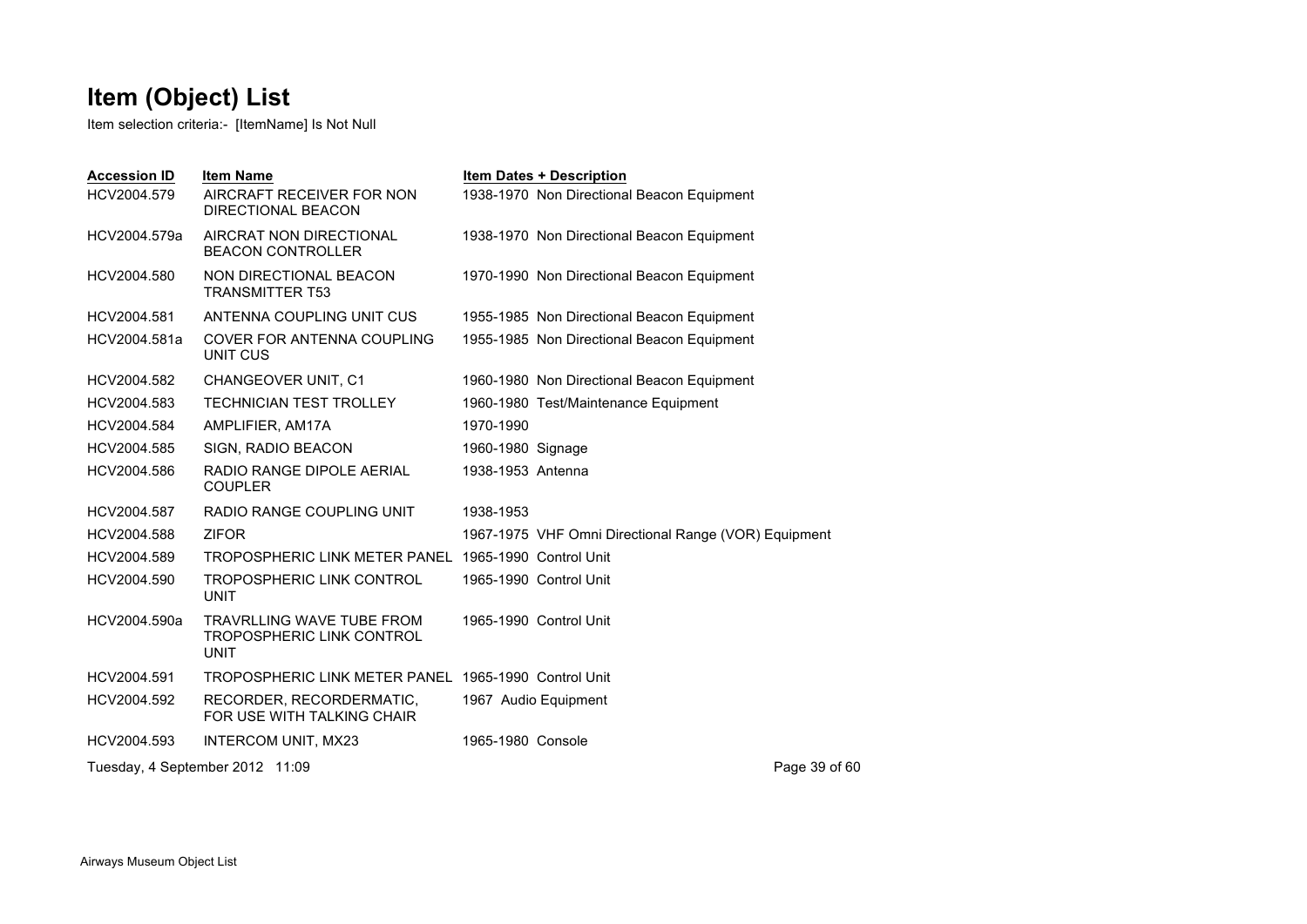Item selection criteria:- [ItemName] Is Not Null

| <b>Accession ID</b> | <b>Item Name</b>                                                   |                   | <b>Item Dates + Description</b> |
|---------------------|--------------------------------------------------------------------|-------------------|---------------------------------|
| HCV2004.594         | INTERCOMM UNIT, MX23                                               | 1965-1980 Console |                                 |
| HCV2004.595         | INTERCOMM UNIT, MX23                                               | 1965-1980 Console |                                 |
| HCV2004.596         | <b>INTERCOMM UNIT, MX15</b>                                        | 1960-1970 Console |                                 |
| HCV2004.597         | <b>INTERCOMM UNIT, MX16</b>                                        | 1960-1970 Console |                                 |
| HCV2004.598         | CONSOLETTE, 12 UNIT                                                | 1970-1990 Console |                                 |
| HCV2004.599         | TELEPHONE HANDSET SHELF                                            |                   | 1960-1990 Console Accessory     |
| HCV2004.600         | WIND SPEED INDICATOR                                               |                   | 1975-1990 Console Accessory     |
| HCV2004.601         | TECHNICIAN HANDSET, STANAFONE 1960-1970 Test/Maintenance Equipment |                   |                                 |
| HCV2004.602         | TELEPHONE DIALLER, PERITEL                                         |                   | 1970-1975 Console Accessory     |
| HCV2004.603         | TELEPHONE DIALLER, PERITEL                                         |                   | 1970-1975 Console Accessory     |
| HCV2004.604         | <b>TELEPHONE UNIT</b>                                              |                   | 1950-1960 Console Accessory     |
| HCV2004.605         | TELEPHONE.GECOPHONE                                                |                   | 1955-1970 Console Accessory     |
| HCV2004.606         | <b>TELEPHONE GECOPHONE</b>                                         |                   | 1955-1970 Console Accessory     |
| HCV2004.607         | TELEPHONE, ETELUX                                                  |                   | 1958-1985 Console Accessory     |
| HCV2004.608         | TELEPHONE, ETELUX                                                  |                   | 1958-1985 Console Accessory     |
| HCV2004.609         | CLOCK (SLAVE CLOCK)                                                | 1965-1985         |                                 |
| 2004.610            | HANDSET, WITH PRESS TO TALK                                        |                   | 1945-1960 Console Accessory     |
| HCV2004.611         | <b>INTERCOMM UNIT, MX36</b>                                        |                   | 1970-1980 Console Accessory     |
| HCV2004.612         | INTERCOMM UNIT, DICTAPHONE                                         |                   | 1955-1970 Console Accessory     |
| HCV2004.613         | INTERCOMM UNIT, MAGNETO                                            |                   | 1950-1960 Console Accessory     |
| HCV2004.614         | INTERCOMM UNIT, MX14                                               |                   | 1950-1975 Console Accessory     |
| HCV2004.615         | POWER SUPPLY, PP41                                                 | 1970-1985         |                                 |
| HCV2004.616         | SIGN, AERODROME BOUNDARY                                           | 1950-1960 Signage |                                 |
|                     |                                                                    |                   |                                 |

Tuesday, 4 September 2012 11:09 Page 40 of 60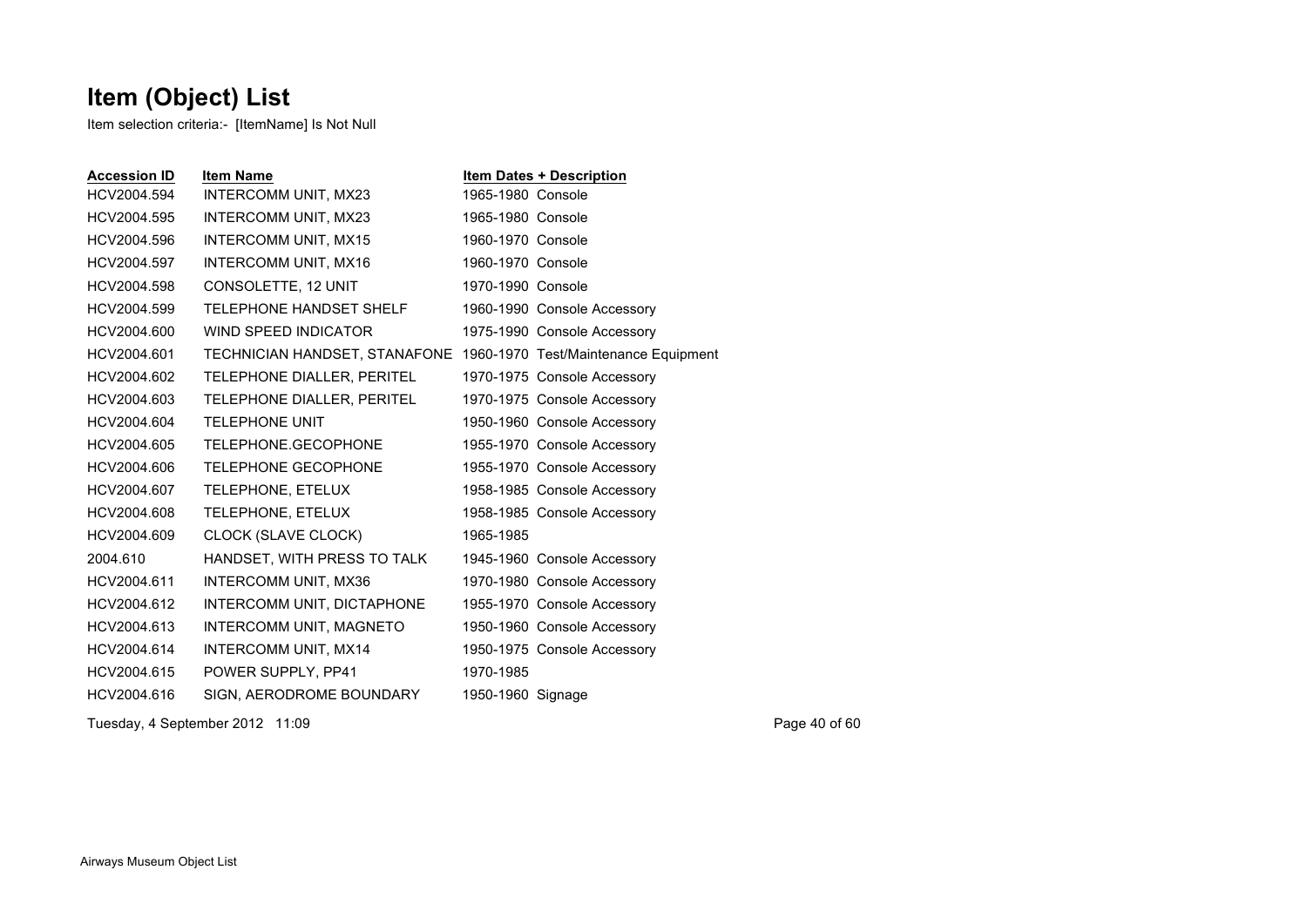| <b>Accession ID</b> | <b>Item Name</b>                                                 | <b>Item Dates + Description</b>       |               |
|---------------------|------------------------------------------------------------------|---------------------------------------|---------------|
| HCV2004.617         | SIGN, WARNING TO DRIVERS                                         | 1950-1960 Signage                     |               |
| HCV2004.618         | SIGN, RADIO BEACON                                               | 1960-1980 Signage                     |               |
| HCV2004.619         | CLOCK, 24 HOUR, DIGITAL DISPLAY                                  | 1965-1990                             |               |
| HCV2004.620         | CLOCK, 24 HOUR, DIGITAL DISPLAY                                  | 1965-1990                             |               |
| HCV2004.621         | <b>VERBAL TIME ANNOUNCER</b>                                     | 1980-1990 Time Presentation Equipment |               |
| HCV2004.622         | TIME INJECTION UNIT                                              | 1980-1990 Time Presentation Equipment |               |
| HCV2004.623         | <b>INTERCOMM BOX</b>                                             | 1955-1975 Console Accessory           |               |
| HCV2004.624         | CONTROL PANEL, 24 VOLT                                           | 1950-1960 Power Supply                |               |
| HCV2004.625         | POWER SUPPLY, PP28A                                              | 1960-1975                             |               |
| HCV2004.626         | AIRCRAFT EARTHING STAKE                                          | 1955-1980                             |               |
| HCV2004.627         | AIRCRAFT EARTHING STAKE                                          | 1955-1980                             |               |
| HCV2004.628         | INTERCOMM UNIT, MX19                                             | 1970-1990 Console Accessory           |               |
| HCV2004.629         | POWER SUPPLY, AR7                                                | 1950-1970                             |               |
| HCV2004.630         | POWER SUPPLY, 48 VOLT                                            | 1950-1970                             |               |
| HCV2004.631         | ALTERNATOR REGULATOR                                             | 1945-1965 Power Supply                |               |
| HCV2004.632         | FLIGHT CALIBRATION EQUIPMENT<br><b>CABINET</b>                   | 1950-1960                             |               |
| HCV2004.633         | TIME AND DATE STAMP, TYPE 7500- 1958-1983 Console Accessory<br>2 |                                       |               |
| HCV2004.634         | <b>INTERCOMM UNIT MX35</b>                                       | 1970-1980 Console Accessory           |               |
| HCV2004.635         | ENGINE RUNNING RECORDER                                          | 1960-1990                             |               |
| HCV2004.636         | AMPLIFIER, AM11                                                  | 1955-1985                             |               |
| HCV2004.637         | <b>RELAY STRIP</b>                                               | 1955-1980 Control Equipment           |               |
| HCV2004.638         | POWER DISTRIBUTION UNIT, MX6                                     | 1955-1965                             |               |
|                     | Tuesday, 4 September 2012 11:09                                  |                                       | Page 41 of 60 |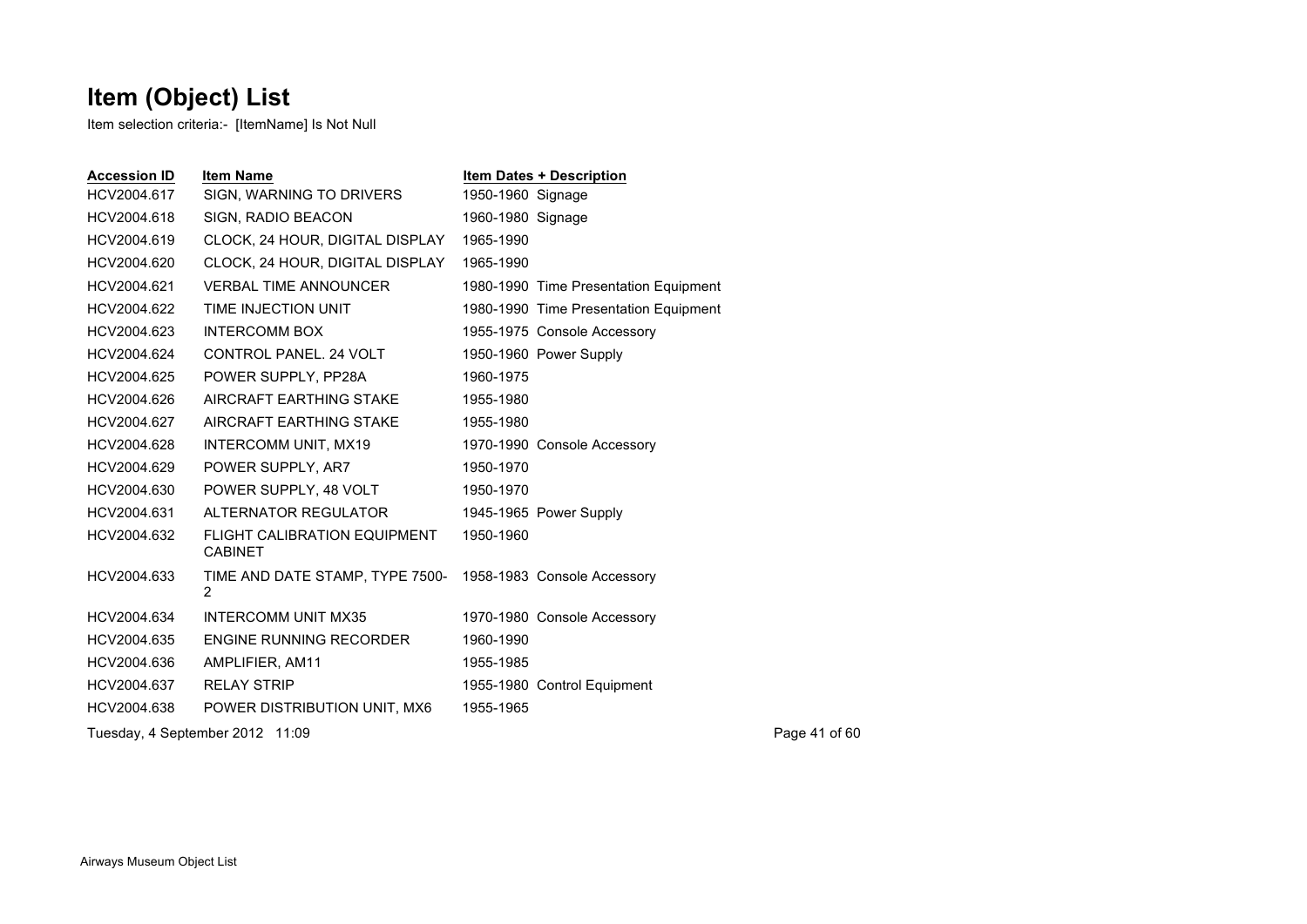Item selection criteria:- [ItemName] Is Not Null

| <b>Accession ID</b> | <b>Item Name</b>                                                               | <b>Item Dates + Description</b>      |
|---------------------|--------------------------------------------------------------------------------|--------------------------------------|
| HCV2004.639         | POWER DISTRIBUTION UNIT, MX6                                                   | 1955-1965                            |
| HCV2004.640         | POWER DISTRIBUTION UIT, MX6                                                    | 1955-1965                            |
| HCV2004.641         | PROTECTION PANEL, MX29                                                         | 1955-1965 Power Supply               |
| HCV2004.642         | POWER DISTRIBUTION UNIT                                                        | 1960-1975                            |
| HCV2004.643         | <b>TERMINAL BLOCK DISPLAY</b>                                                  | 1950-1970                            |
| HCV2004.644         | <b>SOLDERING IRON</b>                                                          | 1955-1980 Tool                       |
| HCV2004.645         | <b>BRANDING IRON. 'AVIAT'</b>                                                  | 1955-1980 Tool                       |
| HCV2004.646         | <b>HEADPHONES</b>                                                              | 1960-1980 Console Accessory          |
| HCV2004.647         | ANEMOMETER                                                                     | 1960-1985 Meteorological Equipment   |
| HCV2004.647a        | WIND SPEED SENSOR FOR<br><b>ANEMOMETER</b>                                     | 1960-1985 Meteorological Equipment   |
| HCV2004.647b        | WIND DIRECTION SENSOR FOR<br><b>ANEMOMETER</b>                                 | 1960-1985 Meteorological Equipment   |
| HCV2004.648         | POWER DISTRIBUTION UNIT, MX12                                                  | 1960-1975                            |
| HCV2004.649         | CONSOLE, OMC/TCI                                                               | 1967-1995                            |
| HCV2004.650         | GONIOMETER, BELLINI-TOSI                                                       | 1938-1953 Console Accessory          |
| HCV2004.651         | HANDSET (ERICFON)                                                              | 1965-1995 Console Accessory          |
| HCV2004.652         | <b>WATTMFTFR</b>                                                               | 1965-1995 Test/Maintenance Equipment |
| HCV2004.653         | DIPOLE ANTENNA                                                                 | 1970-1990                            |
| HCV2004.654         | <b>DIPOLE ANTENNA</b>                                                          | 1970-1990                            |
| HCV2004.655         | AIRCRAFT PASSENGER SEAT, F27,<br><b>FIRST CLASS</b>                            | 1957-1980 Aircraft Seating           |
| HCV2004.656         | AIRCRAFT PASSENGER SEAT, F27, 1957-1980 Aircraft Seating<br><b>FIRST CLASS</b> |                                      |

Tuesday, 4 September 2012 11:09 Page 42 of 60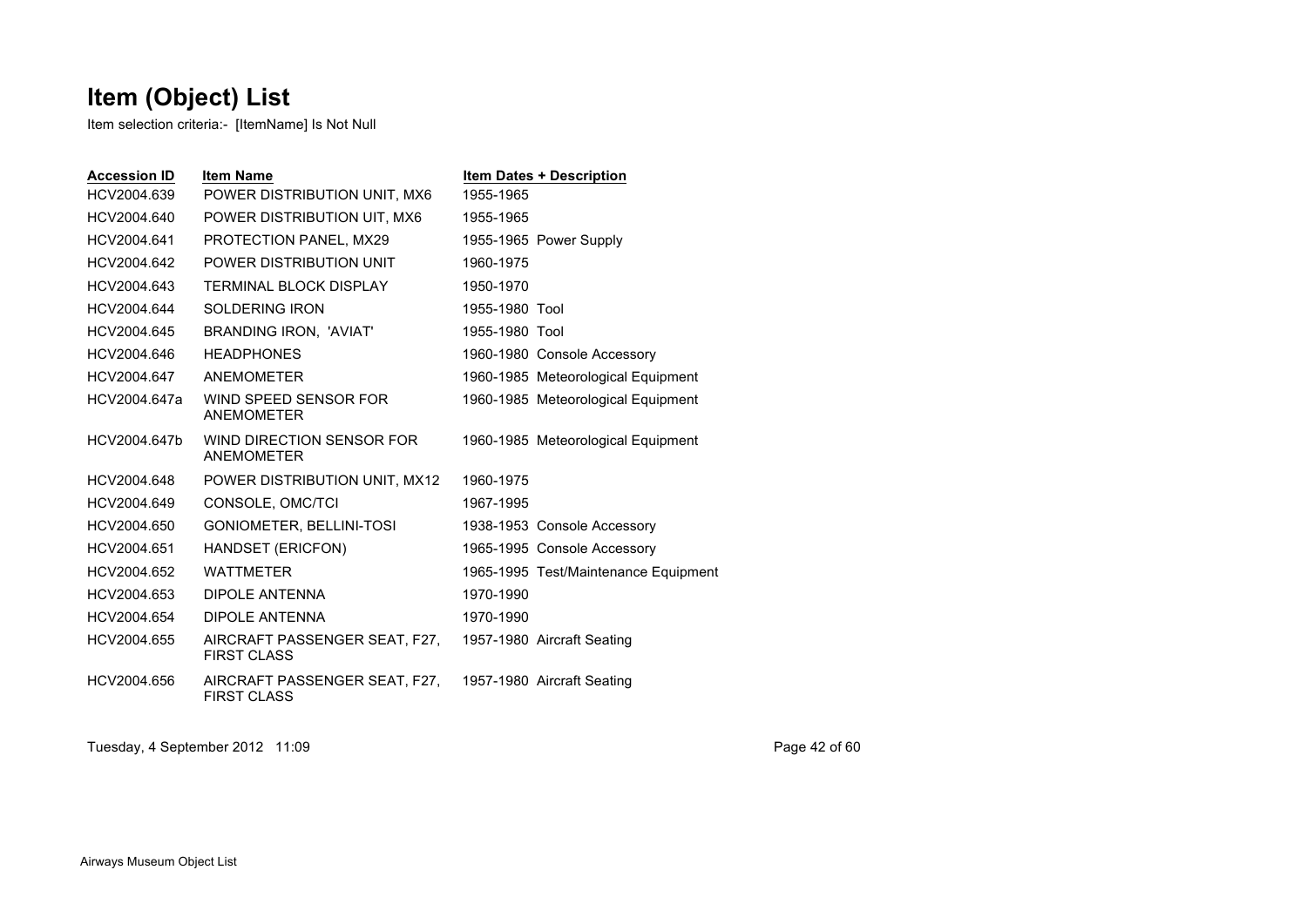Item selection criteria:- [ItemName] Is Not Null

| <b>Accession ID</b><br>HCV2004.657 | <b>Item Name</b><br>AIRCRAFT PASSENGER SEATS.<br>(PAIR) F27, |           | <b>Item Dates + Description</b><br>1957-1980 Aircraft Seating |
|------------------------------------|--------------------------------------------------------------|-----------|---------------------------------------------------------------|
| HCV2004.658                        | AIRCRAFT PASSENGER SEATS,<br>(PAIR) F27,                     |           | 1957-1980 Aircraft Seating                                    |
| HCV2004.659                        | EQUIPMENT RACK, 12 VOLT<br>POWER SUPPLY                      | 1970-1985 |                                                               |
| HCV2004.660                        | TAPE RECORDER, MODEL 15                                      |           | 1960-1975 Audio Equipment                                     |
| HCV2004.661                        | CLOCK, 24 HOUR, DIGITAL DISPLAY                              | 1965-1990 |                                                               |
| HCV2004.662                        | <b>MODEL, ESSENDON AIRPORT</b>                               | 1964-1970 |                                                               |
| HCV2004.663                        | <b>VALVE, 4215A</b>                                          | 1940-1970 |                                                               |
| HCV2004.664                        | AIRCRAFT DIALS, ON DISPLAY<br><b>BOARD</b>                   |           |                                                               |
| HCV2004.665                        | TRANSMITTER, MF, T49                                         | 1970-1990 |                                                               |
| HCV2004.666                        | TRANSMITTER, MF, T49                                         | 1970-1990 |                                                               |
| HCV2004.667                        | TAPE RECORDER, FIVE CHANNEL,<br><b>MAGNASYNC</b>             |           | 1960-1985 Recording Equipment                                 |
| HCV2004.668                        | TAPE RECORDER, TWELVE<br>CHANELL, ASSMAN                     |           | 1958-1980 Recording Equipment                                 |
| HCV2004.669                        | <b>TOWER CONSOLE</b>                                         | 1953-1980 |                                                               |
| HCV2004.670                        | CATHODE RAY OSCILLOSCOPE                                     |           | 1955-1970 Test/Maintenance Equipment                          |
| HCV2004.671                        | SINE WAVE GENERATOR                                          |           | 1960-1980 Test/Maintenance Equipment                          |
| HCV2004.672                        | OPTICAL TRACKER (ROTATING<br>PLATFORM)                       |           | 1973-1976 Flight Calibration Equipment                        |
| HCV2004.673                        | SIGNAL GENERATOR, PALEC                                      |           | 1946-1970 Test/Maintenance Equipment                          |
| HCV2004.674                        | FIRE STATION ALARM CONSOLE                                   | 1955-1989 |                                                               |

Tuesday, 4 September 2012 11:09 Page 43 of 60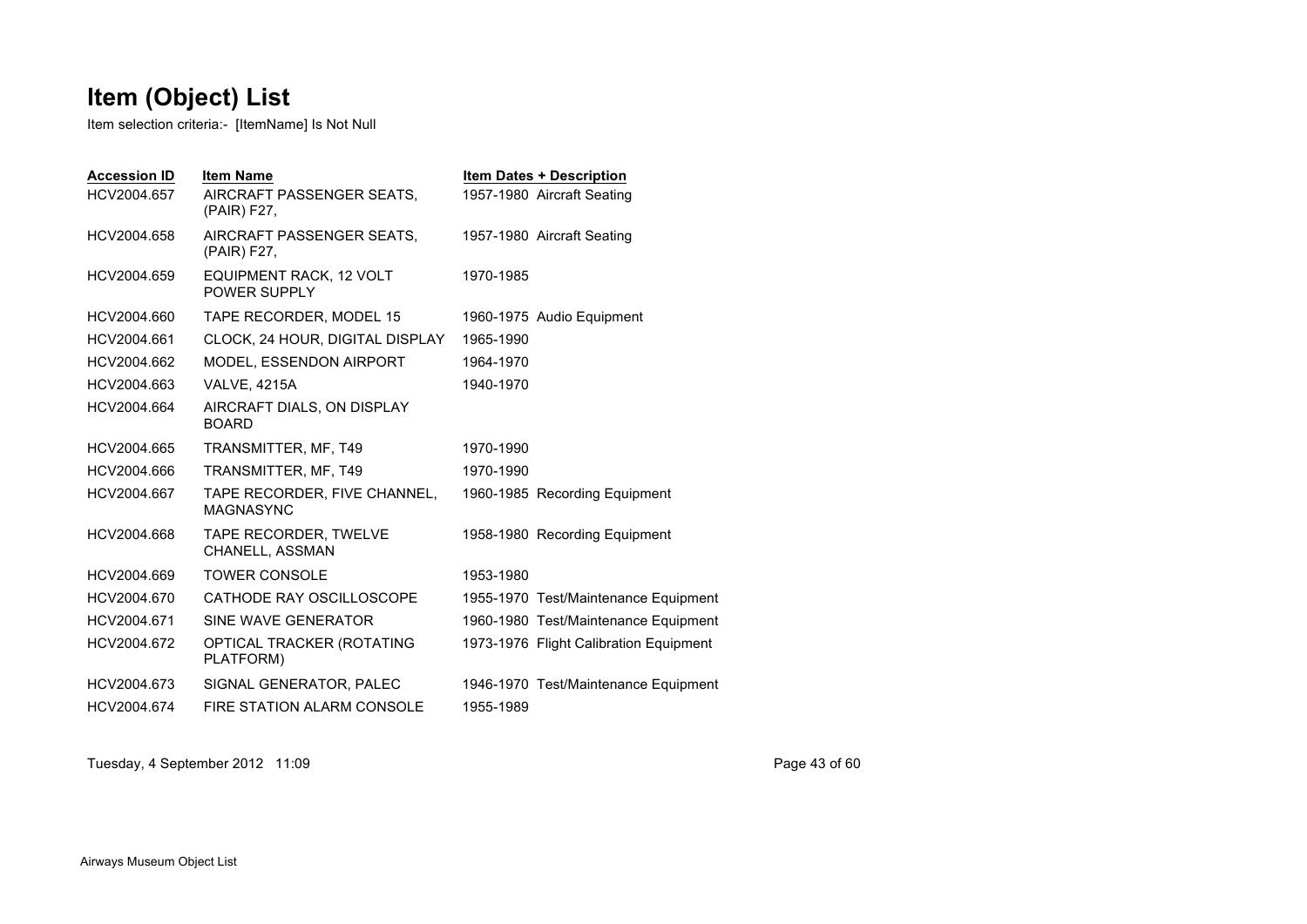Item selection criteria:- [ItemName] Is Not Null

| <b>Accession ID</b> | <b>Item Name</b>                                           | <b>Item Dates + Description</b>        |
|---------------------|------------------------------------------------------------|----------------------------------------|
| HCV2004.675         | <b>AUTOMATIC AERODROME</b><br><b>INFORMATION EQUIPMENT</b> | 1965-1985 Recording Equipment          |
| HCV2004.676         | TAPE RECORDER, TANDBERG<br>MODEL 3B, WITH CARRYING CASE    | 1960-1975 Recording Equipment          |
| HCV2004.677         | <b>COURSE ERROR CHASSIS.</b><br><b>INTERSCAN</b>           | 1973-1976                              |
| HCV2004.678         | TELEMETRY DEMODULATOR, BAC                                 | 1976-1998 Flight Calibration Equipment |
| HCV2004.679         | <b>RECORDING AMMETER</b>                                   | 1950-190 Test/Maintenance Equipment    |
| HCV2004.680         | RECORDING AMMETER.<br><b>ALTERNATING CURRENT</b>           | 1950-1970 Test/Maintenance Equipment   |
| HCV2004.681         | RECORDING VOLTMETER                                        | 1950-1970 Test/Maintenance Equipment   |
| HCV2004.682         | RECORDING AMMETER, DC                                      | 1950-1970 Test/Maintenance Equipment   |
| HCV2004.683         | RECORDING AMMETER, DC                                      | 1950-1970 Test/Maintenance Equipment   |
| HCV2004.684         | RECORDING VOLTMETER, DC                                    | 1950-1970 Test/Maintenance Equipment   |
| HCV2004.685         | RRECORDING VOLTMETER, AC                                   | 1950-1970 Test/Maintenance Equipment   |
| HCV2004.686         | RECORDING AMMETER, AC                                      | 1950-1970 Test/Maintenance Equipment   |
| HCV2004.687         | <b>INTERCOMM UNIT, MX35</b>                                | 1970-1980 Console Accessory            |
| HCV2004.688         | <b>RECEIVER TRANSMITTER</b><br><b>CONTROL PANEL</b>        | 1956-1975 Console Accessory            |
| HCV2004.689         | AIRPORT LIGHTING PANEL                                     | 1956-1975 Console Accessory            |
| HCV2004.690         | ANEMOMETER PANEL                                           | 1956-1975 Console Accessory            |
| HCV2004.691         | POWER SUPPLY, BC625                                        | 1949-1965                              |
| HCV2004.692         | <b>FREQUENCY METER FROM</b><br><b>DISTANCE MEASURING</b>   | 1955-1995 Test/Maintenance Equipment   |
| HCV2004.693         | RECORDING AMMETER AC                                       | 1950-1970 Test/Maintenance Equipment   |

Tuesday, 4 September 2012 11:09 Page 44 of 60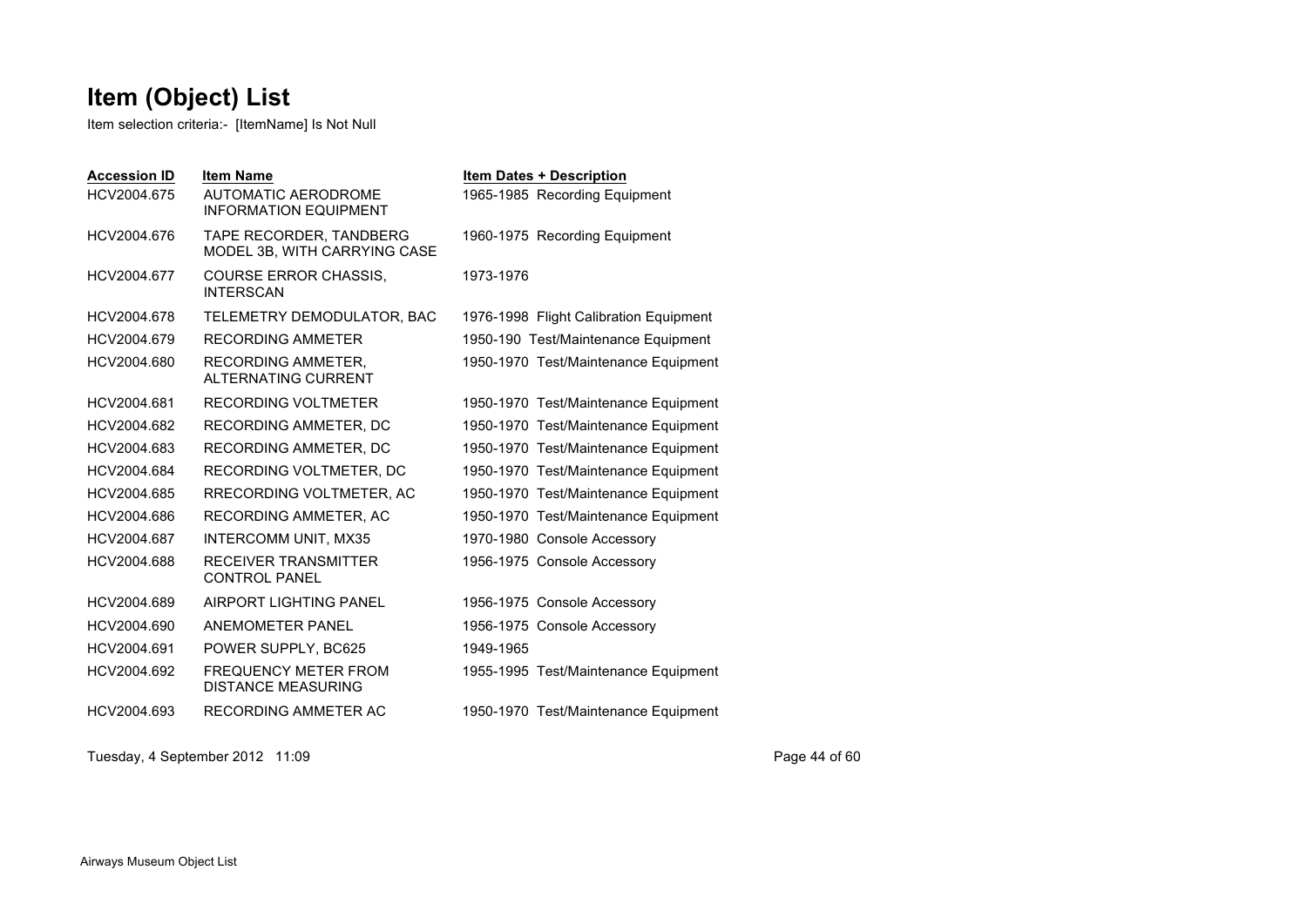| <b>Accession ID</b> | <b>Item Name</b>                                      |                   | <b>Item Dates + Description</b>                      |
|---------------------|-------------------------------------------------------|-------------------|------------------------------------------------------|
| HCV2004.694         | <b>REAR DISPLAY CONSOLE PANEL</b>                     | 1956-1975 Console |                                                      |
| HCV2004.695         | <b>REAR DISPLAY CONSOLE PANEL</b>                     | 1956-1975 Console |                                                      |
| HCV2004.696         | WING DISPLAY CONSOLE PANEL                            | 1956-1975 Console |                                                      |
| HCV2004.697         | WING DISPLAY CONSOLE PANEL                            | 1956-1975 Console |                                                      |
| HCV2004.698         | WING DISPLAY CONSOLE PANEL                            | 1956-1975 Console |                                                      |
| HCV2004.699         | WING DISPLAY CONSOLE PANEL                            | 1956-1975 Console |                                                      |
| HCV2004.700         | POWER SUPPLY, SCR-522                                 | 1949-1965         |                                                      |
| HCV2004.701         | POWER SUPPLY, SCR-522                                 | 1949-1965         |                                                      |
| HCV2004.702         | VISUAL ALIGNMENT SIGNAL<br><b>GENERATOR</b>           |                   | 1958-1980 Test/Maintenance Equipment                 |
| HCV2004.703         | <b>DECADE RESISTANCE</b>                              |                   | 1955-1971 Test/Maintenance Equipment                 |
| HCV2004.704         | ALFORD LOOP                                           |                   | 1960-1975 Visual Aural Range Equipment - Antenna     |
| HCV2004.705         | ALFORD LOOP                                           |                   | 1960-1975 Visual Aural Range Equipment - Antenna     |
| HCV2004.706         | ALFORD LOOP                                           |                   | 1960-1975 Visual Aural Range Equipment - Antenna     |
| HCV2004.707         | <b>ALFORD LOOP</b>                                    |                   | 1960-1975 Visual Aural Range Equipment - Antenna     |
| HCV2004.708         | <b>HORN LOUDSPEAKER</b>                               |                   | 1950-1970 Audio Equipment                            |
| HCV2004.709         | PORTABLE FIELD DETECTOR, 601                          |                   | 1960-1975 Visual Aural Range Equipment               |
| HCV2004.710         | <b>FREQUENCY SHIFT CONVERTER</b>                      |                   | 1955-1965 Point to Point Communication Equipment     |
| HCV2004.711         | AUDIO OSCILLATOR, 601R                                |                   | 1955-1975 Test/Maintenance Equipment                 |
| HCV2004.712         | ZIFOR II                                              |                   | 1967-1980 VHF Omni-directional Range (VOR) Equilment |
| HCV2004.713         | VALVE TESTER, PALEC VT-2                              |                   | 1946-1970 Test/Maintenance Equipment                 |
| HCV2004.714         | <b>DISTANCE MEASURING</b><br>EQUIPMENT (DME) STANDING |                   | 1955-1995 Distance Measuring Equipment               |
| HCV2004.715         | MILLIAMETER, SUB-STANDARD                             |                   | 1955-1995 Test/Maintenance Equipment                 |
|                     | Tuesday, 4 September 2012 11:09                       |                   | Page 45 of 60                                        |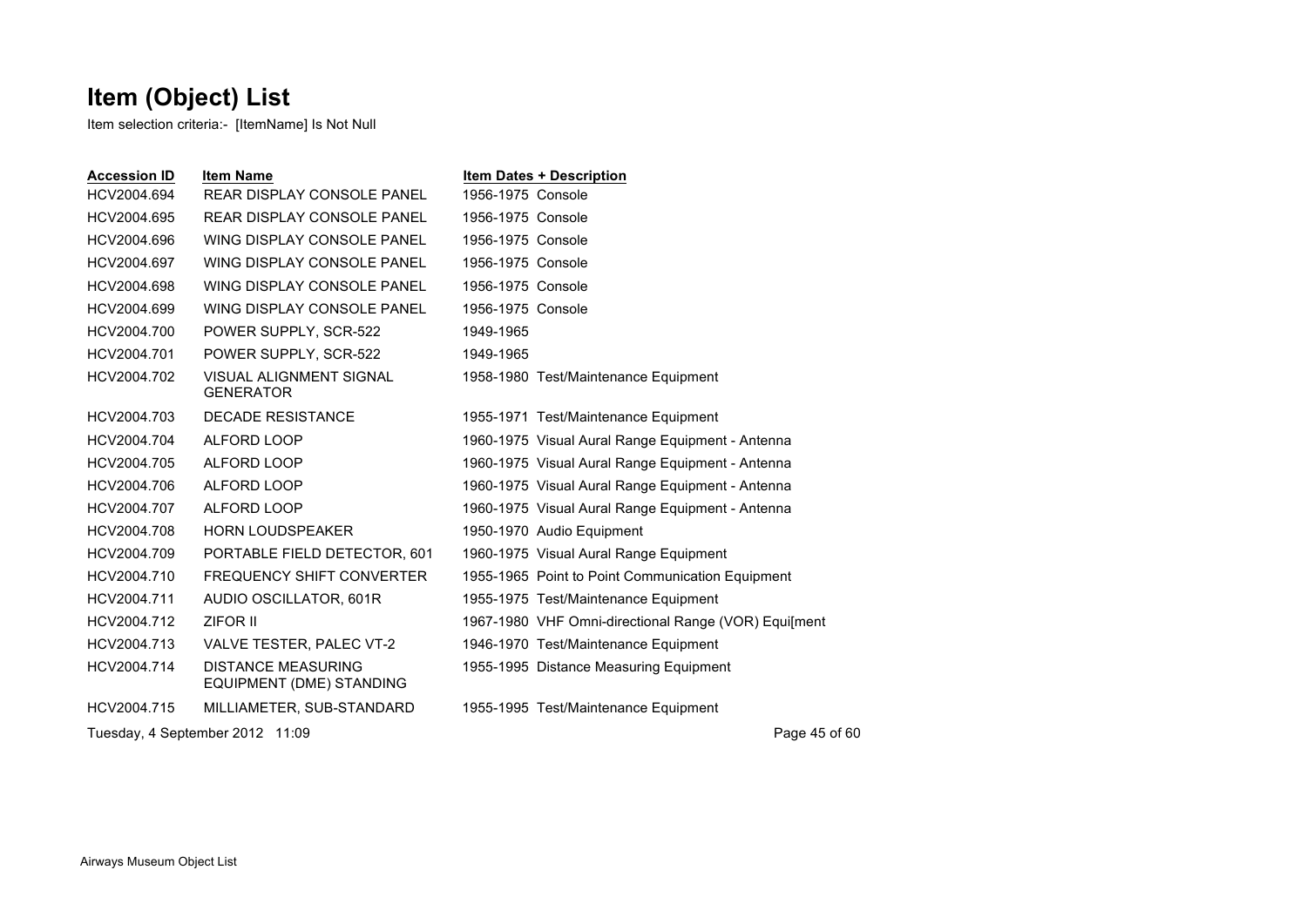| <b>Accession ID</b> | <b>Item Name</b>                                                  | <b>Item Dates + Description</b>             |               |
|---------------------|-------------------------------------------------------------------|---------------------------------------------|---------------|
| HCV2004.716         | <b>FREQUENCY METER BC221</b>                                      | 1945-1965 Test/Maintenance Equipment        |               |
| HCV2004.717         | <b>VOLTMETER, BALLANTYNE</b>                                      | 1956-1960 Test/Maintenance Equipment        |               |
| HCV2004.718         | AUDIO OSCILLATOR, 400CPS                                          | 1955-1985 Test/Maintenance Equipment        |               |
| HCV2004.719         | TELEPHONE, A10                                                    | 1950-1970 Console Accessory                 |               |
| HCV2004.720         | RADIO RELAY RACK, LC-15                                           | 1980-1995 Carrier Telephone Equipment       |               |
| HCV2004.721         | RECEIVER, TYPE AR7                                                | 1941-                                       |               |
| HCV2004.722         | POWER SUPPLY, VARIABLE, PP41                                      | 1980-1990                                   |               |
| HCV2004.723         | POWER SUPPLY, VARIABLE, PP41                                      | 1980-1990                                   |               |
| HCV2004.724         | ALTITUDE ASSIGNMENT PANEL                                         | 1980-1990 Console Accessory                 |               |
| HCV2004.725         | <b>ANEMOMETER</b>                                                 | 1960-1985 Meteorological Equipment          |               |
| HCV2004.726         | <b>MARKER RECEIVER</b>                                            | 1950-1975                                   |               |
| HCV2004.727         | TARGET LAMP, TYPE GA1396                                          | 1976-1998 Lighting                          |               |
| HCV2004.728         | NAVIGATIONAL AID RECEIVER, 51X2                                   | 1960-1980's                                 |               |
| HCV2004.729         | <b>VHF OMNI-DIRECTIONAL RANGE</b><br>(VOR) INSTRUMENT UNIT, 344B1 | 1960's-mid 19? VOR Equipment                |               |
| HCV2004.730         | <b>GLIDE SLOPE RECEIVER</b>                                       | 1960's-19?? Instrument Landing System (ILS) |               |
| 2004.731            | THRESHOLD MARKER                                                  | 1976-1998 Flight Calibration Equipment      |               |
| HCV2004.732         | TRANSCEIVER, TYPE CA-218P                                         | 1965-1985                                   |               |
| HCV2004.733         | MINI RANGER, DISTANCE<br><b>MEASURING DEVICE</b>                  | 1978-1985 Distance Measuring Equipment      |               |
| HCV2004.734         | DALTON COMPUTER, TRANING                                          | 1956-1975 Training Equipment                |               |
| HCV2004.735         | AMPLIFIER TYPE AM10                                               | 1950-1975                                   |               |
| HCV2004.736         | <b>MCS SYSTEM DESIGN KIT</b>                                      | 1968-1978 Training Equipment                |               |
| HCV2004.737         | <b>MCS SYSTEM DESIGN KIT</b>                                      | 1968-1978 Training Equipment                |               |
|                     | Tuesday, 4 September 2012 11:09                                   |                                             | Page 46 of 60 |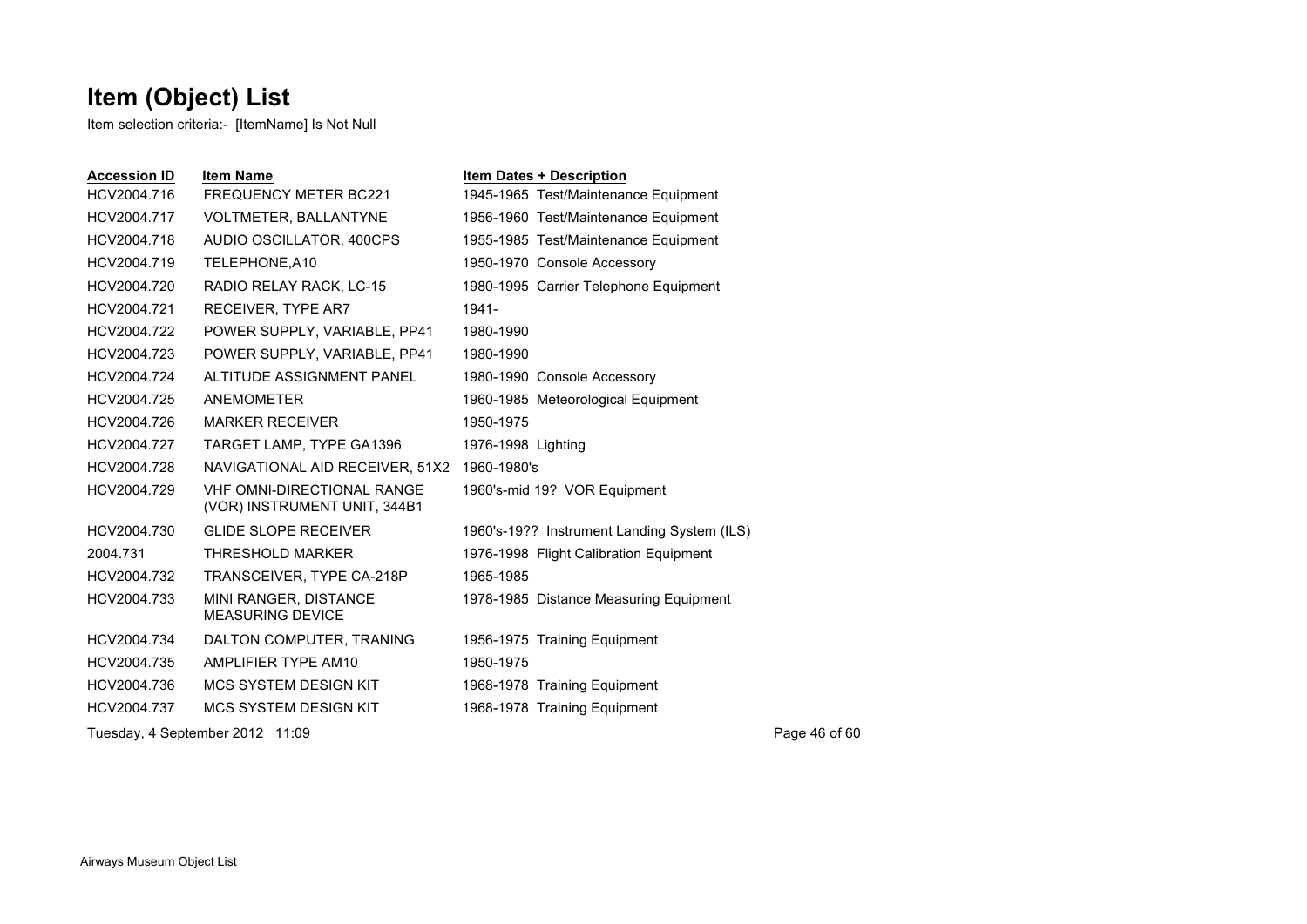Item selection criteria:- [ItemName] Is Not Null

| <b>Accession ID</b> | <b>Item Name</b>                                           | <b>Item Dates + Description</b>                  |
|---------------------|------------------------------------------------------------|--------------------------------------------------|
| HCV2004.738         | <b>THRESHOLD MARKER</b>                                    | 1976-1998 Flight Calibration Equipment           |
| HCV2004.739         | <b>TRANSMITTER T22</b>                                     | 1966-1983                                        |
| HCV2004.740         | TELEPRINTER, SEN/RECEIVE<br><b>MACHINF</b>                 | 1958-1988 Point to Point Communication Equipment |
| HCV2004.741         | TELEPRINTER, SEN/RECEIVE<br><b>MACHINE</b>                 | 1958-1988 Point to Point Communication Equipment |
| HCV2004.742         | <b>DISTANCE MEASURING</b><br>EQUIPMENT AUXILLIARY TEST SET | 1976-1998 Flight Calibration Equipment           |
| HCV2004.743         | <b>TRANSMITTER MOUNTING FRAME</b>                          | 1955-1975                                        |
| HCV2004.744         | TELEPRINTER, SEN/RECEIVE<br><b>MACHINE</b>                 | 1958-1988 Point to Point Communication Equipment |
| HCV2004.745         | DIGITAL SYSTEM TRAINER                                     | 1968-1978 Training Equipment                     |
| HCV2004.746         | TRANSCEIVER, RT6, POWER<br><b>CONVERTER</b>                | 1965-1980                                        |
| HCV2004.747         | RECEIVER, RT6                                              | 1965-1980                                        |
| HCV2004.748         | <b>DISTANCE MEASURING</b><br>EQUIPMENT (DME) STANDING      | 1955-1995 Distance Measuring Equipment           |
| HCV2004.749         | <b>CAVITY FILTER, VHF</b>                                  | 1960-1980 Antenna                                |
| HCV2004.750         | CAVITY FILTER, FR8                                         | 1963-1983 Antenna                                |
| HCV2004.751         | LOGIC STAKE ANALYSER, HP 1600A                             | 1960-1990 Test/Maintenance Equipment             |
| HCV2004.752         | <b>FREQUENCY METER BC221</b>                               | 1945-1965 Test/Maintenance Equipment             |
| HCV2004.753         | <b>GRID DIP OSCILLATOR</b>                                 | 1960-1970 Test/Maintenance Equipment             |
| HCV2004.754         | OPTICAL TRACKER, PROTOTYPE                                 | 1973-1976 Flight Calibration Equipment           |
| HCV2004.755         | <b>TRANSCEIVER RT-22</b>                                   | 1965-1980                                        |
| HCV2004.756         | MULTIMETER, AVO/7                                          | 1955-1985 Test/Maintenance Equipment             |

Tuesday, 4 September 2012 11:09 Page 47 of 60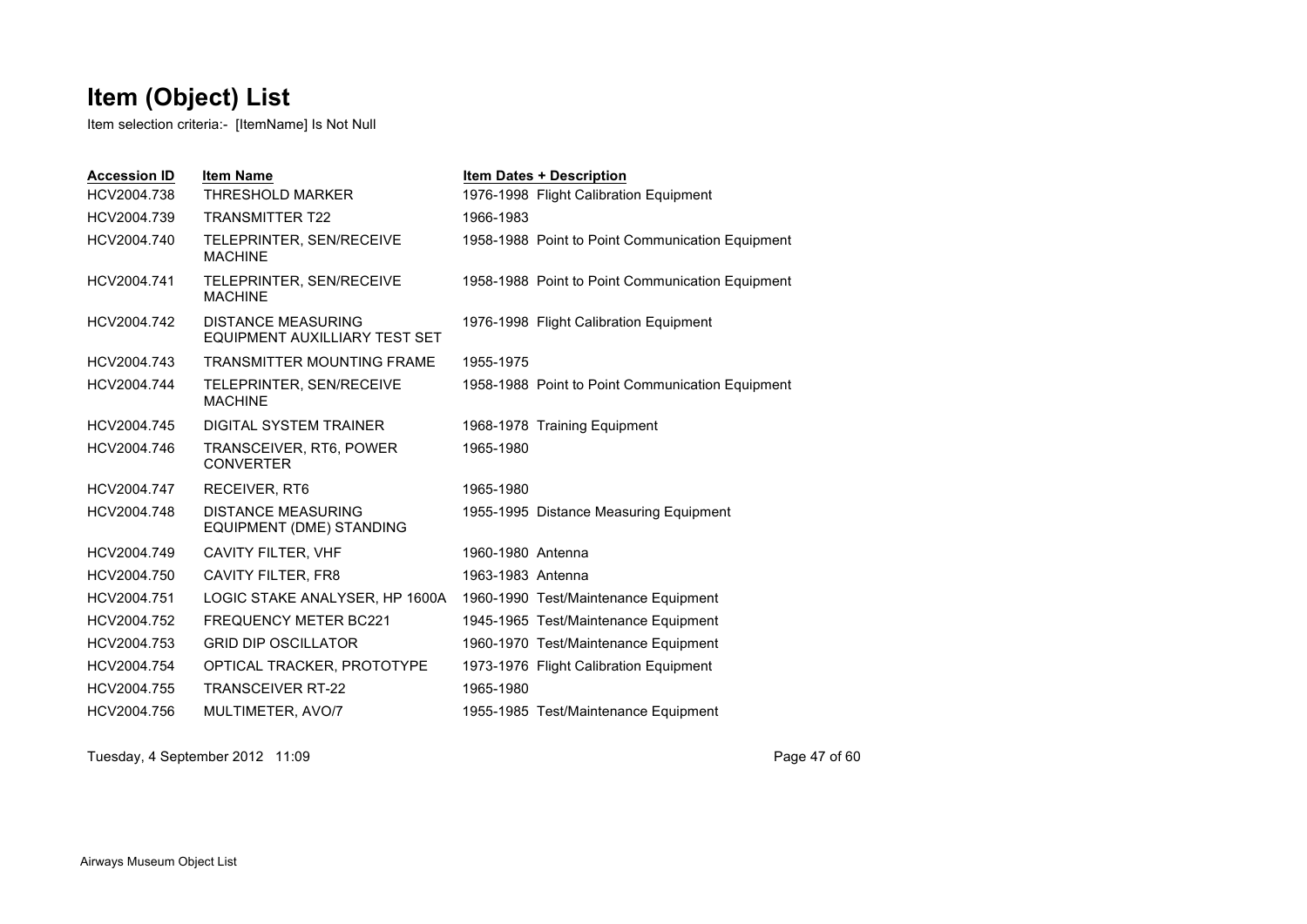Item selection criteria:- [ItemName] Is Not Null

| <b>Accession ID</b> | <b>Item Name</b>                                          | <b>Item Dates + Description</b>                  |
|---------------------|-----------------------------------------------------------|--------------------------------------------------|
| HCV2004.757         | THEODOLITE AND TRIPOD                                     | 1970-1998 Flight Calibration Equipment           |
| HCV2004.758         | <b>DISTANCE MEASURING</b><br>EQUIPMENT (DME) PROTOTYPE    | 1946-1955                                        |
| HCV2004.759         | TAPE READER, TR-6                                         | 1965-1980 Point to Point Communication Equipment |
| HCV2004.760         | ANTENNA SWITCHING UNIT, HF                                | 1960-1970 Antenna                                |
| HCV2004.761         | POWER SUPPLY, PP-11                                       | 1947-1975                                        |
| HCV2004.762         | RECEIVER, RADIO COMPASS, BC-<br>433                       | 1946-1976                                        |
| HCV2004.763         | <b>TRANSMITTER MOUNTING FRAME</b>                         | 1950-1970                                        |
| HCV2004.764         | <b>DISTANCE MEASURING</b><br>EQUIPMENT (DME) ANTENNA MAST | 1955-1975                                        |
| HCV2004.765         | CHART RECORDER, 'RECTIRITER'                              | 1950-1965 Recording Equipment                    |
| HCV2004.766         | <b>QUARTZ CRYSTALS, BOX</b>                               | 1982 Test/Maintenance Equipment                  |
| HCV2004.767         | TELEPHONE HANDSET, SAR                                    | 1980-1990 Console Accessory                      |
| HCV2004.768         | TELEPHONE HANDSET, SAR                                    | 1980-1990 Console Accessory                      |
| HCV2004.769         | TELEPHONE HANDSET, SAR                                    | 1980-1990 Console Accessory                      |
| HCV2004.770         | TELEPRINTER, SEND                                         | 1960-1985 Point to Point Communication Equipment |
| HCV2004.771         | POWER SUPPLY, PP7                                         | 1950-1970                                        |
| HCV2004.772         | AMPLIFIER TYPE AM10                                       | 1950-1975                                        |
| HCV2004.773         | AMPLIFIER CHASSIS, AM5 AND AM7                            | 1950-1975                                        |
| HCV2004.774         | OSCILLOSCOPE CAMERA                                       | 1960-1975 Flight Calibration Equipment           |
| HCV2004.775         | ANTENNA CHANGEOVER CHASSIS                                | 1950-1960                                        |
| HCV2004.776         | <b>TRANSMITTER J2876</b>                                  | 1968-1983                                        |
| HCV2004.777         | <b>LOCALISER STAN 7MONITOR</b>                            | 1965-1980                                        |

Tuesday, 4 September 2012 11:09 Page 48 of 60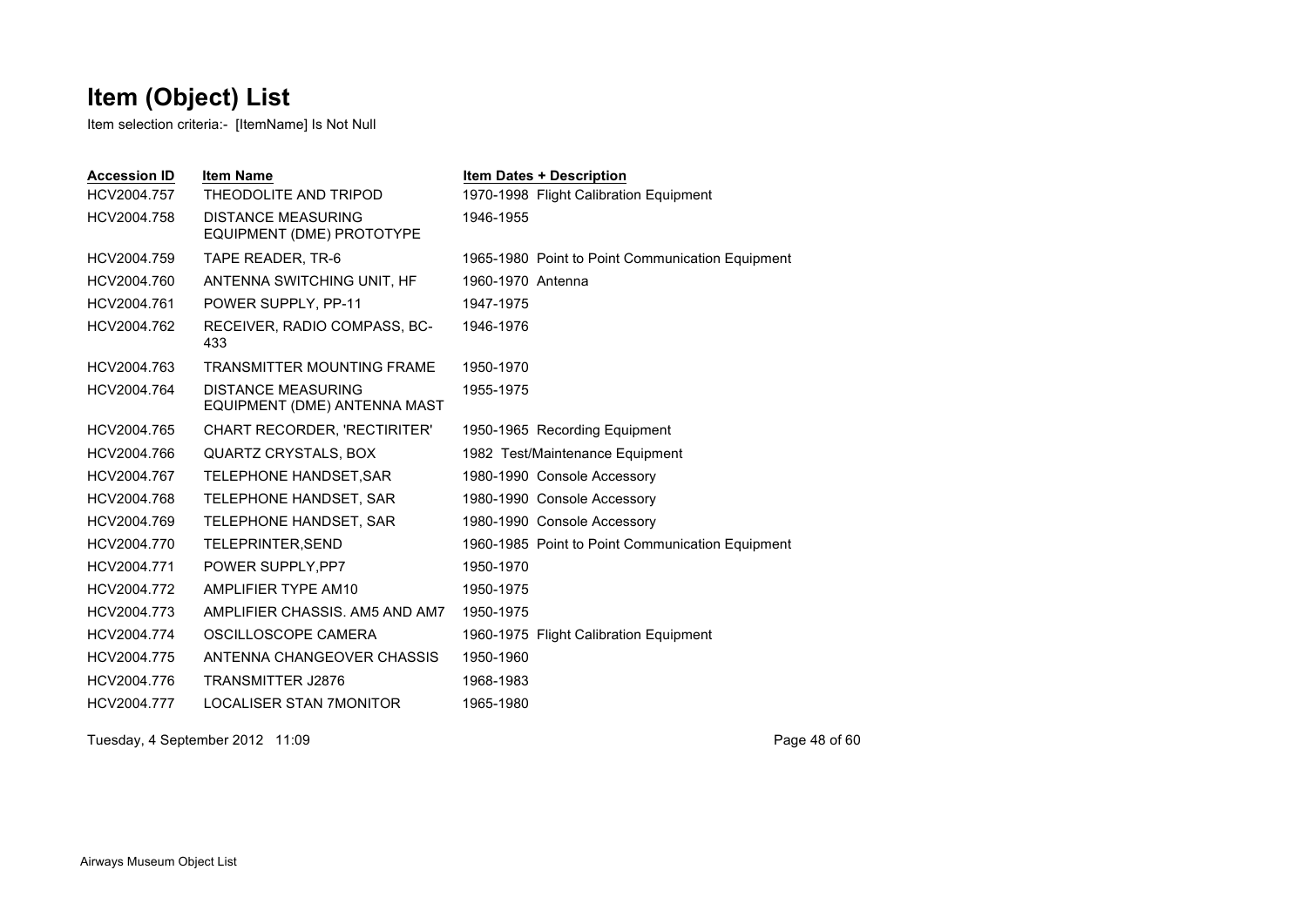| <b>Accession ID</b>             | <b>Item Name</b>                                                |           | <b>Item Dates + Description</b>                                          |
|---------------------------------|-----------------------------------------------------------------|-----------|--------------------------------------------------------------------------|
| HCV2004.778                     | FREQUENCY SHIFT EXCITER, AM25                                   | 1960-1970 |                                                                          |
| HCV2004.779                     | POWER SUPPLY, VARIABLE, PP-41                                   | 1980-1990 |                                                                          |
| HCV2004.780                     | <b>VHF OMNI-DIRECTIONAL RANGE</b><br>(VOR) MONITOR CHASSIS, T52 | 1967-1980 |                                                                          |
| HCV2004.781                     | PUBLIC ADDRESS AMPLIFIER                                        | 1970-1990 |                                                                          |
| HCV2004.782                     | <b>DM-8 TEST EQUIPMENT TROLLEY</b>                              |           | 1970-1980 Test/Maintenance Equipment                                     |
| HCV2004.783                     | TRANSMITTER, VISUAL AURAL<br>RANGE (VAR)                        | 1960-1975 |                                                                          |
| HCV2004.784                     | TRANSMITTER, VISUAL AURAL<br>RANGE (VAR)                        | 1960-1975 |                                                                          |
| HCV2004.785                     | VISUAL SIDEBAND GENERATOR                                       |           | 1960-1975 VISUAL AURAL RANGE (VAR) Equi[ment                             |
| HCV2004.786                     | VISUAL SIDEBAND GENERATOR                                       |           | 1960-1975 VISUAL AURAL RANGE (VAR) Equipment                             |
| HCV2004.787                     | AURAL SIDEBAND GENERATOR                                        |           | 1960-1975 VISUAL AURAL RANGE (VAR) Equipment                             |
| HCV2004.788                     | AURAL SIDEBAND GENERATOR                                        |           | 1960-1975 VISUAL AURAL RANGE (VAR) Equipment                             |
| HCV2004.789                     | TRANSMITTER, 1628, VHF                                          | 1955-1970 |                                                                          |
| HCV2004.791                     | CLOCK (SLAVE CLOCK), 24 HOUR                                    |           | 1965-1985 Time Presentatin Equipment                                     |
| HCV2004.792                     | SOLID DIELECTRIC, C-PROBE                                       |           | 1946-1956 Radar Equipment                                                |
| HCV2004.793                     |                                                                 |           | MOTOR ALTERNATOR CONTACTORS 1960-1975 VISUAL AURAL RANGE (VAR) Equipment |
| HCV2004.794                     |                                                                 |           | MOTOR ALTERNATOR CONTACTORS 1960-1975 VISUAL AURAL RANGE (VAR) Equipment |
| HCV2004.795                     | <b>MOTOR ALTERNATOR</b>                                         |           | 1960-1975 VISUAL AURAL RANGE (VAR) Equipment                             |
| HCV2004.796                     | SIGNAL LAMP TRANSFORMER                                         |           | 1980-1990 Power Supply                                                   |
| HCV2004.797                     | <b>TELEPRINTER KY-5 KEYER</b>                                   |           | 1955-1965 Point to Point Communication Equipment                         |
| HCV2004.798                     | AUDIO LEVEL METER                                               |           | 1958-1980 Test/Maintenance Equipment                                     |
| Tuesday, 4 September 2012 11:09 |                                                                 |           | Page 49 of 60                                                            |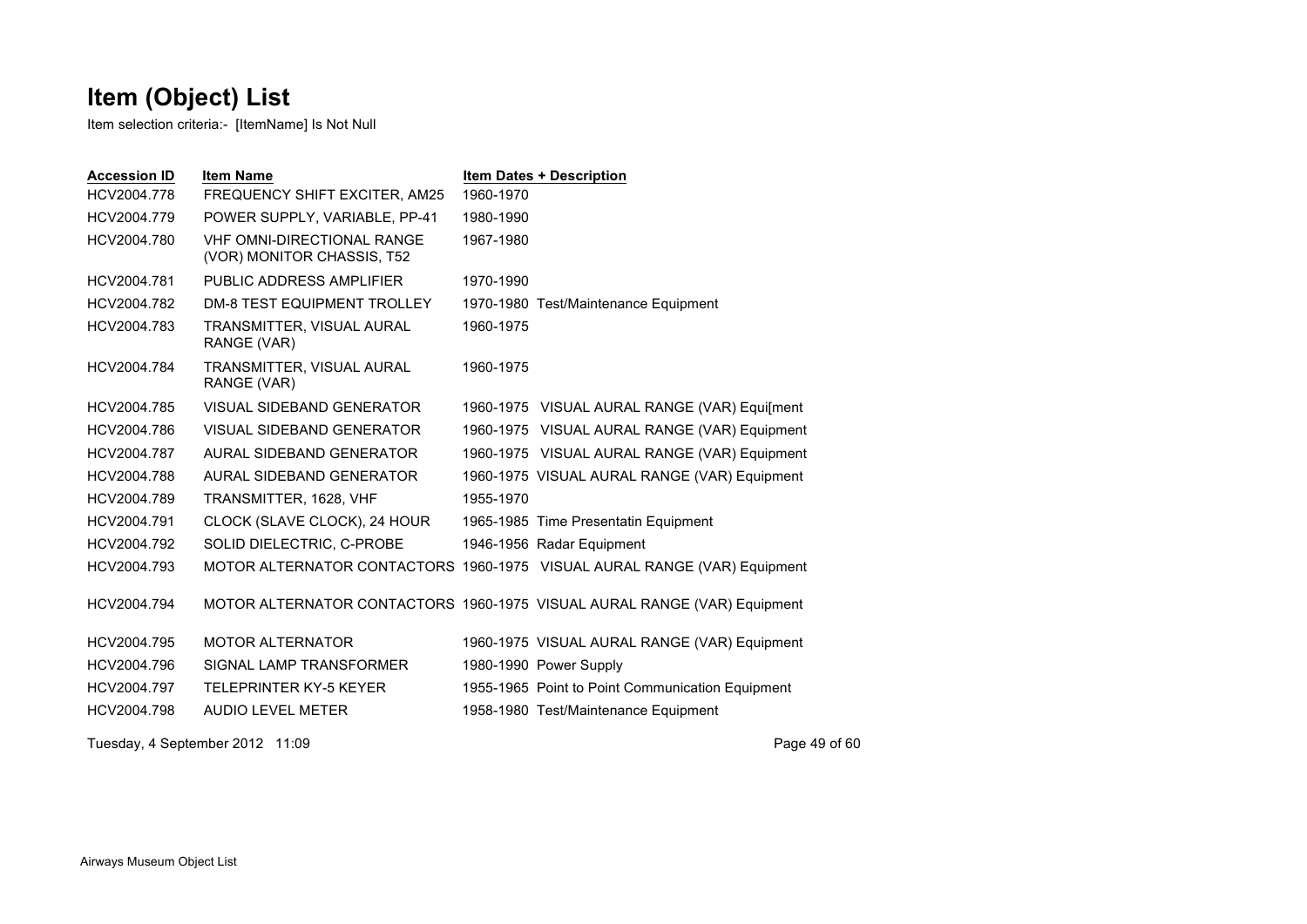Item selection criteria:- [ItemName] Is Not Null

| <b>Accession ID</b><br>HCV2004.799 | <b>Item Name</b><br>CODAN (CARRIER OPERATED<br>DEVICE, ANTI-NOISE), CDS | <b>Item Dates + Description</b><br>1970-1983 Receiver Accessory |
|------------------------------------|-------------------------------------------------------------------------|-----------------------------------------------------------------|
| HCV2004.800                        | POWER SUPPLY, PP7                                                       | 1950-1970                                                       |
| HCV2004.801                        | POWER DISTRIBUTION UNIT                                                 | 1950-1960 Power Supply                                          |
| HCV2004.802                        | <b>PHILLIPHONE</b>                                                      | 1946-1960 Console Accessory                                     |
| HCV2004.803                        | INTERCOMM UNIT, MX23                                                    | 1965-1980 Console Accessory                                     |
| HCV2004.804                        | <b>GLIDESLOPE RECEIVER (ILS)</b>                                        | 1970-1990                                                       |
| HCV2004.805                        | <b>VHF OMNI-DIRECTIONAL RANGE</b><br>(VOR) ANTENNA                      | 1970-1980                                                       |
| HCV2004.806                        | AMPLIFIER TYPE AM10                                                     | 1950-1975                                                       |
| HCV2004.807                        | FREQUENCY METER, SCHOMANDI                                              | 1960-1980 Test/Maintenance Equipment                            |
| HCV2004.808                        | <b>RECEIVER R25</b>                                                     | 1965-1995                                                       |
| HCV2004.809                        | RUNWAY VISUAL RANGE, REMOTE<br><b>DISPLAY</b>                           | 1970-1985 Lighting, Console Accessory                           |
| HCV2004.810                        | RUNWAY VISUAL RANGE, REMOTE<br><b>DISPI AY</b>                          | 1970-1985 Lighting, Console Accessory                           |
| HCV2004.811                        | RUNWAY VISUAL RANGE, REMOTE<br><b>DISPLAY</b>                           | 1970-1985 Lighting, Console Accessory                           |
| HCV2004.812                        | RUNWAY VISUAL RANGE,<br>RECEIVER DECODER                                | 1970-1985 Lighting, Meteorological Equipment                    |
| HCV2004.813                        | AUDIO TEST PANEL                                                        | 1950-1970 Test/Maintenance Equipment                            |
| HCV2004.814                        | RADAR TELEMETRY TRANSMITTER                                             | 1975-1980 Radar Equiment                                        |
| 2004.815                           | OPERATIONAL MONITORING AND<br>CONTROL (OMC) CONSOLETTE                  | 1967-1985 Console                                               |
| HCV2004.816                        | TIME AND DATE STAMP, TYPE 7500-<br>$\overline{2}$                       | 1968-1983 Console Accessory                                     |

Tuesday, 4 September 2012 11:09 Page 50 of 60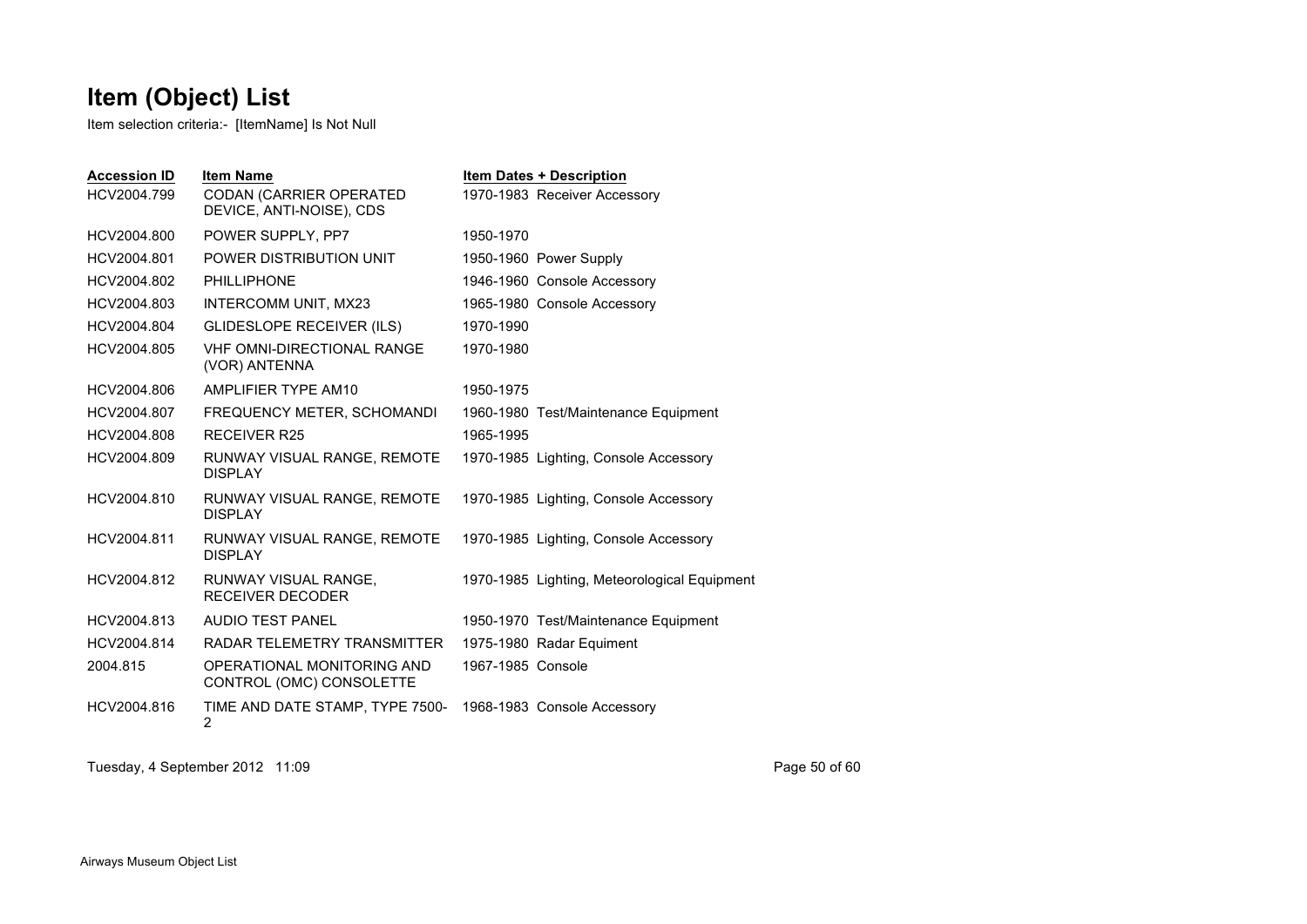Item selection criteria:- [ItemName] Is Not Null

| <b>Accession ID</b> | <b>Item Name</b>                                             | <b>Item Dates + Description</b>      |
|---------------------|--------------------------------------------------------------|--------------------------------------|
| HCV2004.817         | ELECTRICAL SWITCHBOARD                                       | 1940-1960 Console                    |
| HCV2004.818         | ELECTRICAL SWITCHBOARD                                       | 1940-1960 Console                    |
| HCV2004.819         | ELECTRICAL SWITCHBOARD                                       | 1940-1960 Console                    |
| HCV2004.820         | <b>FLIGHT PROGRESS BOARD</b>                                 | 1950-1967 Console                    |
| HCV2004.821         | <b>FIRST LIGHT INDICATOR</b>                                 | 1975-1990 Console Accessory          |
| HCV2004.822         | <b>RADAR TECHNICIAN'S TEST</b><br><b>TROLLEY (MELBOURNE)</b> | 1967-1985 Test/Maintenance Equipment |
| HCV2004.823         | <b>RADAR TECHNICIAN'S TEST</b><br>TROLLEY (SYDNEY)           | 1970-1985 Test/Maintenance Equipment |
| HCV2004.824         | <b>SECONDARY SURVEILLANCE</b><br>RADAR (SSR) TRANSPONDER     | 1990-1995 Radar Equipment            |
| HCV2004.825         | ELECTRICAL SWITCHBOARD                                       | 1940-1960 Console                    |
| HCV2004.826         | AERIAL COUPLING UNIT                                         | 1976-1985                            |
| HCV2004.827         | ADCOCK AERIAL MAST                                           | 1940-1960 Antenna                    |
| HCV2004.828         | ADCOCK AERIAL MAST                                           | 1940-1960 Antenna                    |
| HCV2004.829         | <b>RECEIVER R20</b>                                          | 1951-1983                            |
| HCV2004.830         | <b>MIXER AND VHF OMNI-</b><br>DIRECTIONAL RANGE (VOR) RACK   | 1958-1985 VOR Equipment              |
| HCV2004.831         | TONE OSCILLATOR FOR MORSE<br><b>TRAINING</b>                 | 1950-1960 Training Equipment         |
| HCV2004.832         | <b>RELAY TEST BOX</b>                                        | 1950-1970 Test/Maintenance Equipment |
| HCV2004.833         | RADAR TELEMETRY RECEIVER                                     | 1975-1990                            |
| HCV2004.834         | TRANSFORMER, WIDEBAND, TYPE<br>74-SU-157Q                    | 1970-1983                            |
| 2004.835            | TRANSFORMER, WIDEBAND, TYPE<br>74-SU-157Q                    | 1970-1983                            |

Tuesday, 4 September 2012 11:09 Page 51 of 60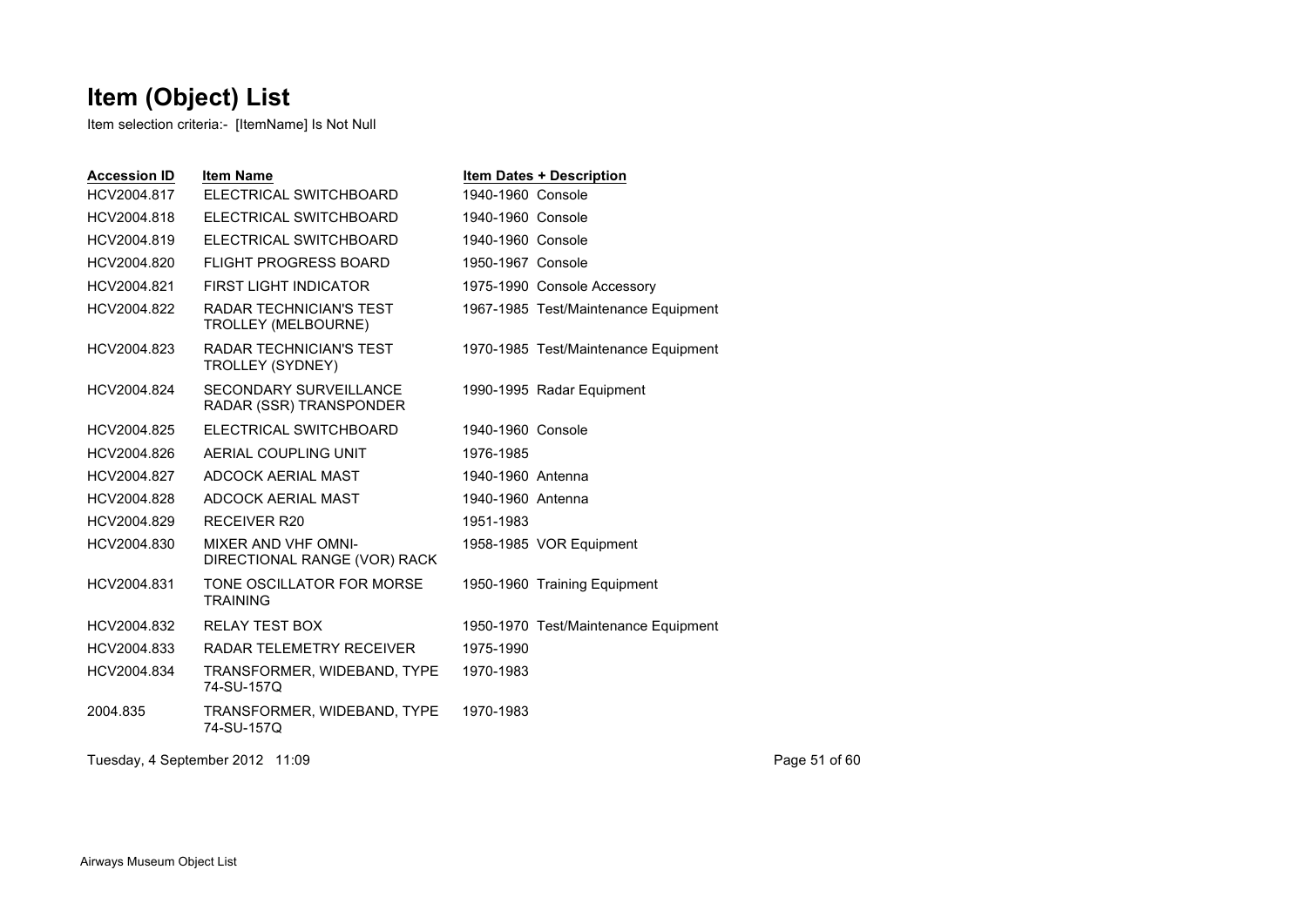Item selection criteria:- [ItemName] Is Not Null

| <b>Accession ID</b><br>HCV2004.836 | <b>Item Name</b><br><b>VHF OMNI-DIRECTIONAL RANGE</b><br>(VOR) ANTENNA (BOXED) | <b>Item Dates + Description</b><br>1968- VOR Equipment |
|------------------------------------|--------------------------------------------------------------------------------|--------------------------------------------------------|
| HCV2004.837                        | HOMER (NON DIRECTIONAL)<br><b>BEACON POWER SUPPLY</b>                          | 1955-1975 Non directional Beacon Equipment             |
| HCV2004.838                        | POWER DISTRIBUTION UNIT                                                        | 1948-1960                                              |
| HCV2004.839                        | POWER DISTRIBUTION UNIT, WITH<br><b>REMOTE CONTROL</b>                         | 1960-1965                                              |
| HCV2004.840                        | POWER SUPPLY, PP7                                                              | 1950-1960                                              |
| HCV2004.841                        | RUNWAY VISUAL RANGE<br><b>PROJECTOR</b>                                        | 1970-1985 Lighting, Meteorological Equipment           |
| HCV2004.842                        | <b>CARRIER TELEPHON EQUIPMENT</b><br>RACK, TELETTRA                            | 1965-1995                                              |
| HCV2004.843                        | CARRIER TELEPHONE EQUIPMENT<br>RACK, TELETTRA                                  | 1965-1995                                              |
| HCV2004.844                        | FACSIMILIE PANEL, CONTROL<br>TOWER (MELBOURNE)                                 | 1970-1975 Console Accessory                            |
| HCV2004.845                        | AERIAL COUPLING UNIT                                                           | 1955-1980                                              |
| HCV2004.846                        | <b>POWER SUPPLY PPIL</b>                                                       | 1950-1980                                              |
| HCV2004.847                        | <b>RECEIVER R25</b>                                                            | 1965-1995                                              |
| HCV2004.848                        | <b>GLIDE PATH MONITOR, TS13</b>                                                | 1958-1975                                              |
| HCV2004.849                        | <b>VHF OMNI-DIRECTIONAL RANGE</b><br>(VOR) SIGNAL GENERATOR, 105A              | 1967-1988 VOR Equipment                                |
| HCV2004.850                        | <b>AUDIO TEST PANEL</b>                                                        | 1950-1990 Test/Maintenance Equipment                   |
| HCV2004.851                        | <b>RECEIVER AR7</b>                                                            | 1946-1976                                              |
| HCV2004.852                        | <b>TELEPRINTER KY-5 KEYER</b>                                                  | 1955-1965 Point to Point Communication Equipment       |
| HCV2004.853                        | <b>DISTANCE MEASURING</b><br>EQUIPMENT (DME) REMOTE                            | 1955-1985 DME Equipment                                |

Tuesday, 4 September 2012 11:09 Page 52 of 60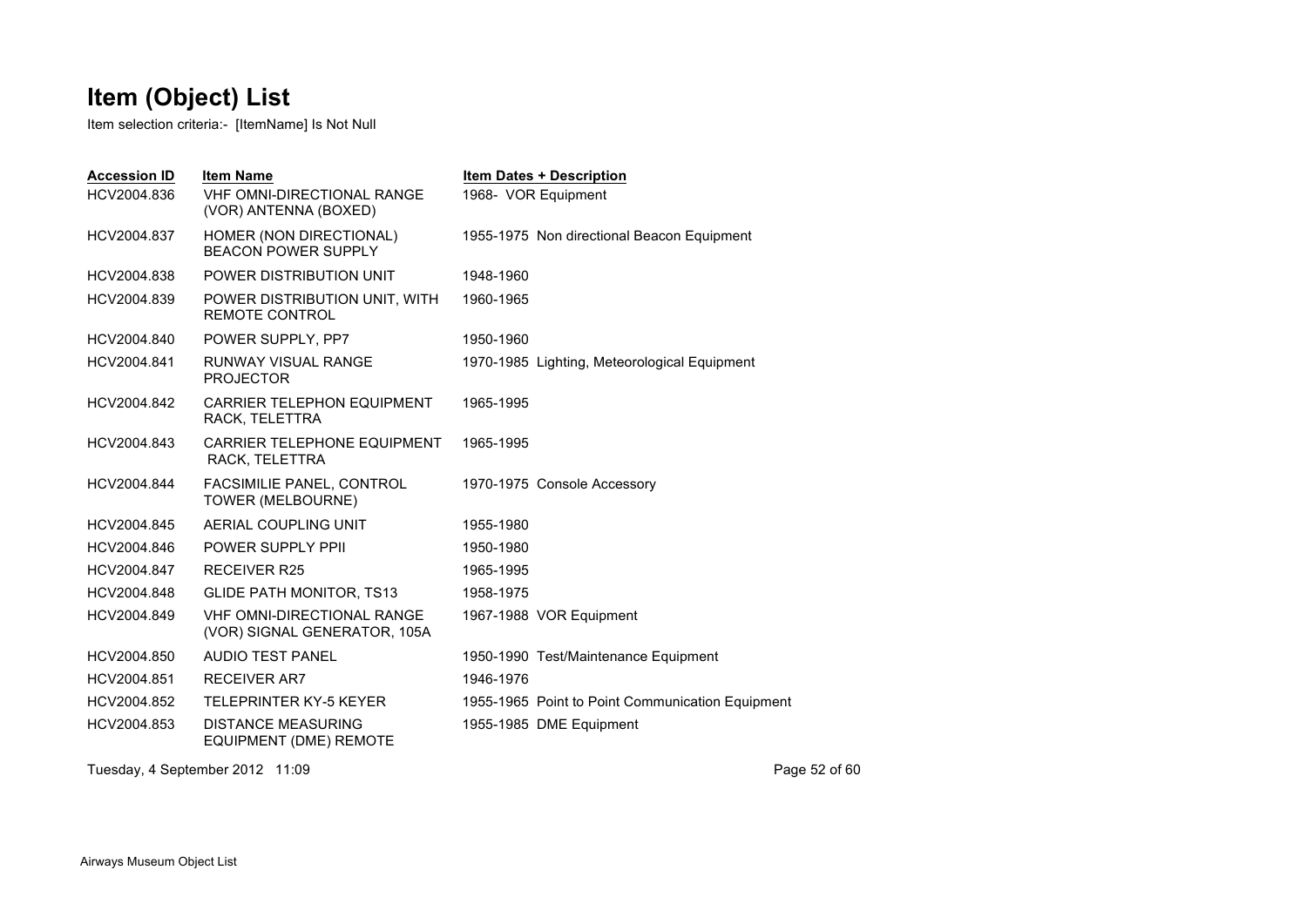Item selection criteria:- [ItemName] Is Not Null

| <b>Accession ID</b><br>HCV2004.854 | <b>Item Name</b><br><b>DISTANCE MEASURING</b>              | <b>Item Dates + Description</b><br>1955-1985 DISTANCE MEASURING EQUIPMENT (DME) |
|------------------------------------|------------------------------------------------------------|---------------------------------------------------------------------------------|
|                                    | EQUIPMENT (DME) ARTIFICIAL                                 | Equipment                                                                       |
| HCV2004.855                        | <b>DISTANCE MEASURING</b><br>EQUIPMENT (DME) ARTIFICIAL    | 1955-1985 DME equipment                                                         |
| HCV2004.856                        | <b>DISTANCE MEASURING</b><br>EQUIPMENT (DME) BLOWER        | 1955-1985 DME equipment                                                         |
| HCV2004.857                        | <b>CODAN (CARRIER OPERATED)</b><br>DEVICE ANTI-NOISE), CD5 | 1970-1983 Receiver Accessory                                                    |
| HCV2004.858                        | <b>MODULATED OSCILLATOR</b>                                | 1955-1975 Test/Maintenance Equipment                                            |
| HCV2004.859                        | VACUUM TUBE VOLTMETER, GR                                  | 1940-1950 Test/Maintenance Equipment                                            |
| HCV2004.860                        | <b>MARKER GENERATOR FROM DME</b><br><b>TEST TROLLEY</b>    | 1955-1995 Test/Maintenance Equipment                                            |
| HCV2004.861                        | <b>TELEPRINTER TEST AND</b><br><b>CALIBRATION UNIT</b>     | 1953-1960 Poin to Point Communication Equipment                                 |
| HCV2004.862                        | AUDIO OPERATED RELAY CHASSIS                               | 1958-1980 Audio Equipment                                                       |
| HCV2004.863                        | <b>FLIGHT CONSOLE TABLE</b>                                | 1969-1985 Console                                                               |
| HCV2004.864                        | CONSOLETTE, 12 UNIT                                        | 1969-1985 Console                                                               |
| HCV2004.865                        | TELEPHONE UNIT, H7P/1                                      | 1985-1995 Console Accessory                                                     |
| HCV2004.866                        | <b>TYPEWRITER, IMPERIAL</b>                                | 1950's Console Accessory                                                        |
| HCV2004.867                        | AUDIO OSCILLATOR, MORSE                                    | 1950-1960 Training Equipment                                                    |
| HCV2004.868                        | <b>CAMERA</b>                                              | 1968-1988 Console Accessory                                                     |
| HCV2004.869                        | CLOCK, 24 HOUR, DIGITAL DISPLAY                            | 1965-1990                                                                       |
| HCV2004.870                        | CABLE LOCATOR                                              | 1946-1970 Test/Maintenance Equipment                                            |
| HCV2004.871                        | <b>RECTIRITER</b>                                          | 1967-1988 Recording Equipment                                                   |
| HCV2004.872                        | <b>BAY DISTRIBUTION UNIT</b>                               | 1967-1988 Power Supply                                                          |

Tuesday, 4 September 2012 11:09 Page 53 of 60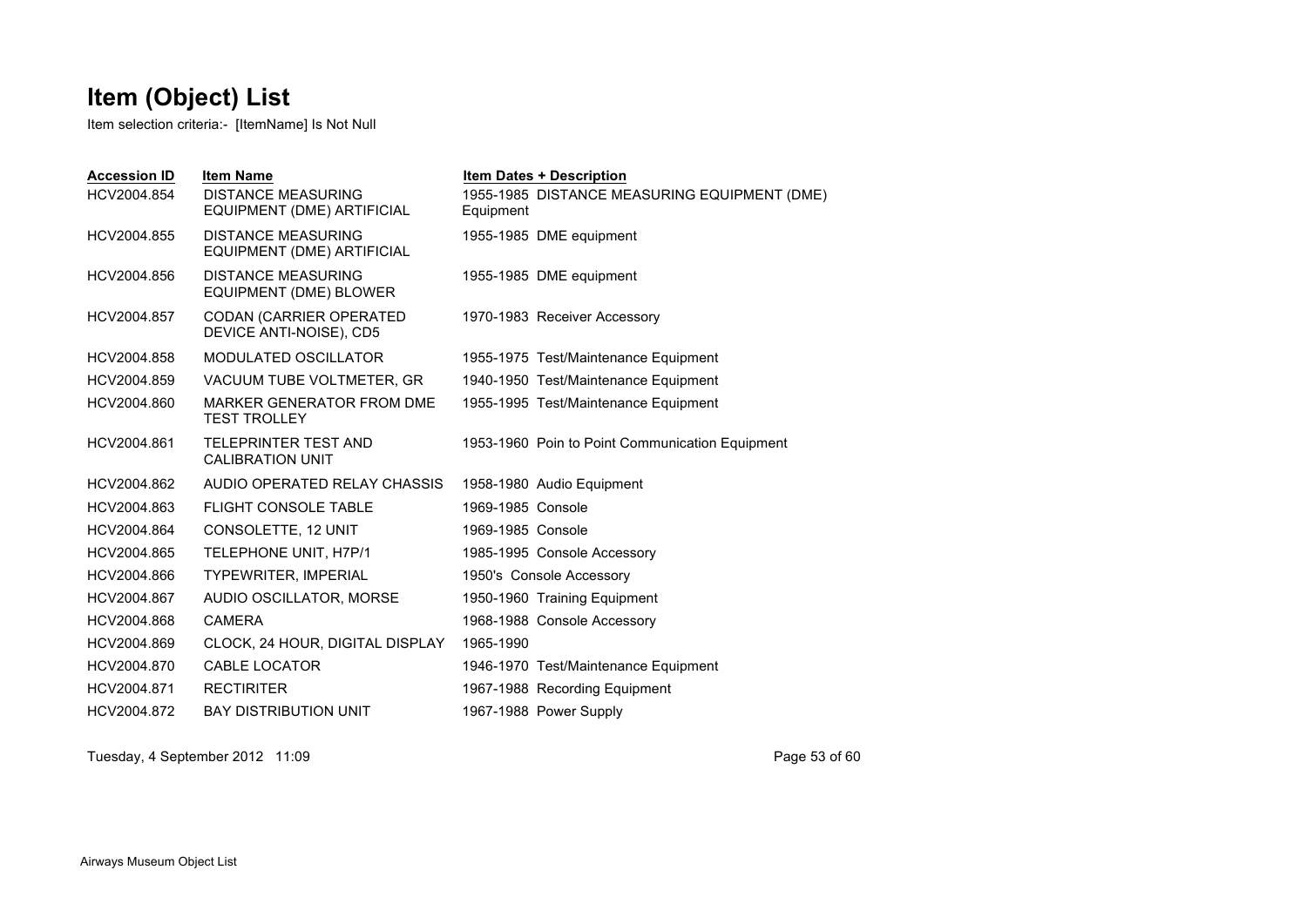Item selection criteria:- [ItemName] Is Not Null

| <b>Accession ID</b><br>HCV2004.873 | <b>Item Name</b><br>TELEPRINTER, SEND/RECEIVE<br><b>MACHINE</b>          |                   | <b>Item Dates + Description</b><br>1958-1988 Poin to Point Communication Equipment |
|------------------------------------|--------------------------------------------------------------------------|-------------------|------------------------------------------------------------------------------------|
| HCV2004.874                        | <b>VOLTAGE REGULATOR, 2.5KW</b>                                          |                   | 1960-1980 Power Supply                                                             |
| HCV2004.875                        | ALTIMETER SETTING METER                                                  |                   | 1955-1980 Console Axxessory                                                        |
| HCV2004.876                        | <b>WHEATSTONE BRIDGE</b>                                                 |                   | 1950-1960 Test/Maintenance Equipment                                               |
| HCV2004.877                        | RUNWAY VISUAL RANGE POWER<br><b>SUPPLY</b>                               | 1970-1995         |                                                                                    |
| HCV2004.878                        | TELEVISION CAMERA, BLACK AND<br><b>WHITE</b>                             |                   | 1960-1970 Recording Equipment                                                      |
| HCV2004.879                        | FIELD MONITOR, WITH STAND                                                |                   | 1953-1975 Visual Aural Range (VAR) Equipment                                       |
| HCV2004.880                        | <b>VARIAC TEST EQUIPMENT</b>                                             |                   | 1955-1985 Test/Maintenance Equipment                                               |
| HCV2004.881                        | INTERCOM UNIT, MX35                                                      |                   | 1970-1980 Console Equipment                                                        |
| HCV2004.882                        | SIGNAL GENERATOR, 205                                                    |                   | 1946-1970 Test/Maintenance Equipment                                               |
| HCV2004.883                        | FM MONITOR, 600                                                          | 1955-1985         |                                                                                    |
| HCV2004.884                        | <b>CAMERA CONTROL UNIT</b>                                               |                   | 1967-1988 Control Unit                                                             |
| HCV2004.885                        | OPERATIONAL MONITORING AND<br>CONTROL UNIT (OMC) CONSOLE<br><b>FRAME</b> | 1967-1988 Console |                                                                                    |
| HCV2004.886                        | PUBLIC ADDRESS AMPLIFIER                                                 | 1958-1970         |                                                                                    |
| HCV2004.887                        | TONE OSCILLATOR, FIXED<br><b>FREQUENCY</b>                               | 1958-1970         |                                                                                    |
| HCV2004.888                        | ETELUX TELEPHONE MOUNTING<br><b>BOZ</b>                                  |                   | 1960-1970 Console Accessory                                                        |
| HCV2004.889                        | VHF OMNI-DIRECTIONAL RANGE<br>(VOR) MONITOR CHASSIS, T52                 |                   | 1967-1980 VOR Equi[ment                                                            |
| HCV2004.890                        | <b>VALVE, 4215A</b>                                                      | 1940-1970         |                                                                                    |
|                                    |                                                                          |                   |                                                                                    |

Tuesday, 4 September 2012 11:09 Page 54 of 60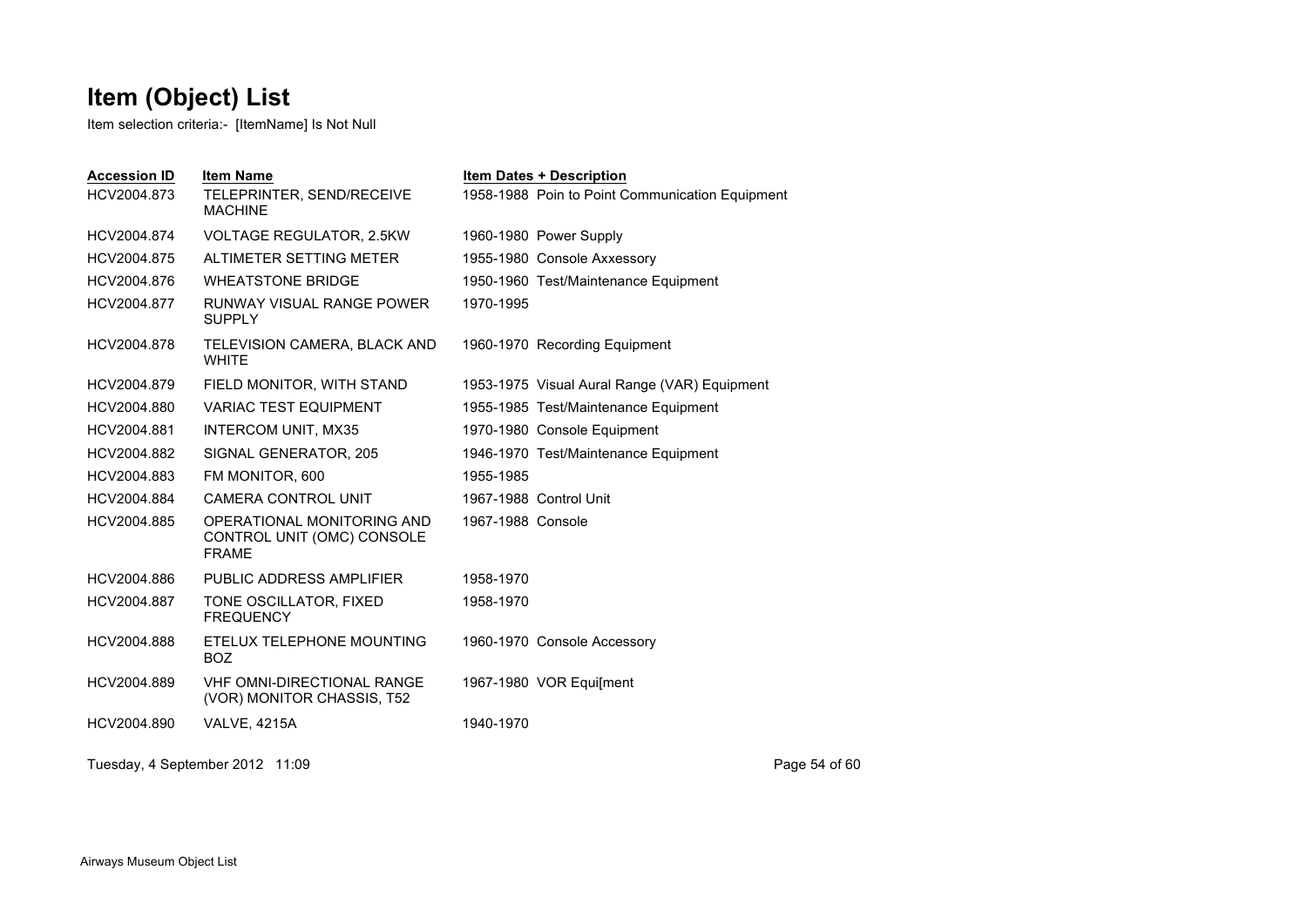Item selection criteria:- [ItemName] Is Not Null

| <b>Accession ID</b> | <b>Item Name</b>                                           |                   | <b>Item Dates + Description</b>                 |
|---------------------|------------------------------------------------------------|-------------------|-------------------------------------------------|
| HCV2004.891         | <b>AUTOMATIC AERODROME</b><br><b>INFORMATION EQUIPMENT</b> |                   | 1965-1985 Recording Equipment                   |
| HCV2004.892         | <b>TAPE PUNCH/READER</b>                                   |                   | 1965-1985 Poin to Point Communication Equipment |
| HCV2004.893         | <b>FRONT DISPLAY CONTROL PANEL</b>                         | 1965-1995 Console |                                                 |
| HCV2004.894         | <b>RECEIVER R25</b>                                        | 1965-1995         |                                                 |
| HCV2004.895         | <b>RECEIVER R25</b>                                        | 1965-1995         |                                                 |
| HCV2004.896         | <b>GONOIMETER, TRAINING UNIT</b>                           |                   | 1935-1955 Training Equipment                    |
| HCV2004.897         | RECEIVER BC-639-A                                          |                   |                                                 |
| HCV2004.898         | AIRCRAFT PASSENGER SEAT, F27,<br><b>FIRST CLASS</b>        |                   | 1957-1980 Aircraft Seating                      |
| HCV2004.899         | AIRCRAFT PASSENGER SEAT, F27,<br><b>FIRST CLASS</b>        |                   | 1957-1980 Aircraft Seating                      |
| HCV2004.900         | <b>WAVE ANALYSER</b>                                       |                   | 1955-1975 Test/Maintenance Equipment            |
| HCV2004.901         | <b>CARRIER GENERATOR AND</b><br><b>MODEM RACK</b>          |                   | 1972-1998 Carrier Telaphone Equipment           |
| HCV2004.902         | SINGLE CHANNEL MULTIPLEXER                                 |                   | 1988-1996 Carrier Telaphone Equipment           |
| HCV2004.903         | SINGLE CHANNEL MULTIPLEXER                                 |                   | 1988-1996 Carrier Telaphone Equipment           |
| HCV2004.904         | SINGLE CHANNEL MULTIPLEXER<br>POWER SUPPLY                 |                   | 1988-1996 Carrier Telaphone Equipment           |
| HCV2004.905         | <b>LINK EQUIPMENT</b><br>TRANSMITTER/RECEIVER              |                   | 1979-1995 Carrier Telaphone Equipment           |
| HCV2004.906         | CARRIER TELAPHONE EQUIPMENT,<br><b>TEI</b>                 |                   | 1970-1995 Carrier Telaphone Equipment           |
| HCV2004.907         | DUPLEXER/CIRCULATOR                                        |                   | 1970-1995 Carrier Telaphone Equipment           |
| HCV2004.908         | CARRIER TELAPHONE DATA LINK<br><b>RECEIVER</b>             |                   | 1976-1995 Carrier Telaphone Equipment           |
|                     |                                                            |                   |                                                 |

Tuesday, 4 September 2012 11:09 Page 55 of 60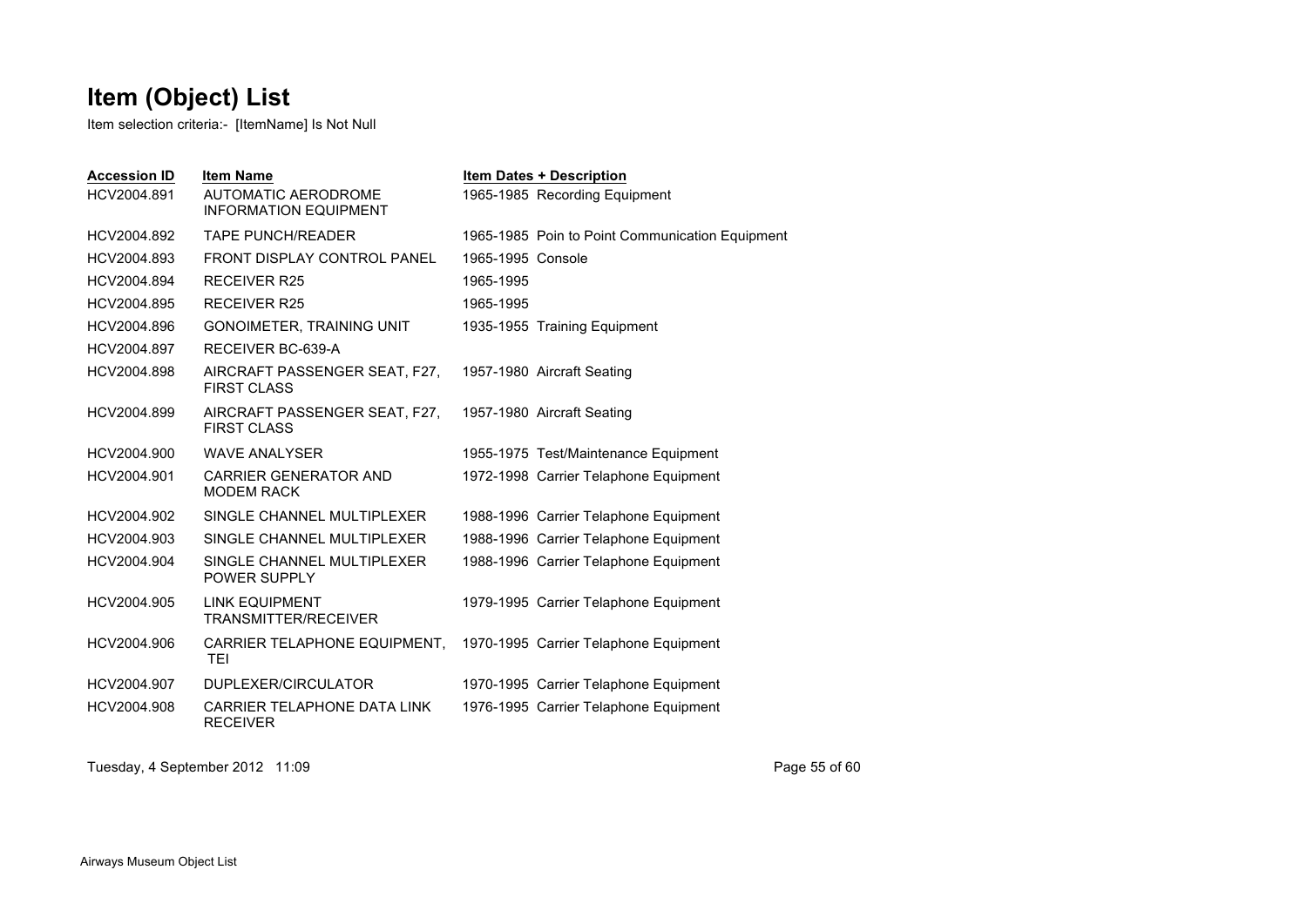Item selection criteria:- [ItemName] Is Not Null

| <b>Accession ID</b> | <b>Item Name</b>                                                                     | <b>Item Dates + Description</b>        |
|---------------------|--------------------------------------------------------------------------------------|----------------------------------------|
| HCV2004.909         | CARRIER TELEPHONE DATA LINK<br><b>TRANSMITTER</b>                                    | 1976-1995 Carrier Telaphone Equipment  |
| HCV2004.910         | <b>DISTANCE MEASURING</b><br>EQUIPMENT AUSTRALIA (DMEA)<br>VAN 4 INTERROGATOR        | 1960-1998 Distance Measuring Equipment |
| HCV2004.911         | <b>DISTANCE MEASURING</b><br>EQUIPMENT AUSTRALIA (DMEA)<br>VAN 4 INTERROGATOR        | 1960-1998 Distance Measuring Equipment |
| HCV2004.912         | <b>DISTANCE MEASURING</b><br>EQUIPMENT AUSTRALIA (DMEA)<br>VAN 4 INTERROGATOR        | 1960-1998 Distance Measuring Equipment |
| HCV2004.913         | <b>DISTANCE MEASURING</b><br>EQUIPMENT AUSTRALIA (DMEA)<br>VAN 4 INTERROGATOR        | 1960-1998 Distance Measuring Equipment |
| HCV2004.914         | <b>DISTANCE MEASURING</b><br>EQUIPMENT AUSTRALIA (DMEA)<br>VAN 4 INTERROGATOR        | 1960-1998 Distance Measuring Equipment |
| HCV2004.915         | <b>DISTANCE MEASURING</b><br>EQUIPMENT (DME)AUXILLIARY<br><b>UNIT, TYPR 2702106</b>  | 1976-1998 Distance Measuring Equipment |
| HCV2004.916         | <b>DISTANCE MEASURING</b><br>EQUIPMENT (DME) AUXILLIARY<br><b>UNIT, TYPE 2702106</b> | 1976-1998 Distance Measuring Equipment |
| HCV2004.917         | <b>DISTANCE MEASURING</b><br>EQUIPMENT (DME) AUXILLARY<br><b>UNIT, TYPE 2702106</b>  | 1976-1998 Distance Measuring Equipment |
| HCV2004.918         | <b>DISTANCE MEASURING</b><br>EQUIPMENT (DME) AUXILLARY<br><b>UNIT, TYPE 2702106</b>  | 1976-1998 Distance Measuring Equipment |
| HCV2004.919         | <b>DISTANCE MEASURING</b><br>EQUIPMENT (DME) AUXILLARY<br><b>UNIT, TYPE 2702106</b>  | 1976-1998 Distance Measuring Equipment |

Tuesday, 4 September 2012 11:09 Page 56 of 60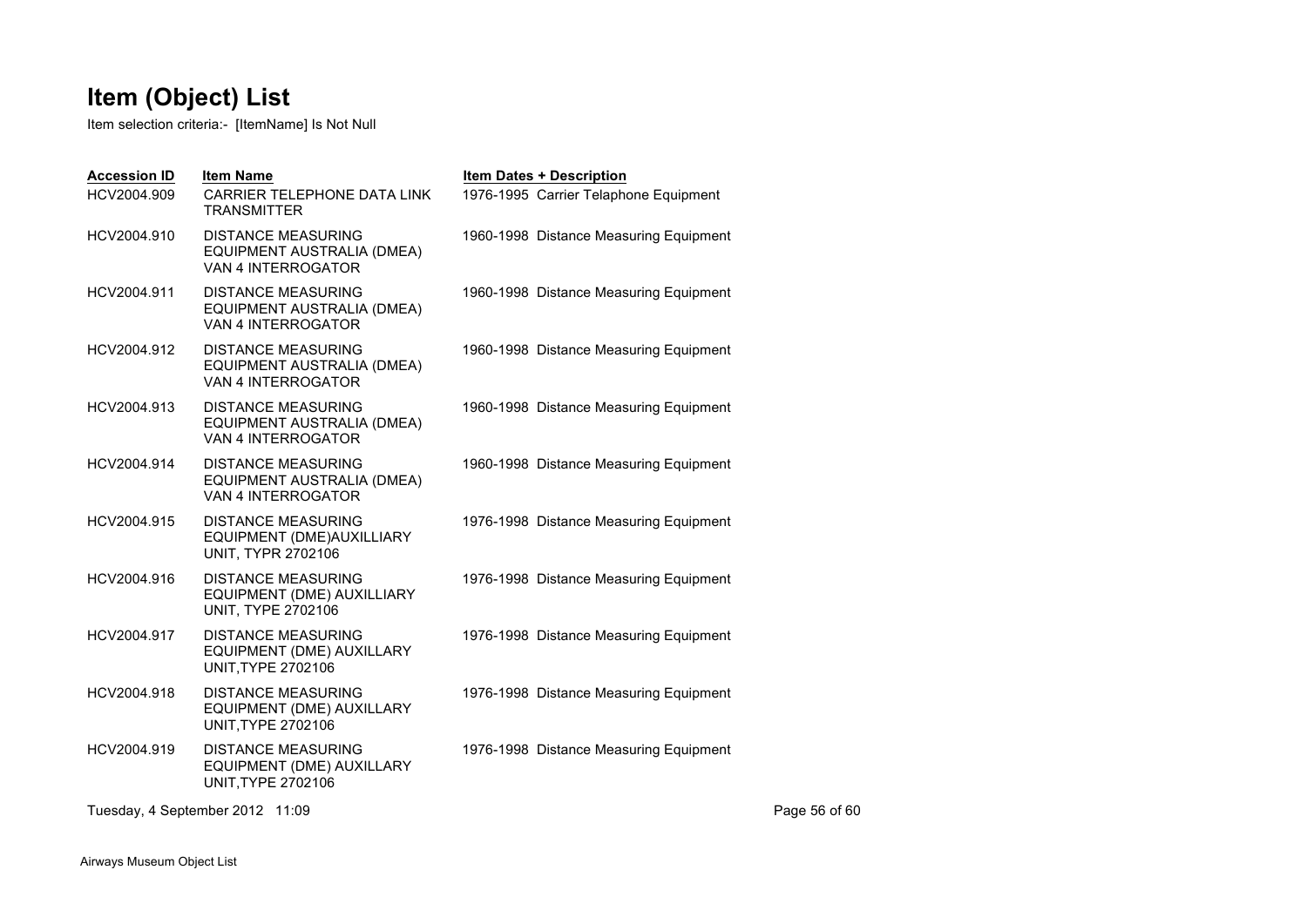Item selection criteria:- [ItemName] Is Not Null

| <b>Accession ID</b> | <b>Item Name</b>                                                                  | <b>Item Dates + Description</b>        |
|---------------------|-----------------------------------------------------------------------------------|----------------------------------------|
| HCV2004.920         | RACK TYPE VNB-4A                                                                  | 1960-1998 Flight Calibration Equipment |
| HCV2004.921         | RACK TYPE VNB-4A                                                                  | 1960-1998 Flight Calibration Equipment |
| HCV2004.922         | <b>RACK TYPE VNB-4A</b>                                                           | 1960-1998 Flight Calibration Equipment |
| HCV2004.923         | <b>RACK TYPE VNB-4A</b>                                                           | 1960-1998 Flight Calibration Equipment |
| HCV2004.924         | <b>RACK TYPE VNB-4A</b>                                                           | 1960-1998 Flight Calibration Equipment |
| HCV2004.925         | <b>DISTANCE MEASURING</b><br>EQUIPMENT AUSTRALIA (DMEA)<br><b>RANGE INDICATOR</b> | 1970-1998 Flight Calibration Equipment |
| HCV2004.926         | <b>DISTANCE MEASURING</b><br>EQUIPMENT AUSTRALIA (DMEA)<br><b>RANGE INDICATOR</b> | 1970-1998 Flight Calibration Equipment |
| HCV2004.927         | <b>DISTANCE MEASURING</b><br>EQUIPMENT AUSTRALIA (DMEA)<br><b>RANGE INDICATOR</b> | 1970-1998 Flight Calibration Equipment |
| HCV2004.928         | <b>DISTANCE MEASURING</b><br>EQUIPMENT AUSTRALIA (DMEA)<br><b>RANGE INDICATOR</b> | 1970-1998 Flight Calibration Equipment |
| HCV2004.929         | <b>DISTANCE MEASURING</b><br>EQUIPMENT AUSTRALIA (DMEA)<br><b>RANGE INDICATOR</b> | 1970-1998 Flight Calibration Equipment |
| HCV2004.930         | <b>DISTANCE MEASURING</b><br><b>EQUIPMENT INTERNATIONAL</b><br>(DMEI) CONTROLLER  | 1970-1998                              |
| HCV2004.931         | <b>DISTANCE MEASURING</b><br><b>EQUIPMENT INTERNATIONAL</b><br>(DMEI) CONTROLLER  | 1970-1998                              |
| HCV2004.932         | <b>DISTANCE MEASURING</b><br><b>EQUIPMENT INTERNATIONAL</b><br>(DMEI) CONTROLLER  | 1970-1998                              |

Tuesday, 4 September 2012 11:09 Page 57 of 60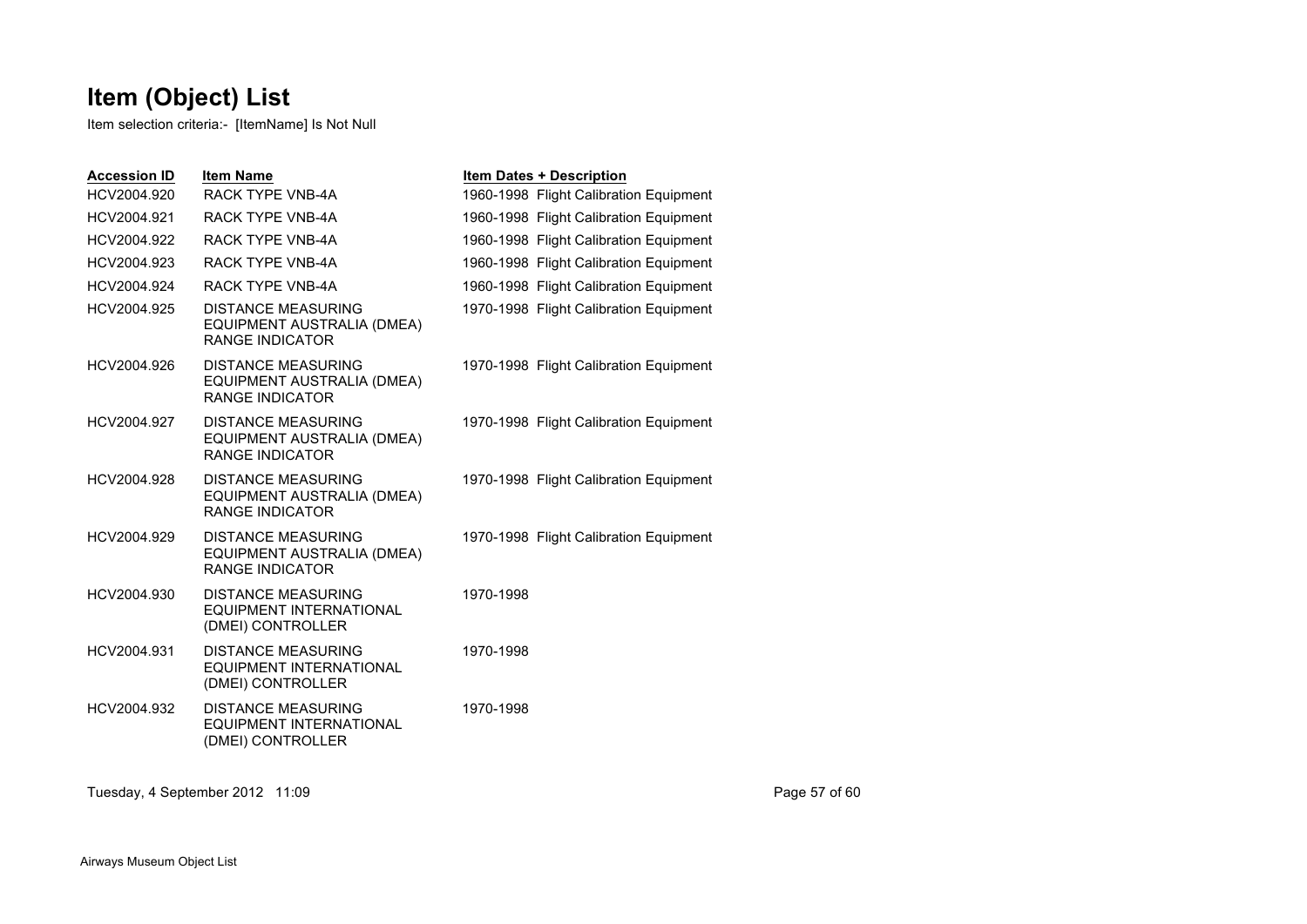Item selection criteria:- [ItemName] Is Not Null

| <b>Accession ID</b><br>HCV2004.933 | <b>Item Name</b><br><b>DISTANCE MEASURING</b><br>EQUIPMENT INTERNATIONAL<br>(DMEI) CONTROLLER | <b>Item Dates + Description</b><br>1970-1998 |
|------------------------------------|-----------------------------------------------------------------------------------------------|----------------------------------------------|
| HCV2004.934                        | <b>DISTANCE MEASURING</b><br><b>EQUIPMENT INTERNATIONAL</b><br>(DMEI) CONTROLLER              | 1970-1998                                    |
| HCV2004.935                        | MICROWAVE LANDING SYSTEM<br><b>RANGE TRANSPONDER</b>                                          | 1972-1990                                    |
| HCV2004.936                        | MICROWAVE LANDING SYSTEM<br><b>RANGE INTERROGATOR</b>                                         | 1972-1990                                    |
| HCV2004.937                        | <b>DISTANCE MEASURING</b><br>EQUIPMENT RECEIVER, PORTABLE                                     | 1963-1978                                    |
| HCV2004.938                        | <b>DISTANCE MEASURING</b><br><b>EQUIPMENT TRANSMITTER,</b>                                    | 1963-1978                                    |
| HCV2004.939                        | SIGN - NOTICE TO THE PUBLIC                                                                   | 1973-1978 Signage                            |
| HCV2004.940                        | <b>DESK</b>                                                                                   | 1950 Furniture                               |
| HCV2004.941                        | PNEUMATIC MESSAGE CONVEYOR                                                                    | 1975-1995 Console Accessory                  |
| HCV2004.941a                       | RECEIVE UNIT FROM PNEUMATIC<br><b>MESSAGE CONVEYOR</b>                                        | 1975-1995 Console Accessory                  |
| HCV2004.941b                       | TERMINAL UNIT FROM PNEUMATIC<br>MESSAGE CONVEYOR                                              | 1975-1995 Console Accessory                  |
| HCV2004.941c                       | DUCTING FROM PNEUMATIC<br>MESSAGE CONVEYOR                                                    | 1975-1995 Console Accessory                  |
| HCV2004.941d                       | <b>DUCTING FROM PNEUMATIC</b><br><b>MESSAGE CONVEYOR</b>                                      | 1975-1995 Console Accessory                  |
| HCV2004.941e                       | <b>DUCTING FROM PNEUMATIC</b><br><b>MESSAGE CONVEYOR</b>                                      | 1975-1995 Console Accessory                  |
| HCV2004.941f                       | <b>DUCTING FROM PNEUMATIC</b><br><b>MESSAGE CONVEYOR</b>                                      | 1975-1995 Console Accessory                  |

Tuesday, 4 September 2012 11:09 Page 58 of 60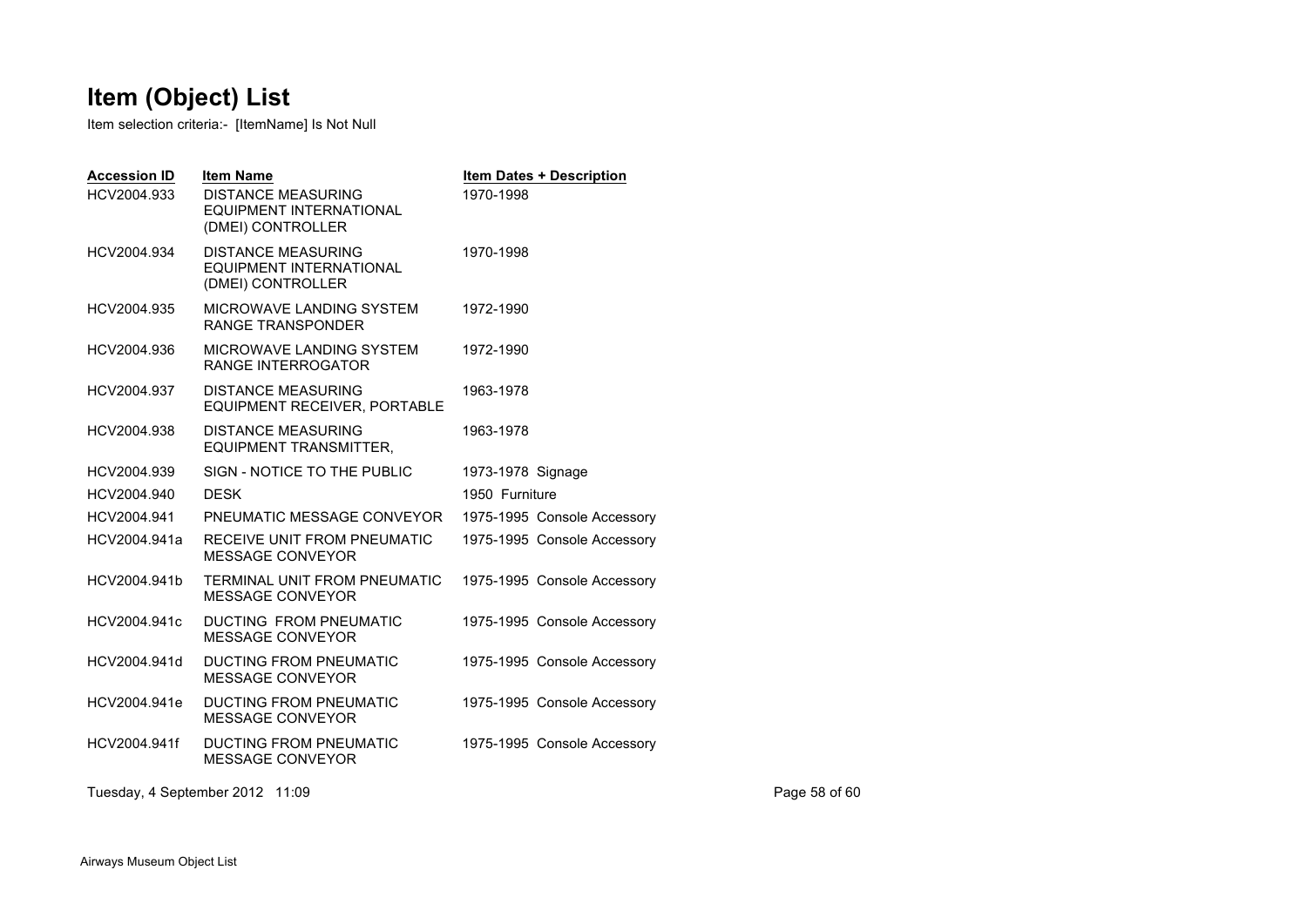Item selection criteria:- [ItemName] Is Not Null

| <b>Accession ID</b> | <b>Item Name</b>                                                        | <b>Item Dates + Description</b>                   |
|---------------------|-------------------------------------------------------------------------|---------------------------------------------------|
| HCV2004.941q        | DUCTING FROM PNEUMATIC<br>MESSAGE CONVEYOR                              | 1975-1995 Console Accessory                       |
| HCV2004.942         | POINT TO POINT ERROR<br><b>CORRECTING EQUIPMENT</b>                     | 1963-1980                                         |
| HCV2004.943         | <b>FLARE PISTOL</b>                                                     | 1936-1960 Firearm                                 |
| HCV2004.944         | AIR CONDITIONER THERMOSTAT                                              | 1950-1970 Training Equipment                      |
| HCV2004.945         | RADIO FREQUENCY DETECTOR                                                | 1970-1990 Test/Maintenance Equipment              |
| HCV2004.946         | TELEPRINTER, IN TIMBER SOUND<br>REDUCING CABINET                        | 1950-1974 Point to Point Communications Equipment |
| HCV2004.947         | DISTANCE MEASURING<br>EQUIPMENT INTERNATIONAL (DME)<br>BEACON, TYPE DM8 | 1970-1980                                         |
| HCV2004.948         | TRANSCEIVER, OPERATIONAL                                                | 1941                                              |
| HCV2004.965a        | INTERCONNECTING CABLE FOR<br>MLS RANGE TRANSPONDER                      | 1972-1990                                         |

End of original list